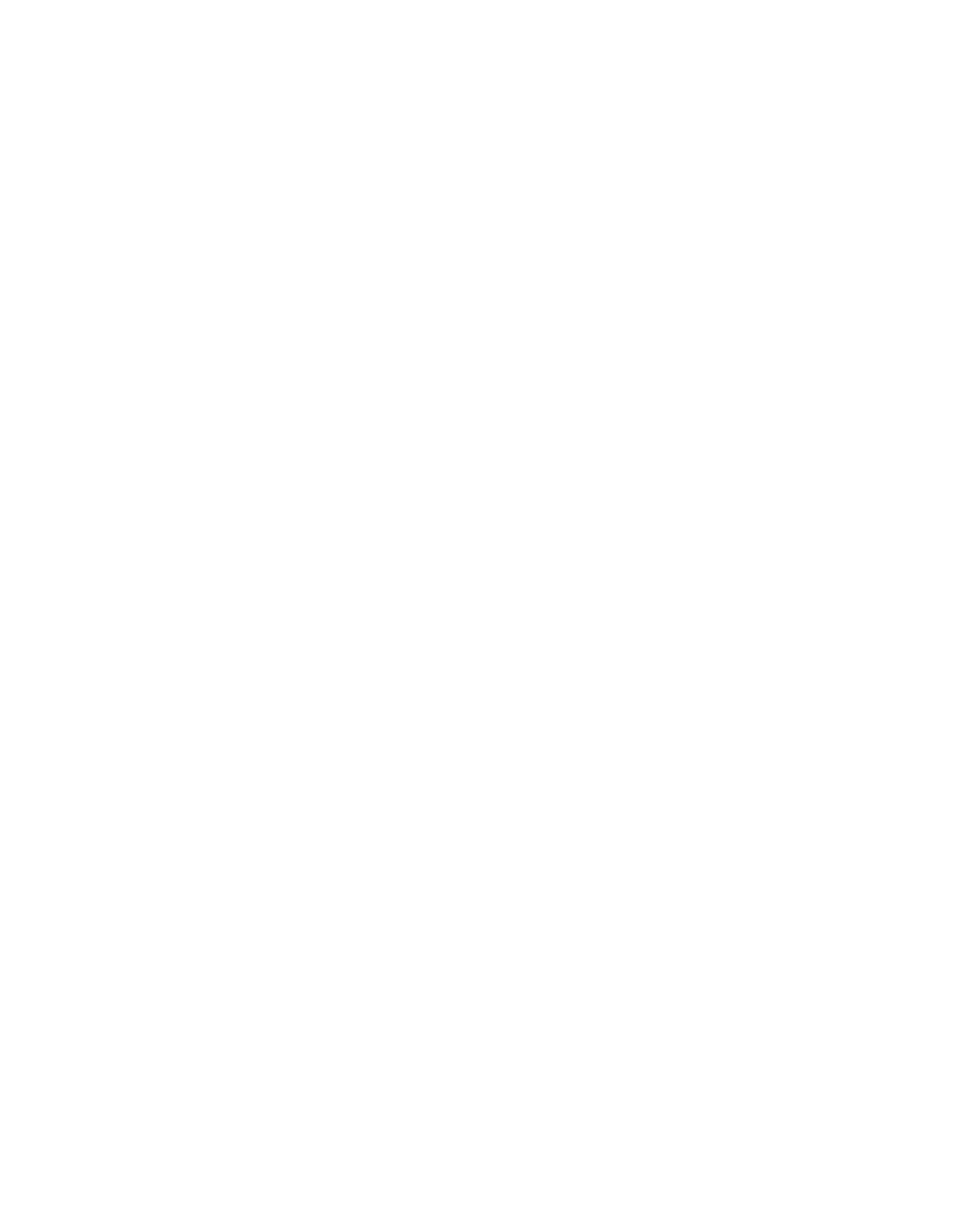# **Uncertainty and the export decisions of Dutch firms**

Harold Creusen and Arjan Lejour<sup>1</sup>

# **Abstract**

This paper analyses the export market entry decisions of Dutch firms and their subsequent growth or market exit. When entering new markets, firms have to learn market conditions and have to search for new trade relations under uncertainty. We show that firms follow a stepping stone approach for reaching markets further away (physically and culturally) by including the distance to accessed export markets in our analysis. They first enter more nearby markets before moving to more distant markets. Moreover, we find that the presence of support offices and trade missions in destination countries, particularly middle income countries, stimulate the entry of new exporters and export growth. Knowledge spillovers from firms with the same export destinations have also positive effects on market entry. These conclusions follow from using detailed international trade data by firm and destination between 2002 and 2008 combined with firm data and export market characteristics. We find that about 5% of all Dutch exporters have just started in their first market and a similar share of exporters ceases all exports. Still, the starting exporters increase their exports very fast. In each market their export growth in their third year as exporter is about twice as high as for established exporters. Many starters also increase their exports by expanding their number of destinations, but they will retreat swiftly if they are not successful. For all exporters, we find that more productive and larger firms are more inclined to enter (additional) export markets, and that larger firms are less likely to leave a market. Market characteristics are important as well. Distance to the home country (apart from distance to accessed export markets) and import tariffs reduce the probability to enter the market and increase the probability to exit.

*Key words: strategic export decisions, sequential export market entry and exit, export growth, economic diplomacy, knowledge spillovers*

*JEL code: F10, D22, F13*

<sup>1</sup> Corresponding author: Arjan Lejour, CPB Netherlands Bureau for Economic Policy Analysis, P.O. Box 80510, 2508GM The Hague, the Netherlands; email: arjan.lejour@cpb.nl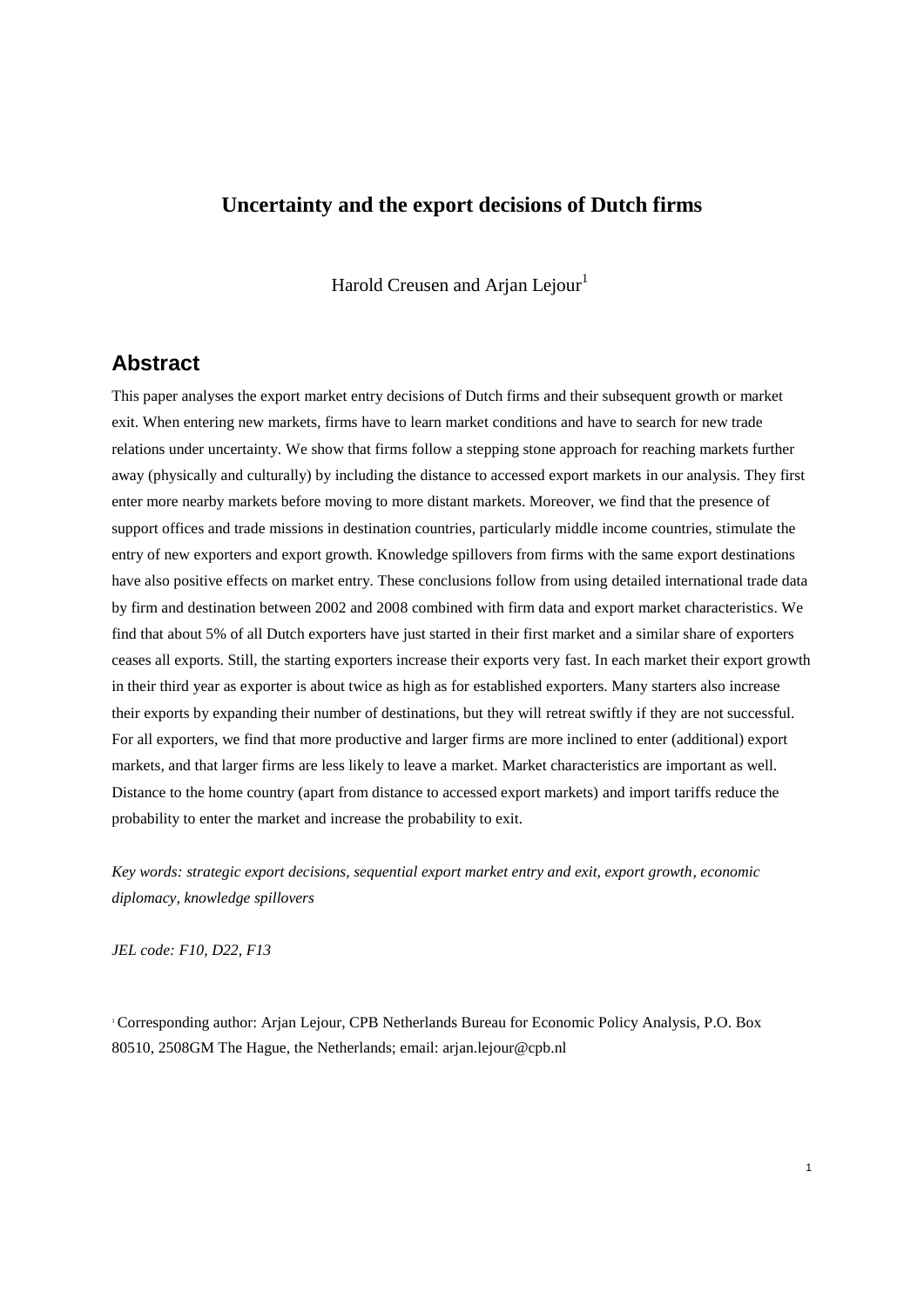# **Abstract in Dutch**

Dit onderzoek analyseert de beslissingen van Nederlandse bedrijven om tot nieuwe buitenlandse markten toe te treden en bekijkt of toetreding uitmondt in succesvolle groei of uittreding. Als exporteurs tot nieuwe markten willen toetreden, moeten ze de vraagcondities en instituties leren kennen en betrouwbare handelspartners zien te vinden. We vinden dat de nabijheid van eerdere exportbestemmingen een positief effect heeft op de toetreding tot nieuwe markten. Dit suggereert dat Nederlandse bedrijven dichtbij gelegen landen als een springplank gebruiken voor de toetreding tot verder gelegen markten. Daarnaast kan de ondersteuning door buitenlandse handelsposten en handelsmissies naar exportbestemmingen bijdragen aan toetreding en volumegroei in deze landen. Dit geldt vooral voor landen met middelhoge inkomens. Ook de uitwisseling van kennis en ervaring van bedrijven met dezelfde exportbestemming kan helpen bij de toetreding tot nieuwe exportmarkten.

Deze conclusies volgen uit een analyse van gedetailleerde internationale handelsgegevens per bedrijf en bestemming over de periode 2002-2008 in combinatie met bedrijfsgegevens en kenmerken van exportmarkten. Allereerst vinden we dat elk jaar ongeveer 5% van de Nederlandse exporteurs onlangs zijn gestart met exporteren, maar ook dat ongeveer 5% van de exporteurs stoppen met exporteren. Verder blijkt dat in elke markt het exportvolume van de startende exporteurs erg snel groeit. In het derde jaar is hun volumegroei per markt twee keer zo hoog als de groei van gevestigde exporteurs op dezelfde markt. Veel starters breiden ook het aantal exportbestemmingen snel uit, maar zullen een bestemming weer snel verlaten als toetreding niet succesvol is.

Voor alle exporteurs geldt dat grotere en productievere bedrijven makkelijker tot nieuwe markten toetreden, en dat grote exporteurs minder snel zullen uittreden. Daarnaast spelen marktkenmerken een belangrijke rol. Een grote marktomvang, lagere importtarieven en een kleinere afstand tot Nederland vergroten de kans op toetreding en verkleinen de kans op uittreding.

*Steekwoorden: strategische exportbeslissingen, toe- en uitreding van exportmarkten, export volumegroei, economische diplomatie, kennisuitwisseling*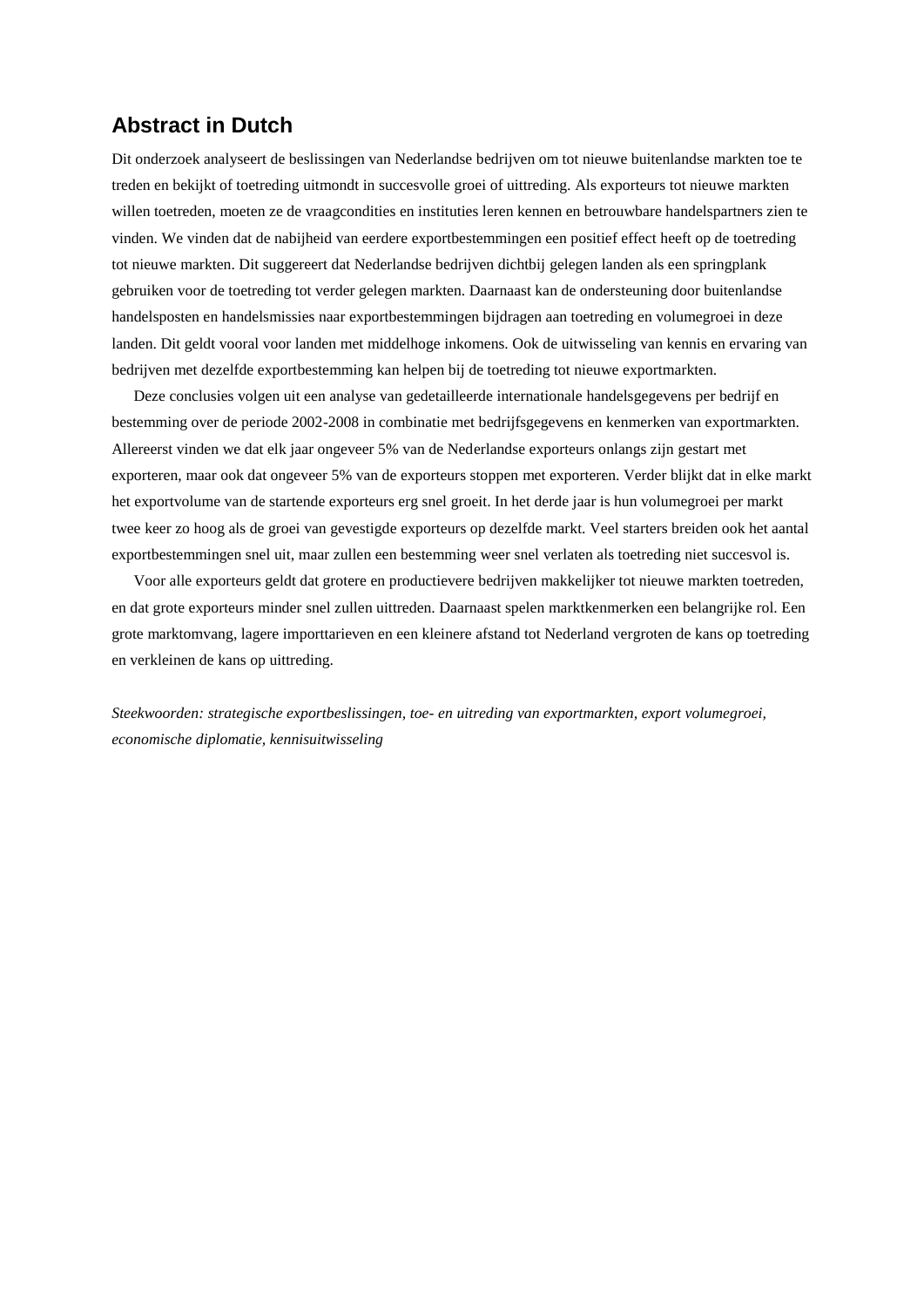# **1 Introduction<sup>1</sup>**

The top 5% of largest Dutch exporters in manufacturing is responsible for 73% of all goods exports. For services exporters this is slightly lower, 62%, but this is still an overwhelming share.<sup>2</sup> Most firms do not trade internationally, and many of the exporting firms trade only with one country.<sup>3</sup> Moreover, Roberts and Tybout (1997) and Bernard and Jensen (2004) conclude that there is a strong persistence in exporting by firms. Exporting firms continue exporting over time and non-exporting firms continue to focus on the domestic market. Bernard et al. (2009) and Eaton et al. (2007) confirm these results by concluding that year by year trade growth is mainly caused by trade growth of existing exporters.

This leads to the interesting question how new exporters can become incumbents, and which aspects determine their success or failure? The recent empirical literature<sup>4</sup> shows that many firms experiment to export for a few years. Sometimes this is succeeded by rapid export growth, but quite often by a disappointing failure and exit from the market. Eaton et al. (2007), Albornoz et al. (2010) and Esteve-Pérez et al. (2011), among others, suggest theoretically and empirically that new exporters start by selling small amounts to neighbouring countries to learn their own export capabilities, before expanding their export to other countries. A central element in these theories trying to explain this behaviour is that firms have to learn about market conditions and are searching for new trade relations under uncertainty.

This paper investigates how Dutch exporters cope with these uncertainties, particularly when entering new export markets. We focus on three (non exclusive) strategies to reduce the uncertainty involved in exporting. Less uncertainty could improve the export decisions of firms and reduce the costs of early exits from foreign markets. The first strategy is that firms learn their export capabilities by exporting to neighbouring countries for which market entry costs and uncertainty is lower. This is called steppingstone behaviour. The second strategy is to learn from other exporting firms in the own region or exporting to a similar destination. The third strategy is to build on economic diplomacy of the government. Do trade missions and trade posts increase market entry? Except market entry we also analyse the subsequent decisions of firms: export growth and market exit decisions.

Rauch and Watson (2003) develop a theoretical model in which the success or failure of exporting depends on the probability of finding trustworthy and capable distributors and trade relations in the new export market. The risk to enter a new export market can be reduced by delivering small amounts first to test the capacity of the foreign trade partner. If this is all right exports will increase rapidly, otherwise the exporters will withdraw from the new market. Freund and Pierola (2008) formalize this uncertainty by modelling that firms can only learn

<sup>3</sup> Statistics Netherlands (2009) concludes that about 8% of the Dutch enterprises has exported goods in 2007. A third of these exporting firms have served only one foreign market.

<sup>1</sup> We appreciate comments from Eric Bartelsman (VU), Steven Brakman (RUG), Henri de Groot (VU), Oscar Lemmers (Statistics Netherlands), Stefan Groot (VU), Henk Kox, Roger Smeets, Bas Straathof and Bas ter Weel (CPB colleagues). We also thank Fred Kuijpers for his statistical assistance, Harry Habets (Statistics Netherlands) for his assistance and effort to match the datasets, and Frank van Leeuwen (EVD) and Selwyn Moons (Ministry of Economic Affairs) for providing data on economic diplomacy. Further, we would like to thank the participants of presentations at the FREIT conference in Ljubljana, the Ministry of Economic Affairs, Agriculture and Innovation, Statistics Netherlands and at CPB for providing helpful suggestions.

 $^2$  The numbers are presented in Kox and Rojas Romagosa (2010). This is not a typically Dutch characteristic. Mayer and Ottaviano (2007) show that this concentration of exporters is common all over Europe and Bernard and Jensen (1999) show this pattern for the United States.

<sup>4</sup> Bešedes and Prusa (2006), Aeberhardt et al. (2009), Esteve-Pérez et al. (2011), Alvarez and Lopez (2008), Eaton et al. (2007), Freund and Pierola (2008) conclude that exports rise quickly after a modest but successful begin, or firms retreat quickly from an export market in case of failure for the US, France, Spain, Chile, Colombia and Peru, respectively.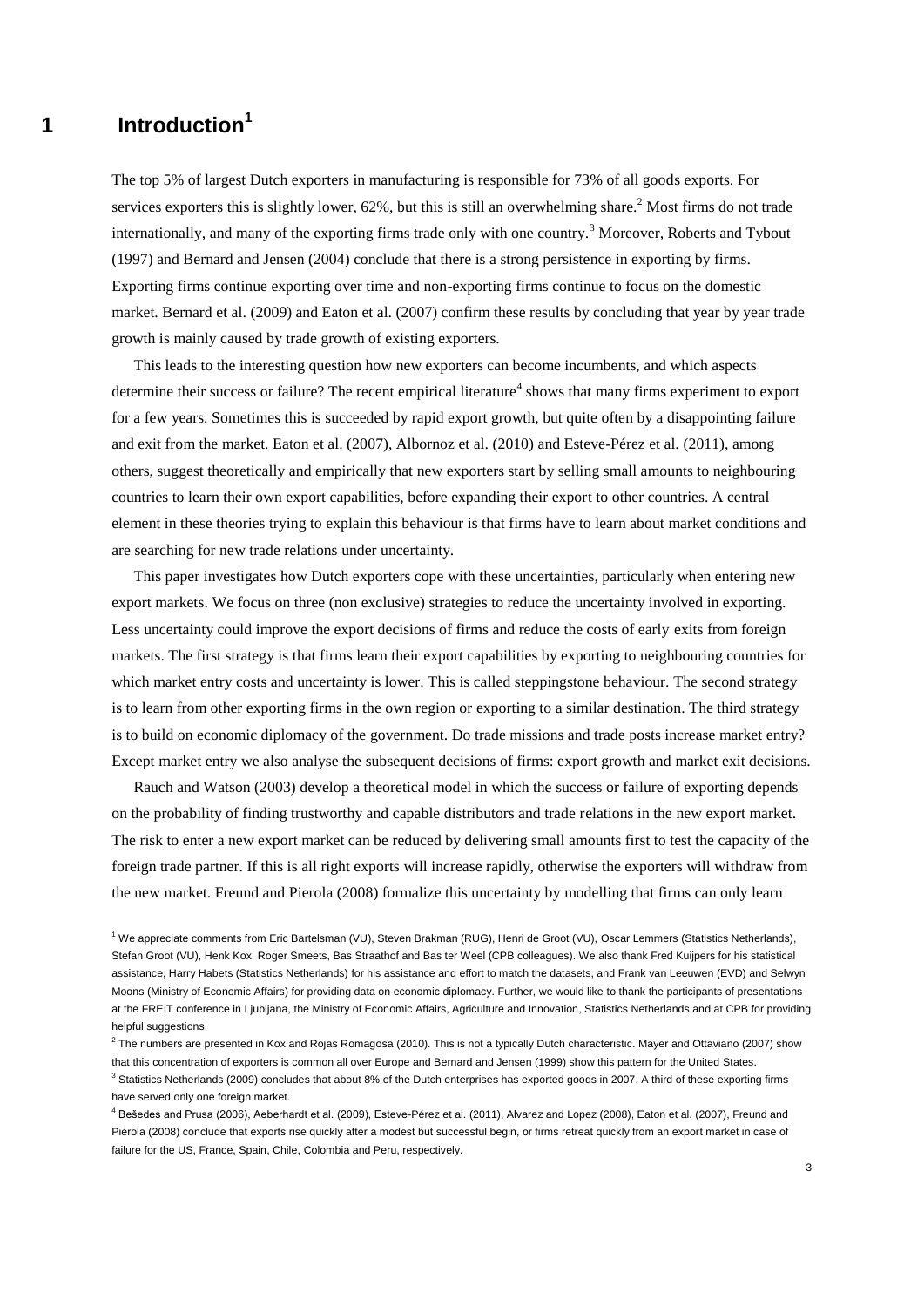about export costs only after they actually export. Eaton et al. (2009) show that previous experiences may affect new search and learning activities. Firms that receive better signals will intensify their search for new buyers, while firms with poor signals will diminish their searching and/or even cease current export relationships particularly after repeated poor signals. Albornoz et al. (2010) suggest that firms do not only test the quality of trading partners but also the conditions of market demand. Including the latter uncertainties, they develop a formal two-period model in which the uncertainty is resolved after exporting in the first period. This leads to export growth and possibly market entry to other markets or market exit decisions. Albornoz et al. (2010) stress the importance of recent market entry for export growth and market exit. With data for Argentina they confirm the predictions of their model that firms face considerable uncertainty when entering export markets.

We extend the model of Albornoz et al. (2010), which mainly focus on the role of recent starters. We include the distance to nearby export markets (stepping stone behaviour), spillover effects of other exporting firms and instruments of economic diplomacy in the market entry decision. We also examine the impact of spillover effects and economic diplomacy on export growth. Moreover, we include export market and firm characteristics in the analysis of market entry, export growth and market exit. We use dynamic probit estimators with random effects to investigate the market entry and exit decisions and a linear panel estimator with fixed effects for the export growth equation.

We combine detailed international trade data by firm and destination with Dutch firm and export market characteristics in order to disentangle the firm and country determinants of successful and less successful exporting behaviour. First, descriptive statistics show that most exporting firms continue to export. A substantial share of the firms enters new markets, but the share of firms leaving export markets is more or less the same. The gross turmoil of firms starting exports is about 5% of the total number of exporters between 2003 and 2007, similarly as the firms ceasing their exports. Still, the net effect of starters and stoppers is much smaller. The average export value of both types is similar, but they export on average much less than the average incumbent exporter. It is not that firms do not enter new export markets, but they fail to continue exporting to these markets. Entrants typically leave the export market or increase their exports very fast. Their export growth in their third year as exporter is about twice as high as for continuing Dutch exporters.

The econometric analysis confirms that entry on new markets entails high export growth or swift exit if entry is unsuccessful. More productive and larger exporters, particularly firms that recently started to export, are more likely to expand their number of export markets than less productive and incumbent exporters. Market characteristics matter. First of all, firms are more likely to export to markets nearby the home country or nearby foreign markets already accessed. Stepping stone behaviour seems to be a deliberate strategy to deal with export market uncertainty. Distance (to the Netherlands) and import tariffs reduce the probability to enter the market and increase the chance to exit. These trade costs have less impact on export growth. Larger markets seem to attract more entrants and will reduce the number of exits, and GDP growth stimulates exports to that country. Experience of other exporters to an export market does also help to enter that market. However, the export experience has to be market specific. Spillovers from other exporters within the same region or industry, but abstracting from their destinations, are not significant. Economic diplomacy supports firms to enter new markets. Using instrumental variables to correct for endogeneity, bilateral chambers of commerce, trade posts and trade missions raise significantly the export probability to a market. Trade missions and the presence of trade posts have also a significant effect on export growth. Overall the firm and export market characteristics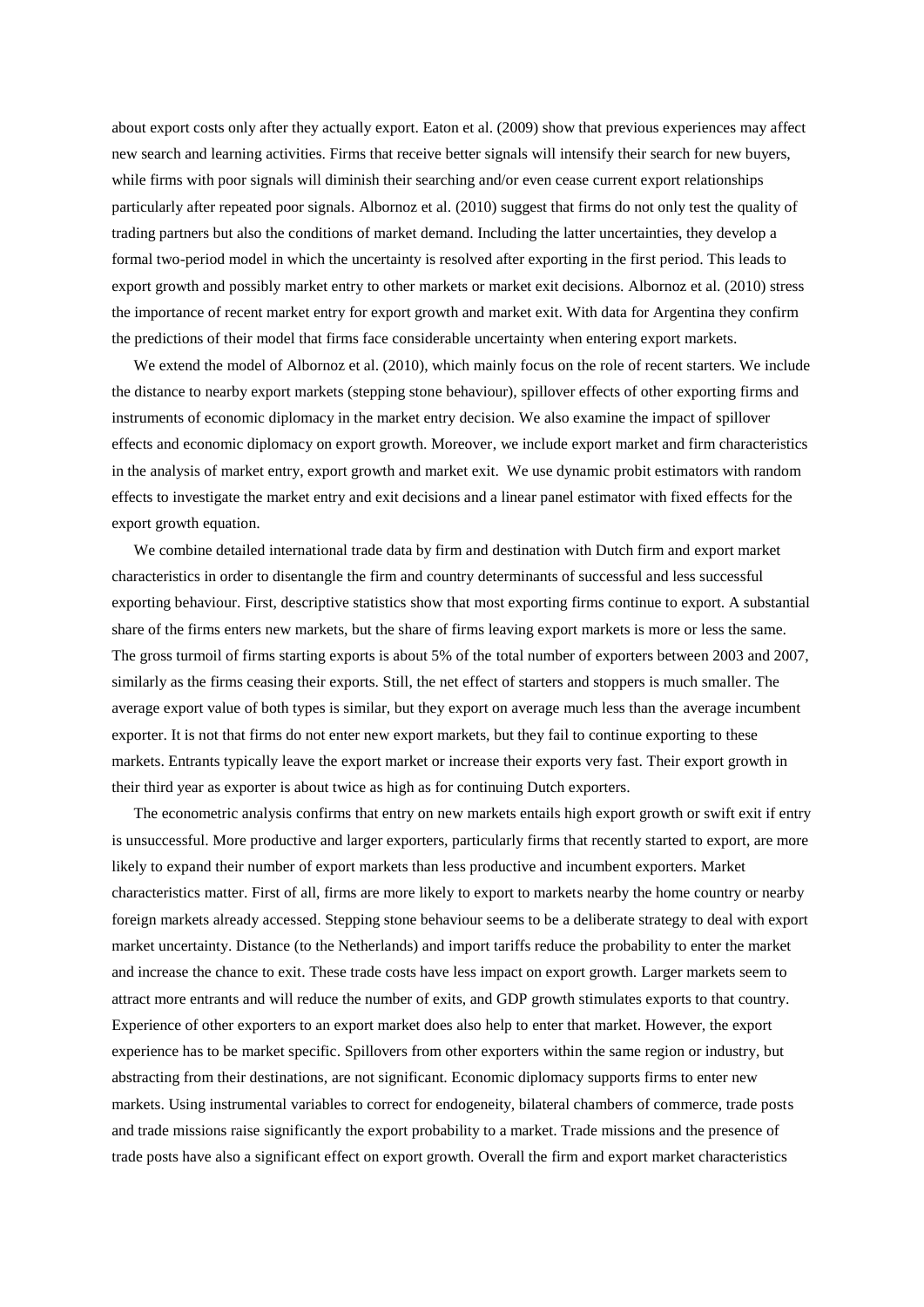included in the empirical model provide us with a richer set of results and insights on export behaviour compared to other papers.

The theoretical background of the empirical model and on the impact of policy instruments and spillover effects is presented in section two. Section three presents the stylized facts on Dutch firm-export market relations and the data sources. Section four focuses on the entry decisions for particular export markets. Here we include firm characteristics and market characteristics. The determinants of export growth are presented in section five. Sections four and five also investigate the role of Dutch policy instruments and spillover effects. Section six concentrates on the firm decisions to leave exports markets and section seven concludes.

# **2 Literature on firms' export strategy, policy and spillovers**

### **2.1 Basic intuitions on firms' export strategy**

The paper of Albornoz et al. (2010) has triggered our thinking on the uncertainty about export capabilities and export markets and the behaviour of firms. Albornoz et al. (2010) develop their arguments in the context of a two-country, two-period model. Each firm decides on exporting to two countries, *A* and *B*. The trade costs (transport costs and import tariffs) for country A are lower than for country B. They extend the traditional Melitz (2003) model by uncertainty with respect to the market entry costs. These entry costs depend on the unknown ability of firms to export (such as marketing costs related to the market characteristics) and unknown market characteristics. Kneller and Pisu (2007) have gathered detailed information on various types of market entry costs using survey data for the UK of a sample of firms participating in export promotion programmes. Nearly 30% of the firms identify networks and marketing as a problem. This includes obtaining basic information, establishing and building relationships. 42% of the firms experiences problems with legal and administrative procedures in the export market and 37% identifies cultural differences as a market entry barrier.

Albornoz et al. (2010) assume that market conditions for market A and B are perfectly correlated and constant over time. This crucial assumption implies that firms may start to export to only one market, and use the information obtained from that market to assess the profitability of entering the second market. Still, such sequential entry entails forgone profits of one year from postponing entry to the second market. Simultaneous entry in the first year entails instantaneous gross profits from two markets. But then firms cannot make ex ante assessments of market profitability and may export at suboptimal levels on both markets in the first year. The fixed costs to enter any market and the firm"s productivity level jointly determine whether simultaneous entry, sequential entry or no entry at all is optimal. The probability of overcoming the market entry costs increases with firm's productivity, consistent with Melitz (2003), and Chaney (2008).

Assume that fixed entry costs are such that sequential entry is optimal, and that an exporter survives its first entry in market A. In the second year the exporter gains full information on market B, and it will enter that market if it is profitable. Further postponement of entering market B after the second year is always suboptimal, because it provides neither profits nor additional information on market conditions. So, recent starters are more likely to enter new markets than incumbent exporters.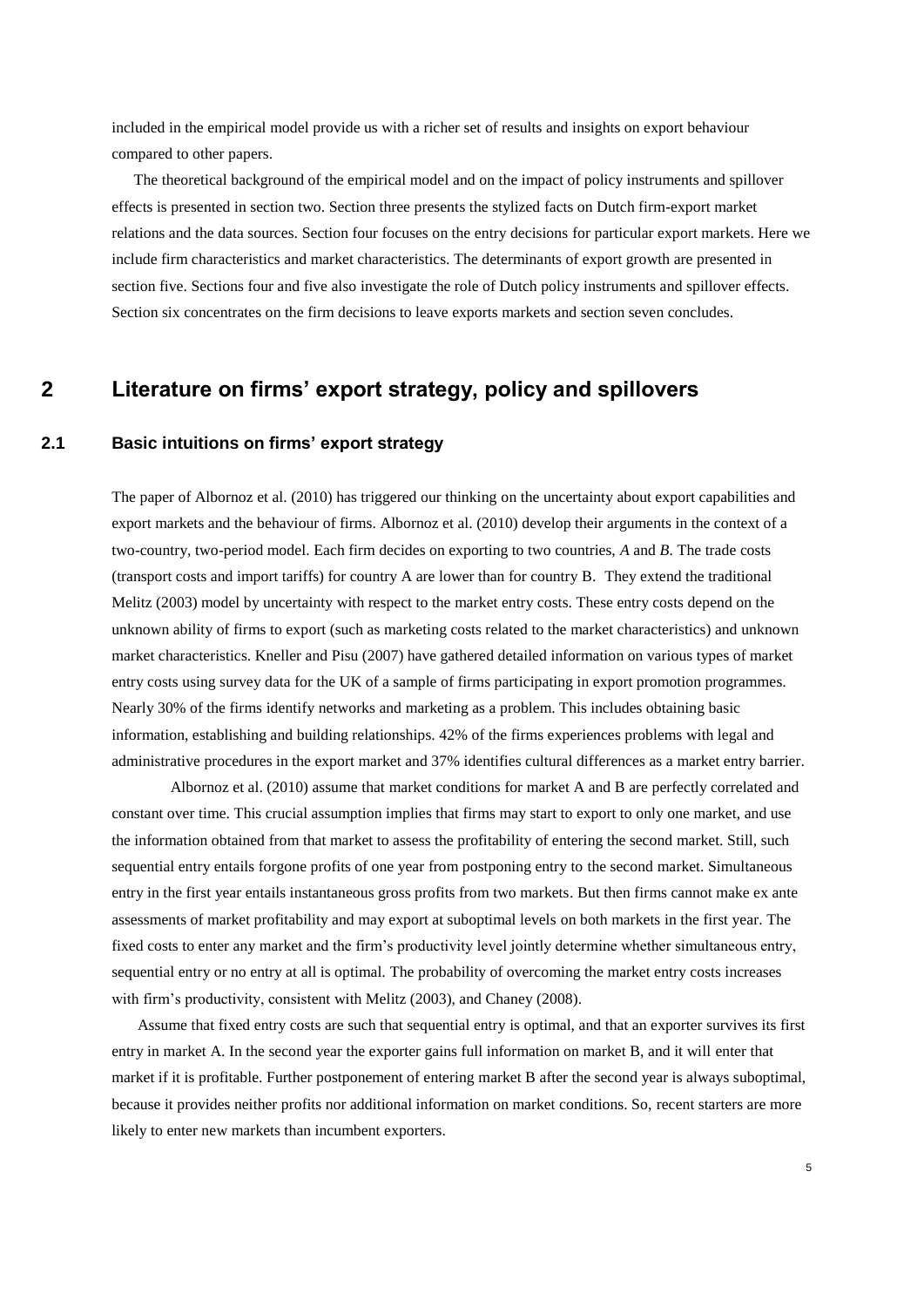The stylized model is rather rigid by the assumption of full information in the second period. Developments over time may affect the decision to enter new markets, even for incumbent exporters. For instance, starters will more likely enter markets with lower realized market entry costs or more favourable market conditions. Incumbent exporters may decide to enter new markets after new changes in market conditions. If we extend the model to multiple countries it does not seem to be straightforward that exporting to market A discloses the same amount of information for exporting to countries B and C. Assume that the market characteristics (such as culture and procedures) are more similar between country A and B than between country A and C. If the firm already exports to market A, the uncertainty involved with entering market B is smaller than the uncertainty involved with entering market C. We extend the empirical model by including this possible stepping stone behaviour and expect that a firm is more likely to enter a market at a certain distance from the home country if it already exports to more nearby markets. We proxy the closeness of a new market by the smallest distance between the new market and existing markets of the firm.

The stepping stone approach is one way of reducing market uncertainty. Knowledge spillovers from other exporters are another possibility. We include various types of knowledge spillovers from "colleague exporters" in the model. Economic diplomacy could also help to resolve market uncertainty. More specifically it can help to deal with government procedures or to overcome cultural differences. Instruments of economic diplomacy, such as trade missions, trade posts and bilateral chambers of commerce, are incorporated and we expect that these instruments could raise the export probability.

If expected market entry costs are low and consequently expected profits are high, a firm will export the maximal amount to market A. If the uncertainty and expected costs are high, the firm will only sell a limited amount to experience market demand and his export capabilities. After exporting in the first year, all information is available in the model of Albornoz et al. (2010). The firm then decides to leave market A or to export the profit-maximising amount. In the latter case the exports will (ceteris paribus) increase rapidly in the first year but not in later years on that market. Moreover, it will decide to enter market B or not. The growth in other markets after entry is zero, because with all the necessary information available the exporter will export instantaneously at its optimal level.

As discussed before, all information will not be available after one year, but we do expect that new entrants will experience on average higher export growth than incumbent exporters in the first years after market entry. This is also the case for market exit. The firm receives a lot of information in the first years of exporting. Then they will decide to continue exporting or to leave the market. Therefore we expect that the recent entrants are more likely to exit the market than incumbent exporters.

#### **2.2 Role of policy support and spillover effects**

Export promotion is an important activity of many countries. Developed and less developed countries have established export promotion agencies (EPA), economic departments of embassies and foreign trade offices (business support offices) and conduct trade missions. <sup>5</sup> These institutes and activities are often financed by public money and the question comes to the fore whether these activities are effective. In recent years various

<sup>&</sup>lt;sup>5</sup> See Nitsch (2007), Rose (2007), Volpe Martincus and Carballo (2010), and Van Veenstra et al. (2010). The latter authors also discuss the economic rationale for government intervention in export promotion.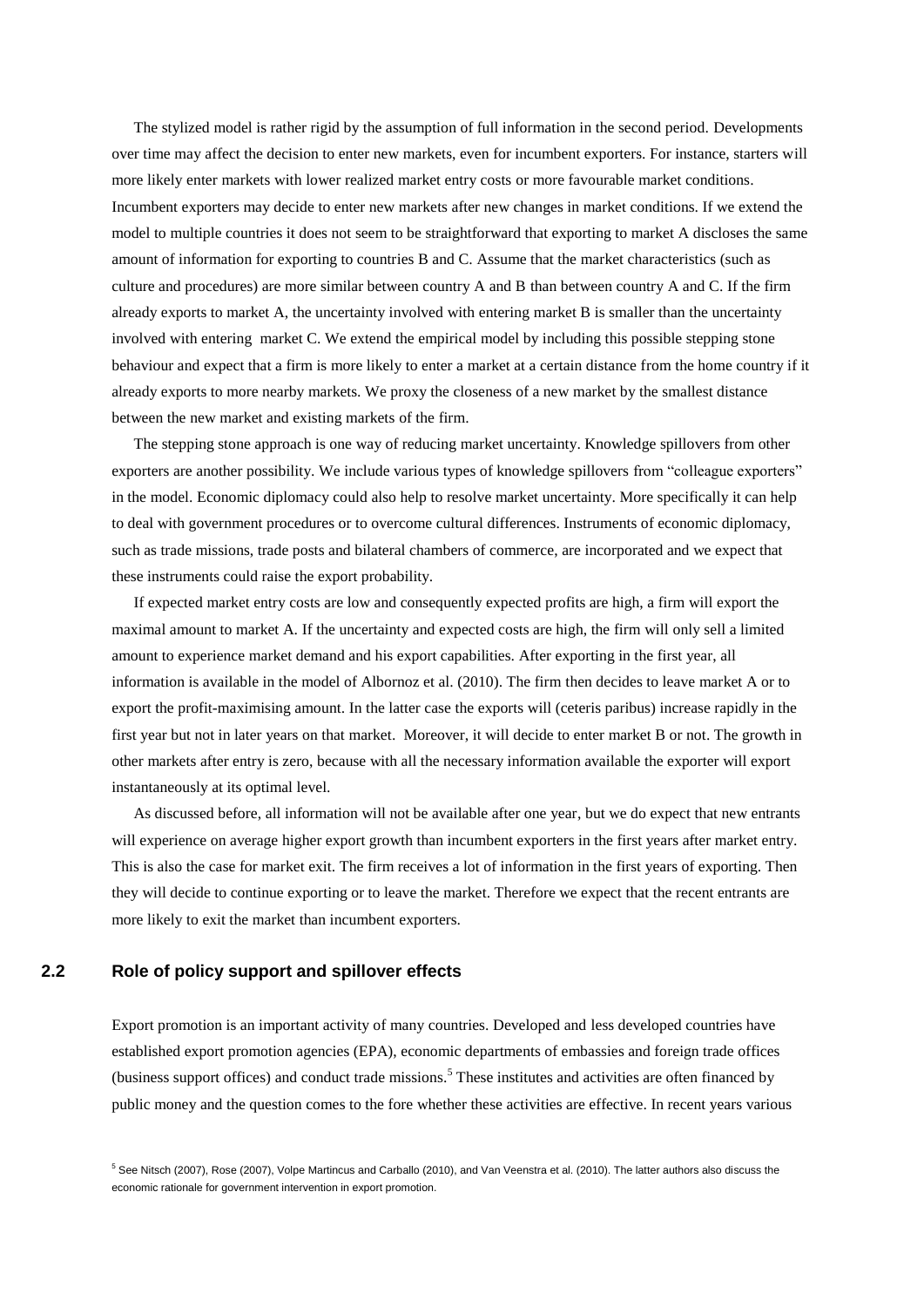studies have been conducted to examine the impact of these institutions, see Yakop and van Bergeijk (2011) for an overview.

Rose (2007) has stimulated research on economic diplomacy using gravity equations. He and others explain the value of (bilateral) trade using standard explanatory variables like GDP and distance and include the number of embassies and trade offices. Rose concludes that one additional consulate or embassy increases exports by 6 to 10 percent on average in a sample of about 20 developed countries, this effect becomes smaller if the number of consulates increases. There is, however, an endogeneity problem, because large exports could also stimulate the number of consulates. Using a set a various instruments Rose still finds that export increases by 6%. Nitsch (2007) uses a gravity approach to analyse the effect of state and other visits, quite often called trade missions with political representation. For the US, France and Germany (with data between 1948 and 2003) he concludes that a visit to a country increases bilateral export by 8 to 10 percent. Using a difference-in-difference specification and resolving the endogeneity problem, it follows that bilateral exports are 2 to 3%-points higher in the first years after the visit, but this effect dies out quickly. Veenstra et al. (2010) discriminate high and lower income countries and find that in particular the embassies of high income countries in lower income countries have a positive and significant effect on exports. The EPAs from lower income countries seem to be effective, as Lederman et al. (2006) concludes, but from high income countries not. Head and Ries (2010) analyse the impact of 23 Canadian trade missions headed by the prime minister or the minister of international trade starting from 1994. Using a gravity equation they conclude that bilateral trade with countries visited is significantly higher, but these visits do not increase bilateral trade in their preferred specification with country pair fixed effects. On the one hand, this result suggests that the endogeneity problem could lead to distorted outcomes. On the other hand, the use of country-pair fixed effects makes it hard to identify effects of trade missions.

Related is the question whether these government activities support firms to enter export markets and or whether these activities help them to increase their exports and to become a mature exporter. Several papers inspired by the heterogeneous firms" literature focus on these issues. Görg et al. (2008) use a difference-indifference estimation method to investigate whether grants from the Irish government helps firms to become exporters. They conclude it is not, only if the grants are large enough these help already exporting firms to become more competitive at the international market. Bernard and Jensen (2004) also conclude that state support in the US does not have a significant impact on export market entry of US firms. Volpe Martincus et al. (2010) conclude that the number of export promotion offices has a positive significant impact on the number of traded heterogeneous goods by Latin American and Caribbean countries, while representation by embassies at the export market increase the number of exported homogeneous goods.

Several papers have investigated the role of knowledge spillovers on entry and export volume. Using a theoretical network model, Krautheim (2008) argues that information exchange between firms exporting to the same countries reduces the fixed entry cost of new exporters, thus pointing to spillover effects across exporters. However, empirical results on spillover effects are mixed. For the UK, Greenaway and Kneller (2008) find that regional and sectoral agglomeration enhances the entry of new firms to export markets. Instead, Bernard and Jensen (2004) find no evidence of regional spillovers effects, industry-specific or region-industry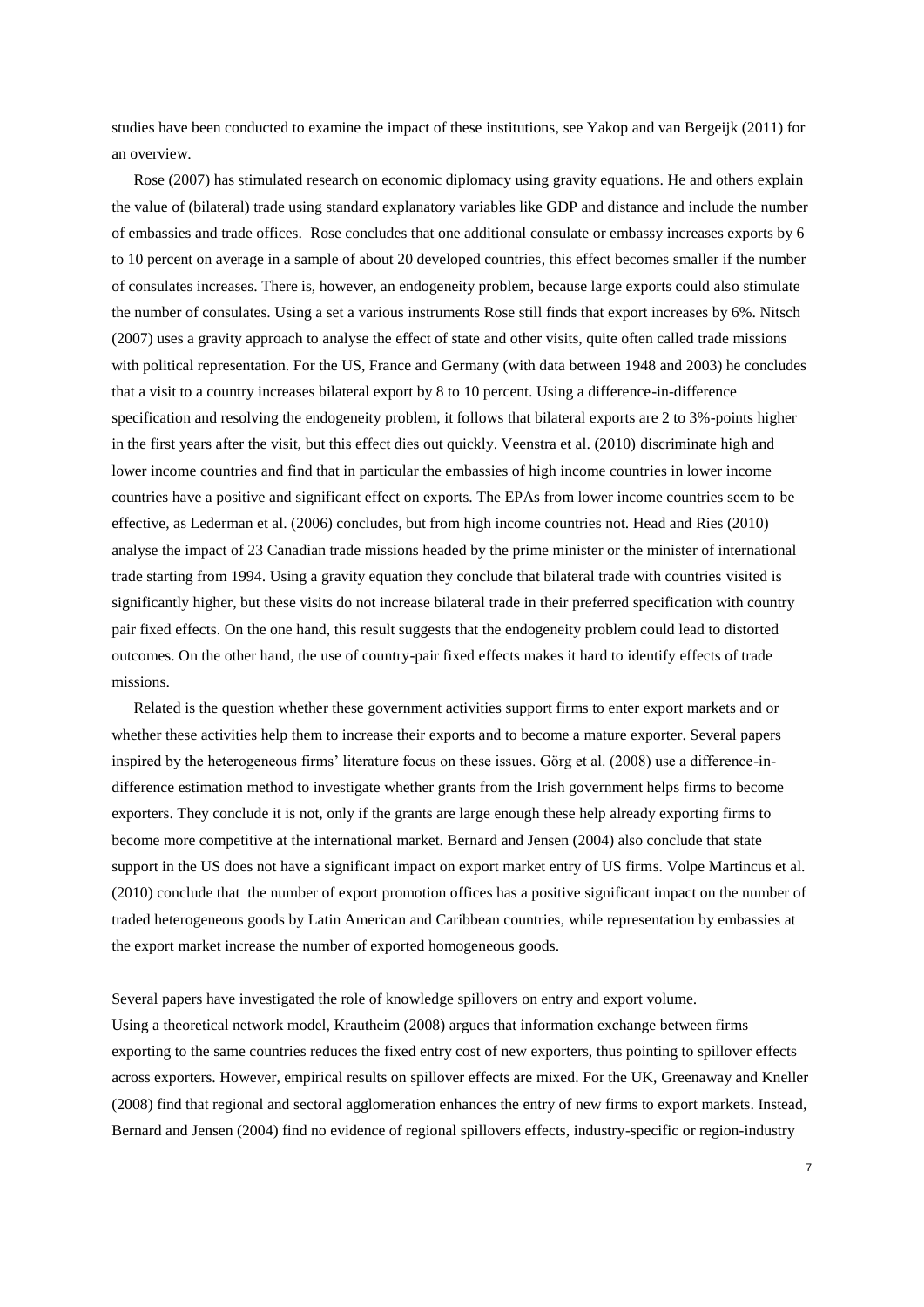spillover effects on the export decision of US manufacturing firms. The latter two papers consider only the impact of spillovers on the primary decision of firms to export or not. In a recent paper Koenig et al. (2010) extensively investigate local spillover effects on the decision to enter a specific market and on the export volume to that market for French exporters between 1998 and 2003. They find significant spillover effects on the entry decision, particularly if they can be specified towards product-types or destination-countries, but no spillover effects on the export volume.

# **3 Data and descriptive statistics**

### **3.1 Exporter types and related strategic decisions**

Table 3.1 classifies several types of exporters, thereby discriminating between the basic decision to export or not and export decisions to specific countries. We distinguish starting exporters and market entrants. Market entrants could be starting or incumbent exporters. A similar distinction holds for market exiters and export stoppers. Note that these definitions do not include starters ceasing all exports after one year or entrants exiting some market after one year or firms that export only occasionally over a longer period of time.<sup>6</sup>

| Table 3.1                                                     | Exporter types related to strategic decisions                                                                                                                                                                      |
|---------------------------------------------------------------|--------------------------------------------------------------------------------------------------------------------------------------------------------------------------------------------------------------------|
| Total exports<br>starters<br>continuing exporters<br>stoppers | did not export in previous years, but start to export in t and continue in $t+1$<br>exported in $t-1$ and continue to export in t and $t+1$<br>exported in $t-1$ and in t, but cease to export in subsequent years |
| Exports to specific country                                   |                                                                                                                                                                                                                    |
| entrants                                                      | did not export to country in previous years, but start to export in t and continue in $t+1$                                                                                                                        |
| incumbents                                                    | exported to country in $t-1$ and continue to export in t and $t+1$                                                                                                                                                 |
| exiters                                                       | exported to country in $t-1$ and in t, but cease to export in subsequent years                                                                                                                                     |

Figure 3.1 illustrates the types of exporters and their strategic export decisions of three firms (F1 to F3) during year 1 to year 3 on exporting to country  $X$  and  $Y$ . First, we assume that all three firms supply the domestic market, and that in previous years only firm F1 exported to country X and no firm exported to country Y.<sup>7</sup> In this figure, decision D1 reflects that non-exporters may *start* to export, like firms F2 and F3 who start in year 1 to export to country X. Decision D2 indicates that exporters may *enter* new countries. Here firms F1 and F2 consider to export to Y in year 3, but only firm F2 will take that chance. Finally, decision D3 shows that exporters may also decide to *exit* country X or even *stop* to export (firms F1 and F3) in year 3, but here only firm F3 is doing so. Looking at the scheme from a medium term perspective, we find that firm F2 has become a successful starter that has even expanded to several markets, while firm F3 appears to be a non-successful starter.

Finally, as new exporters will enter the market in the course of some year, the calculated export growth of the entrant will be upward biased in the second year. To adjust for this, we consider export growth of an entrant

 $^7$  It is quite standard that exporters remain supplying its domestic market (see for instance Melitz (2003)), but this assumption is not crucial for this discussion.

 $6$  For these firms we cannot include firm specific effects.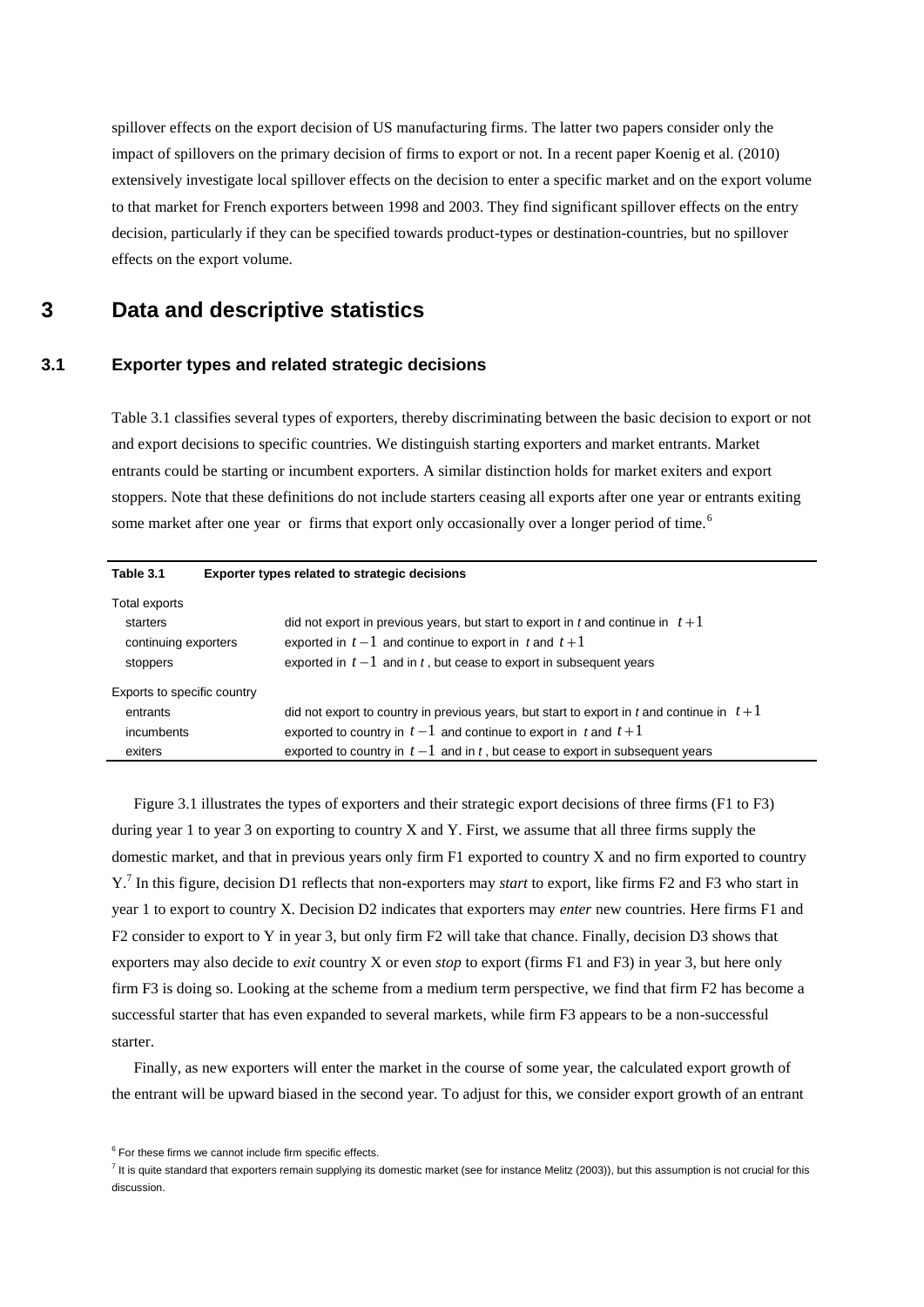in its *third* year and compare it to export growth of incumbent exporters for the same calendar year. In terms of figure 3.1, for country X we compare export growth of entrant F2 with export growth of incumbent F1in year 3.



**Figure 3.1 Decisions in exporting**

### **3.2 Data sources**

We use four datasets at firm level which are all gathered and constructed by Statistics Netherlands. The most important source for our analysis is the International Trade (IH) data set. It is a set of customs data extended with a survey across Dutch firms on international transactions of imported and exported goods with all countries between 2002 and 2008. For each transaction the IH dataset contains information on the country of destination, the type of product, the value and the volume in physical units, and the share of the export value that is related to re-exports. Each record is identified by the VAT-number and an IH relation number of a Dutch firm.<sup>8</sup> The IH dataset does not include intra-EU transactions of firms with total exports (or imports) below a threshold.<sup>9</sup> Firms with smaller exports are expelled from the survey to ease their administrative burden. The IH dataset does include additional data from the Dutch Tax Authorities on the sum of all exports by firm, but the totals can not be specified towards EU destinations and products. This study uses export data excluding re-exports, deflated to export price levels in 2002.

We combine the IH data with three sources of firm and enterprise data. We use survey data of the Financial Statistics of Large Enterprises and of the Production Statistics for firms" size (measured by employment size in fte's) and for labour productivity.<sup>10</sup> The General Firm Register provides information on the firms' branch of industry and its (main) location at municipal level. We use a matching file, constructed by Statistics Netherlands, for linking individual IH-relation numbers with enterprise and firm identifiers in order to match the

<sup>9</sup> The threshold for the export value is 225 thousand euro until 2005, 400 thousand euro in 2006 and 2007 and 900 thousand euro in 2008.

 $8$  To ease the identification, Statistics Netherlands has created the IH-relation number as a new identifier. This number identifies individual and actual exporters with one or more VAT-numbers, but refrains from the legal and organizational status of exporters. This study uses the IH-relation number as the main identifier of exporters.

 $10$  Labour productivity is deflated with value added prices of industries at the 2-digit level.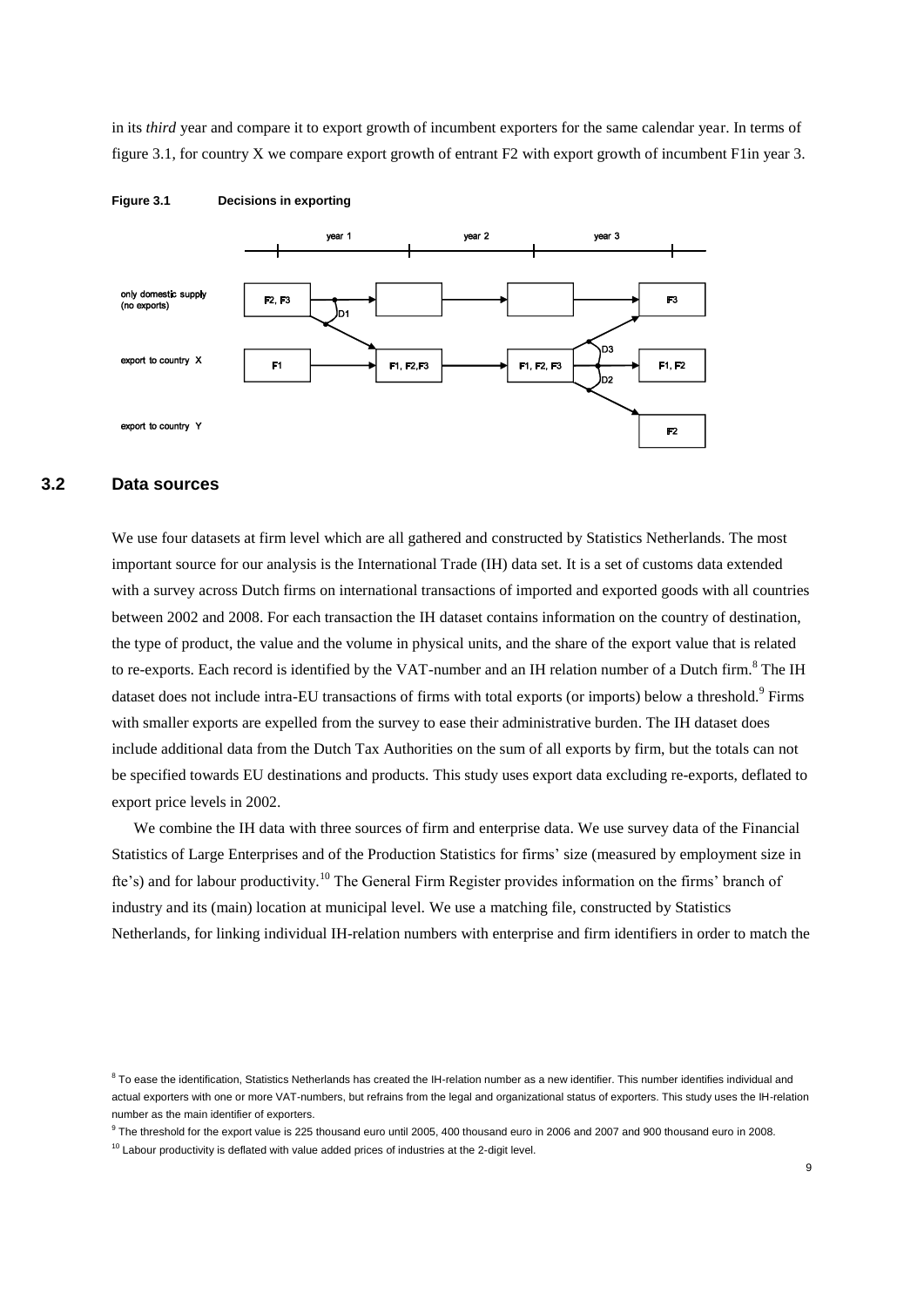IH data with the firm and enterprise data. <sup>11</sup> To avoid potential mismatches between trade data and firm characteristics, we sum the trade data of all IH relation numbers that are related to the single enterprise or firm.<sup>12</sup>

The firm level data are complemented with country data. For market size, we use (the log of) total GDP from the World Bank Development Indicators. Variable trade costs can be (crudely) decomposed into transport costs and trade costs. Transport costs are approximated by the geographical distance between Amsterdam and the most populated cities of the trading partners (source: CEPII). For trade costs, we use the average country-level import tariffs from the Fraser Institute (Gwartney and Lawson, 2008).

Note that the regressions might be vulnerable to potential selection bias, particularly due to the threshold in registering international trade data and by the matching of trade data to firm- and enterprise data. Appendix A provides various robustness checks to check for potential bias due to missing observations of small trade values.

## **3.3 Descriptive statistics**

This section discusses several descriptive statistics on starting exporters, continuing exporters and firms that cease all their exports (stoppers). Table 3.2 presents an overall picture of the export performance of these groups over the period 2003 to 2007.<sup>13</sup> The number of continuing exporters is about 17 times as high as the number of starters and stoppers. On average, continuers export almost three times as much as starters or as stoppers. Dutch exports are mainly generated by continuing exporters. Starters and stoppers each seem to contribute only a small fraction total export. Still, the replacement of the smaller stoppers by the larger starters contributes 0.7%-point to total export.

| Table 3.2                         | Export performance of Dutch firms (average of 2003-2007, non deflated)                       |               |                         |                                |          |  |  |
|-----------------------------------|----------------------------------------------------------------------------------------------|---------------|-------------------------|--------------------------------|----------|--|--|
|                                   |                                                                                              | all exporters | starters                | continuers                     | stoppers |  |  |
|                                   |                                                                                              |               | (in % of all exporters) |                                |          |  |  |
| Number of exporters               |                                                                                              | 16592         | 5.6                     | 89.6                           | 4.8      |  |  |
| Total export value <sup>b</sup>   |                                                                                              | 85209         | 2.4                     | 95.9                           | 1.7      |  |  |
|                                   |                                                                                              |               |                         | (in % of average export value) |          |  |  |
| Average export value <sup>a</sup> |                                                                                              | 5134          | 42.7                    | 107.1                          | 36.5     |  |  |
|                                   | <sup>a</sup> Nominal values in thousand euros; <sup>b</sup> nominal values in million euros. |               |                         |                                |          |  |  |

The differences in firm characteristics between starters, continuers and stoppers are smaller. Table 3.3 presents firm characteristics of the exporters that could be matched to firm level data, and compares them with the firm characteristics of non-exporters.<sup>14</sup> First it shows that exporters are on average more productive and larger than non-exporters. We refer to Kox and Rojas-Romagosa (2010) for a thorough analysis of these productivity

 $11$  Each IH relation number is uniquely matched to a single enterprise and/or firm. In reverse direction, however, the match may not be unique. Most enterprises or firms are related to one IH-relation number, but some (mainly large) enterprises/firms are related to several IH-relation numbers.

 $12$  This also includes exports via trading or shipping companies. As a robustness check we have removed these trading or shipping companies from the dataset, thus focussing on "real" exporters. This hardly affects the outcomes of regression results (see appendix B).

 $13$  For 2002 and for 2008 we cannot verify whether exporters are starters, continuers or stoppers. Identification for 2002 and 2008 requires data of respectively 2001 and 2009, which are not available.

<sup>&</sup>lt;sup>14</sup> The number of exporters in table 3.2 is much lower than in table 3.1 because we could not match the other 11764 exporters with firm characteristics.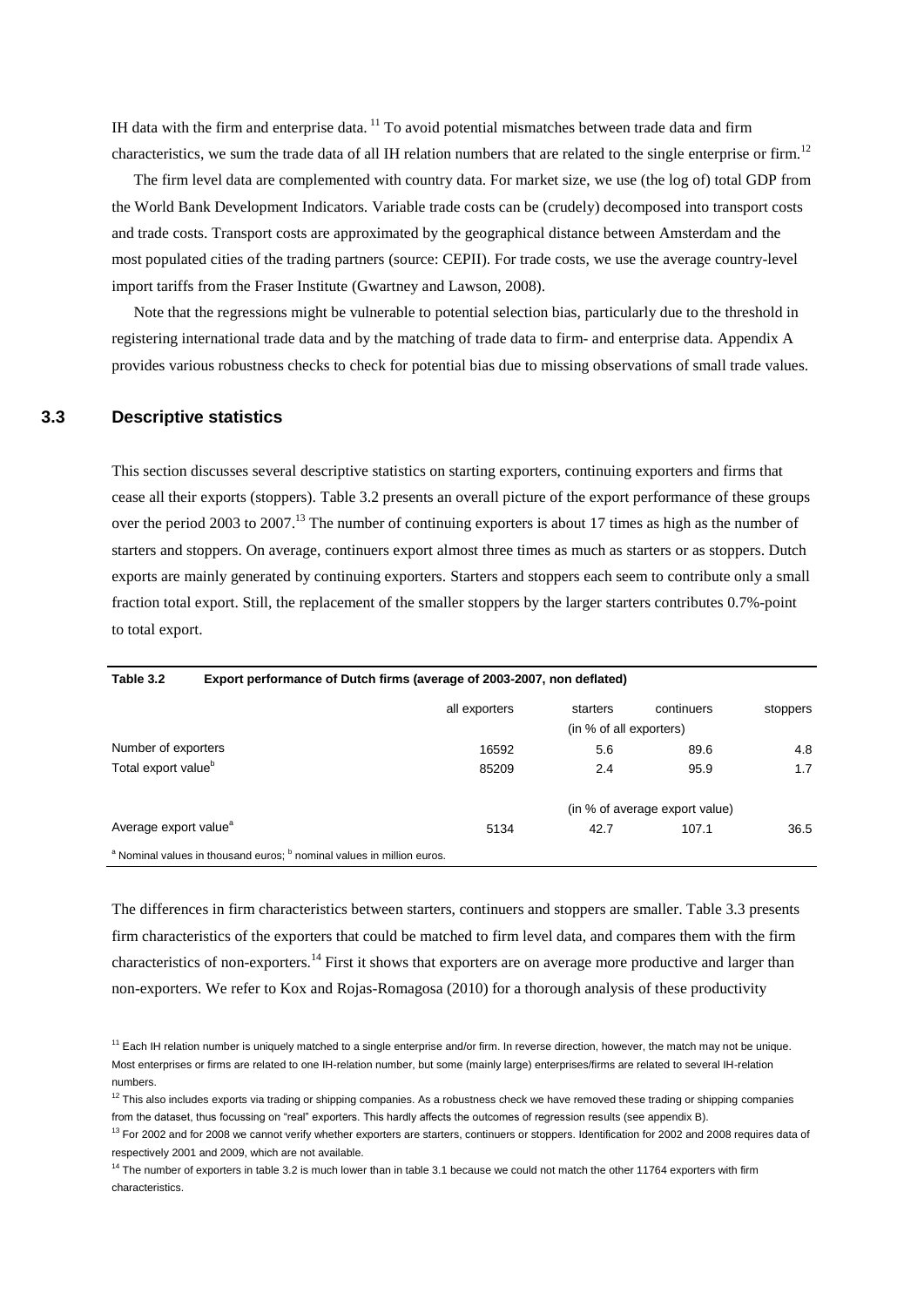differences for Dutch firms and their causes. Second, labour productivity of starters, continuers and stoppers are very similar.

| Table 3.3<br>Firm characteristics of exporters and non-exporters (average of 2003-2007) |                                           |               |               |          |                                    |          |
|-----------------------------------------------------------------------------------------|-------------------------------------------|---------------|---------------|----------|------------------------------------|----------|
|                                                                                         |                                           | non-exporters | all exporters | starters | continuers                         | stoppers |
|                                                                                         |                                           |               |               |          | (in % of all exporters)            |          |
| Number of firms                                                                         |                                           | 25083         | 4828          | 2.6      | 94.5                               | 2.9      |
| Total employment (x 1000 fte)                                                           |                                           | 2002          | 912           | 3.1      | 93.2                               | 3.7      |
|                                                                                         |                                           |               |               |          | (in % of average of all exporters) |          |
|                                                                                         | Average labour productivity (x 1000 euro) | 57.3          | 72.0          | 99.5     | 100.1                              | 97.2     |

Table 3.4 presents the distribution of exporters to the number of destinations. For almost 60% of the exporters we can determine their individual export destinations, the other exporters are too small and small intra-EU trade values are not surveyed. The best coverage is for continuers. Table 3.4 reveals that starters with observed destinations export only to a few countries. About 63% of all starters exports to only one to three countries and about 15% to more than 10 destinations. Similar results hold for the stoppers. Continuing exporters, however, have a much broader scope. About 25% of the continuers exports to more than 10 countries.<sup>15</sup> These numbers suggest that most starters start at a modest scale, but will expand their number of destinations as they become "older".

| continuers<br>starters<br>stoppers<br>Total number of exporters<br>302<br>9209<br>334 | total |
|---------------------------------------------------------------------------------------|-------|
|                                                                                       |       |
|                                                                                       | 9844  |
| Number of countries<br>(in % of number of exporters)                                  |       |
| 1<br>40.5<br>23.9<br>42.8                                                             | 25.1  |
| 2<br>14.4<br>12.5<br>14.7                                                             | 12.7  |
| 3<br>7.4<br>8.6<br>8.6                                                                | 8.6   |
| $4 - 10$<br>22.5<br>29.7<br>21.5                                                      | 29.2  |
| $11 - 20$<br>9.6<br>16.0<br>8.5                                                       | 15.6  |
| $21 - 40$<br>4.2<br>7.0<br>2.9                                                        | 6.8   |
| >41<br>2.2<br>1.4<br>1.0                                                              | 2.1   |
|                                                                                       |       |

a Excluding destinations that occur only incidentally for one year.

Other studies for other countries point to a more "narrow" scope of starting exporters, but differences in definitions and classifications distort good comparability. For France, Eaton et al. (2004) show that in 1986, 35 % of all French manufacturing firms export to only one country, 20% to ten or more countries<sup>16</sup> and only 2% to

<sup>16</sup> In comparison, 24.5% of all Dutch exporting firms sells to 11 or more countries.

<sup>&</sup>lt;sup>15</sup> This number suggests that the share of exporters serving many destinations is much higher than for the US (see section 2). However, we miss many small exporters in this data sample, as argued in section 3.1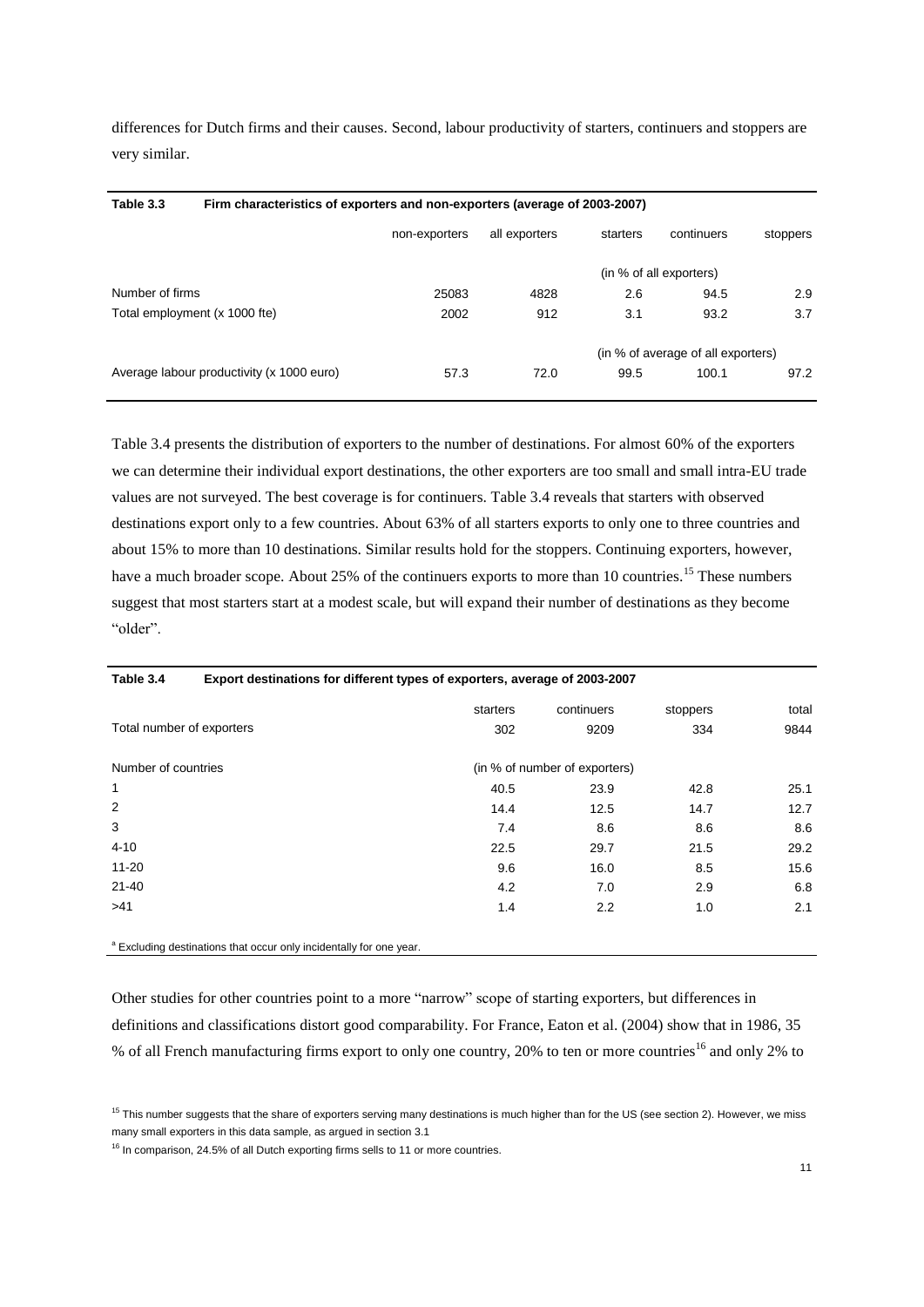50 or more countries. The average export value to a destination by the average firm is nearly 1.5 million euro. For Belgium, Onkelinx and Sleuwagen (2010) find that 77% of all SME-firms that started to export between 1998 and 2005, eventually exported to at most 5 countries.

Table 3.5 illustrates the firms" "expansion drift" in a more dynamic view. In fact, it follows the cohorts of starters and of continuers in 2003 over time, and presents their distributions in the number of destinations in 2003 and in 2007. First, it reveals that after four years (relatively) more starters (33%) have dropped out than continuers (27%). Moreover, in the cohort of starters the number of exporters exporting to one country dropped substantially after four years, while the number of exporters exporting to three or more countries increased. In the cohort of continuers, we observe a similar shift towards more destinations. Still, the shift of starters is more salient and stresses the expansion drift of particularly young exporters.

| Table 3.5               | Export destinations for the 2003 cohorts of starters and continuers, 2003-2007 |      |                                           |      |                    |  |
|-------------------------|--------------------------------------------------------------------------------|------|-------------------------------------------|------|--------------------|--|
|                         |                                                                                |      | starters in 2003                          |      | continuers in 2003 |  |
|                         |                                                                                | 2003 | 2007                                      | 2003 | 2007               |  |
|                         | Total number of (remaining) exporters                                          | 394  | 261                                       | 9505 | 6917               |  |
| Exited during 2004/2007 |                                                                                |      | 133                                       |      | 2588               |  |
| Number of countries     |                                                                                |      | (in % of number of (remaining) exporters) |      |                    |  |
| 1                       |                                                                                | 43.9 | 23.0                                      | 24.8 | 19.4               |  |
| $\overline{2}$          |                                                                                | 14.5 | 13.4                                      | 13.5 | 11.1               |  |
| 3                       |                                                                                | 8.6  | 9.6                                       | 9.3  | 8.2                |  |
| $4 - 10$                |                                                                                | 21.8 | 26.4                                      | 30.6 | 30.5               |  |
| $11 - 20$               |                                                                                | 6.1  | 15.7                                      | 14.1 | 19.0               |  |
| $21 - 40$               |                                                                                | 4.6  | 10.0                                      | 5.6  | 9.2                |  |
| >41                     |                                                                                | 0.5  | 1.9                                       | 2.1  | 2.6                |  |

a Excluding destinations that occur only incidentally in one year.

Even though new exporters mostly start with exporting to a "few" destinations at a modest scale, they may grow exponentially. Table 3.6 compares total export growth and on average export growth per country for starters and continuers between 2005 and 2007.<sup>17</sup> The most striking result from the table is that for starters the total export growth is larger than the total export growth of continuers. The growth in intensive country margin, as reflected by average growth per country, is also larger for starters. For the starters, the positive difference between their total export growth and the average growth per country is caused by their expansion to other export markets (see table 3.5). For the continuers this difference is much smaller, reconfirming that they enter fewer new markets.<sup>18</sup>

 $17$  To be precise, for starters we present the growth figures in their third year, so for firms that started in 2003 we present their growth figures in 2005, etc. The reason is that new exporters may enter market in the course of some year, so the calculated export growth of the entrant in the second year will be upward biased. Note that the total export growth refers to the growth in the intensive and extensive margin.

<sup>&</sup>lt;sup>18</sup> The negative difference in 2005 is due to the calculation method. The total export growth is an average weighted by country size. The average growth per country is non-weighted average across all countries. The negative difference between these two growth figures indicates that exports to large and developed countries grow less than exports to small but upcoming markets.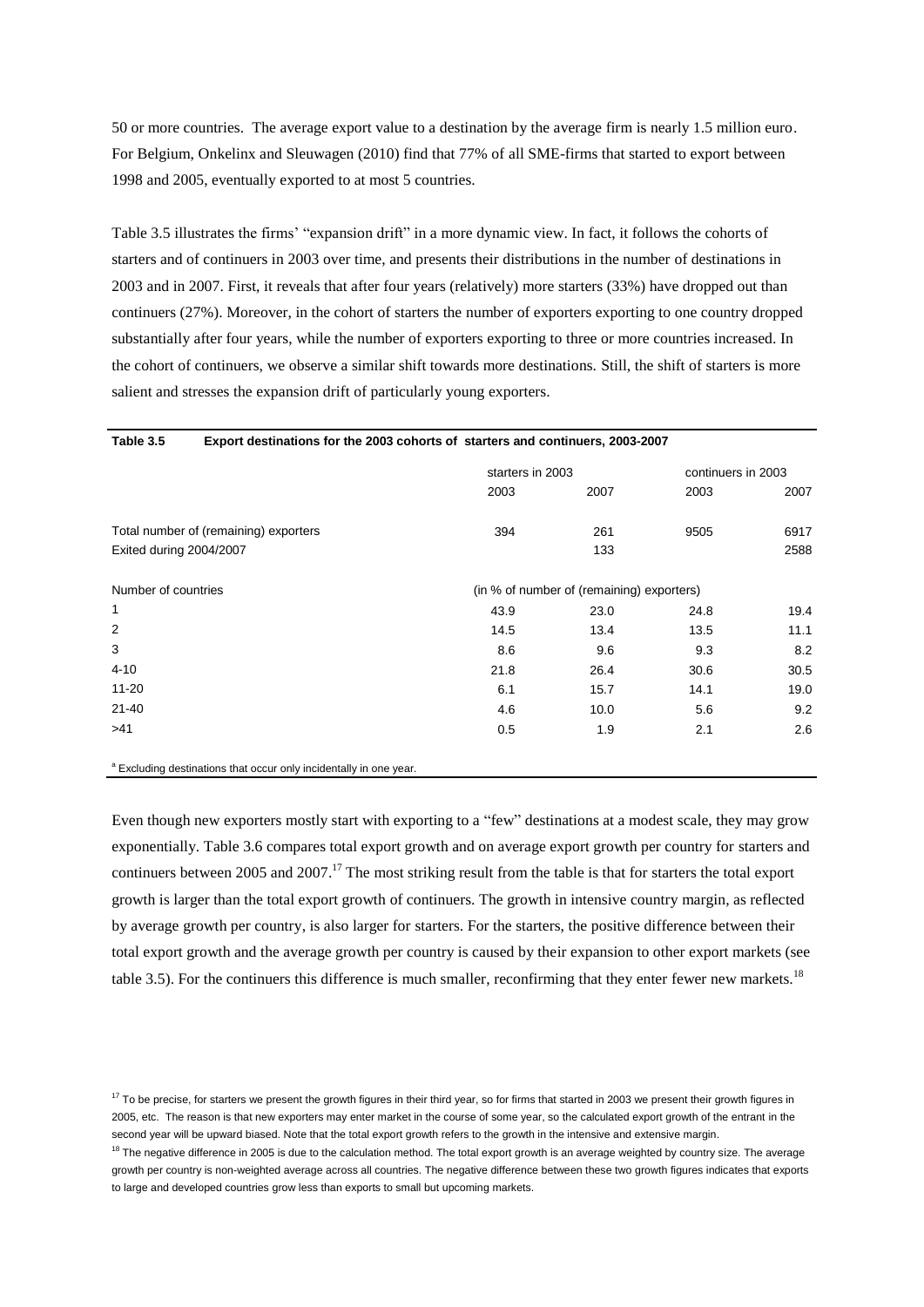| Table 3.6         | Export growth of starters and continuing exporters, 2005-2007                                             |            |                                       |            |
|-------------------|-----------------------------------------------------------------------------------------------------------|------------|---------------------------------------|------------|
|                   | Total export growth (%) <sup>a</sup>                                                                      |            | Average export growth per country (%) |            |
|                   | starters                                                                                                  | continuers | starters                              | continuers |
| 2005              | 36.7                                                                                                      | 15.2       | 35.3                                  | 17.4       |
| 2006              | 63.3                                                                                                      | 21.9       | 40.5                                  | 19.8       |
| 2007              | 58.3                                                                                                      | 28.2       | 41.5                                  | 27.4       |
| Average 2005-2007 | 52.8                                                                                                      | 21.8       | 39.1                                  | 21.5       |
|                   | <sup>a</sup> Total export growth of all countries (including those destinations that cannot be specified) |            |                                       |            |

The numbers in this section illustrate that most new exporters start at a modest scale, i.e. often with a relatively low export volume to only a few countries. If they appear to be successful, they will expand rapidly by entering new markets or by expanding the intensive margins on established markets. The numbers also point to a strong similarity between starters and stoppers, but they cannot verify a direct relation between starting and stopping.

### **3.4 Policy instruments**

The Dutch government uses several instruments to initiate and stimulate international trade relations which can be categorized in two basic groups<sup>19</sup>. The first group concerns specific programmes to stimulate and occasionally subsidize international trade of individual firms such as starters or exporters to developing countries. However, these programmes will not be analyzed here because the participating firms in these programmes can not be linked with international trade and firm level data. The second group concerns several forms of economic diplomacy. This includes the Netherlands Business support offices and several embassies and consulates,<sup>20</sup> and foreign affiliates of bilateral Chambers of Commerce. These offices offer stimulating activities and individual guidance to enhance trade with the host countries. Besides, there are trade missions that are organized by governments or specific sectors  $(CPA's^{21})$ .

Table 3.7 presents some basic descriptives of Dutch economic diplomacy in several country groups (Appendix A provides more details of Dutch economic diplomacy to the 50 largest trade partners in 2007).<sup>22</sup> In about a half of all countries there are stimulating activities of bilateral chambers of commerce, NBSO"s and embassies. Still, the presence of these offices varies widely over country groups. Many of these offices are established in the BRIC countries, particularly in China. They are less represented in EU12 countries and the other countries of the 50 largest trade partners. The governmental trade missions mainly focus to upcoming trade partners, particularly the BRIC countries and EU 12 countries. The sectoral trade missions (CPA"s) mainly focus on the BRIC countries and the EU15 countries (mostly Germany and Belgium), but hardly on EU12 and

<sup>&</sup>lt;sup>19</sup> Van den Berg et al. (2008) provide an extensive overview and a social cost-benefit analysis of some programmes and trade missions.

 $^{20}$  The NBSO's provide similar activities as the embassies and consulates, but they have no formal diplomatic status (see also www.evd.nl).

<sup>&</sup>lt;sup>21</sup> The CPAs (Collective Promotional Actitivity) are collective activities, for instance trade missions but also visits or stands on international fairs, of commercial firms. In advance the organisers of these (planned) CPAs may submit for a tender to attain a subsidy of the Dutch governments (see www.evd.nl)

 $22$  The 50 largest partners in the dataset may deviate from the actual 50 largest trade partners according to the national accounts due to matching issues and drop outs.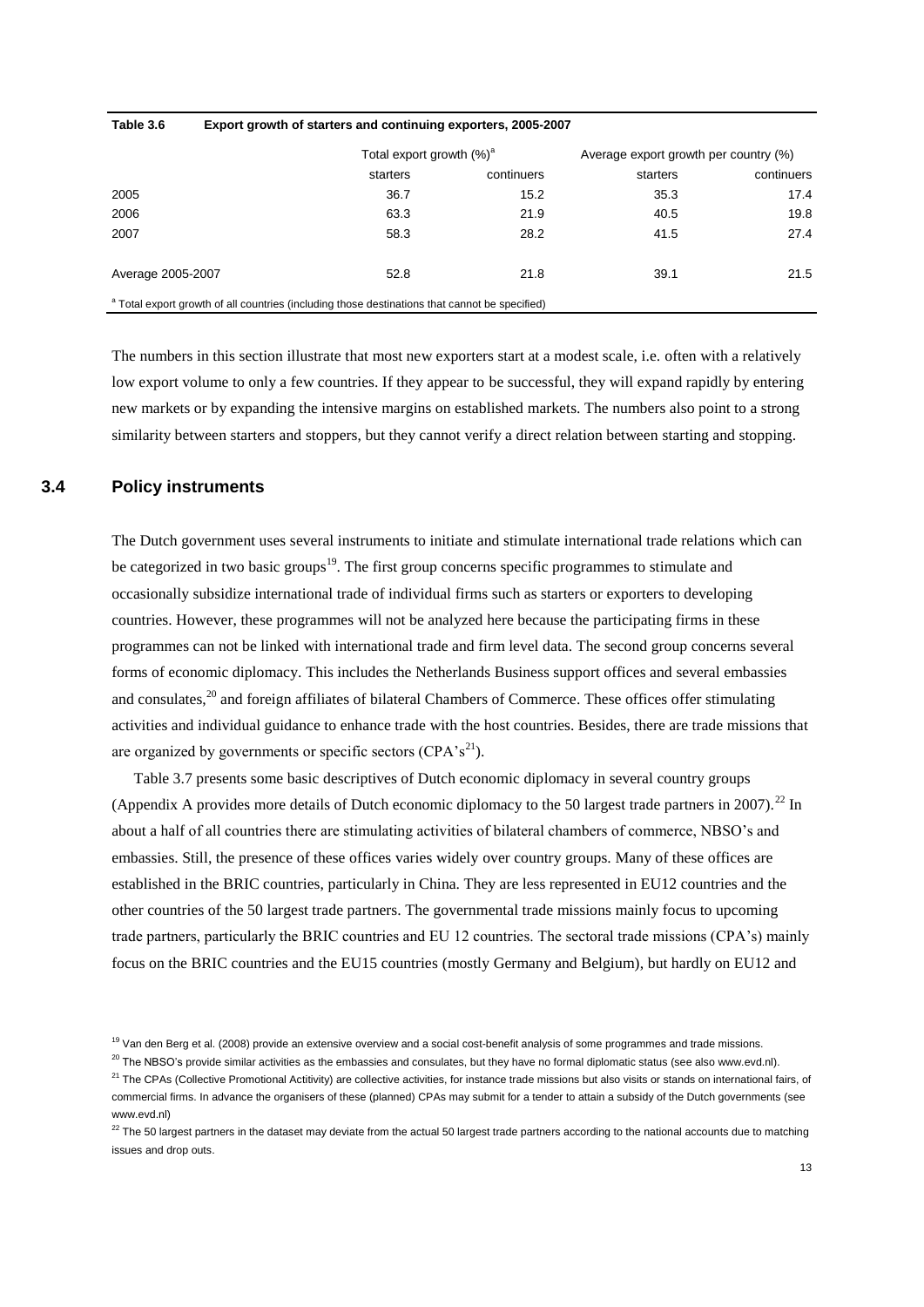other OECD countries. The CPA"s are targeted to the food, transport equipment, medical and optical instruments, and waste processing industries and construction.

| Country groups<br>(number of countries) | Chambers of<br>Commerce | NBSO, embassy or<br>consulates | Governmental trade missions<br>2002-2006 |                        |                                      | CPA's 2005-2006        |                                      |
|-----------------------------------------|-------------------------|--------------------------------|------------------------------------------|------------------------|--------------------------------------|------------------------|--------------------------------------|
|                                         | number of<br>countries  | number of<br>countries         | posts per<br>country <sup>a</sup>        | number of<br>countries | missions per<br>country <sup>a</sup> | number of<br>countries | missions per<br>country <sup>a</sup> |
| EU15 (14)                               | 5                       | 9                              | 2.2                                      | 5                      | 1.6                                  | 12                     | 5.6                                  |
| EU12 (12)                               | 6                       | 5                              | 1.0                                      | 10                     | 1.7                                  | 6                      | 3.3                                  |
| Rest OECD (10 <sup>b</sup> )            | 4                       | 6                              | 2.8                                      | 4                      | 2.5                                  | 5                      | 3.4                                  |
| BRIC $(3^b)$                            |                         | 3                              | 6.0                                      | 3                      | 3.7                                  | 3                      | 8.3                                  |
| Rest top 50 (11)                        | 3                       | 4                              | 1.3                                      | 5                      | 1.8                                  | 7                      | 3.3                                  |

#### **1. Table 3.7 Descriptive statistics of Dutch economic diplomacy for largest 50 trade partners in 2007**

<sup>a</sup> The total number of establishments of NBSO's and/or trade offices of embassies, averaged only over the number of countries in which one or more establishments are present. A similar procedure holds for governmental trade missions and CPA's.

<sup>b</sup> Three countries of other OECD countries (Chile, Mexico and New Zealand) and one BRIC country (Brazil) do not belong to the 50 largest trade partners in 2007.

# **4 Market entry**

### **4.1 Stepping stone behaviour of exporters**

New exporters may start exporting to only one (or a few) neighbour countries with low market entry costs and less uncertainty. If they appear to be successful in their first years as exporter, they will probably expand in various dimensions. The results in table 3.5 suggest that starters must expand their foreign markets within a few years to become mature continuers. Only 33% of the starters serves four or more foreign destinations, but for continuers this number mounts up to 52% in 2003. Continuing exporters may enter new export markets as well, particularly due to globalization and opening of new markets.

Following Albornoz et al. (2010) we test whether successful export starters are more likely to enter new markets than incumbent exporters, and whether exporters use current destinations as a stepping stone to explore new markets. The equation reads as:

$$
PN_{ikt} = \gamma_0 + \gamma_1 F Y_{i_{t-1}} + \gamma_2 \log AD_{kt} + \gamma_3 F Y_{i_{t-1}} \times \log AD_{kt} + \gamma_4 \log GDP_{kt} + \gamma_5 \log D_k + \gamma_6 \log \tau_{kt} + \gamma_7 \log P_{i_{t-1}} + \gamma_8 \log E_{i_{t-1}} + \delta_i + \varepsilon_{ikt}
$$
\n(4.1)

 $PN_{ik}$  is the probability that exporter *i* will enter country *k* in year *t*. The dummy  $FY_{it-1}$  indicates that exporter *i* started previous year (*t*-1) as an exporter. Obviously, a positive coefficient of  $FY_{i-1}$  suggests that a starting exporter is more likely to extend the number of export markets. Additionally to Albornoz et al. (2010) we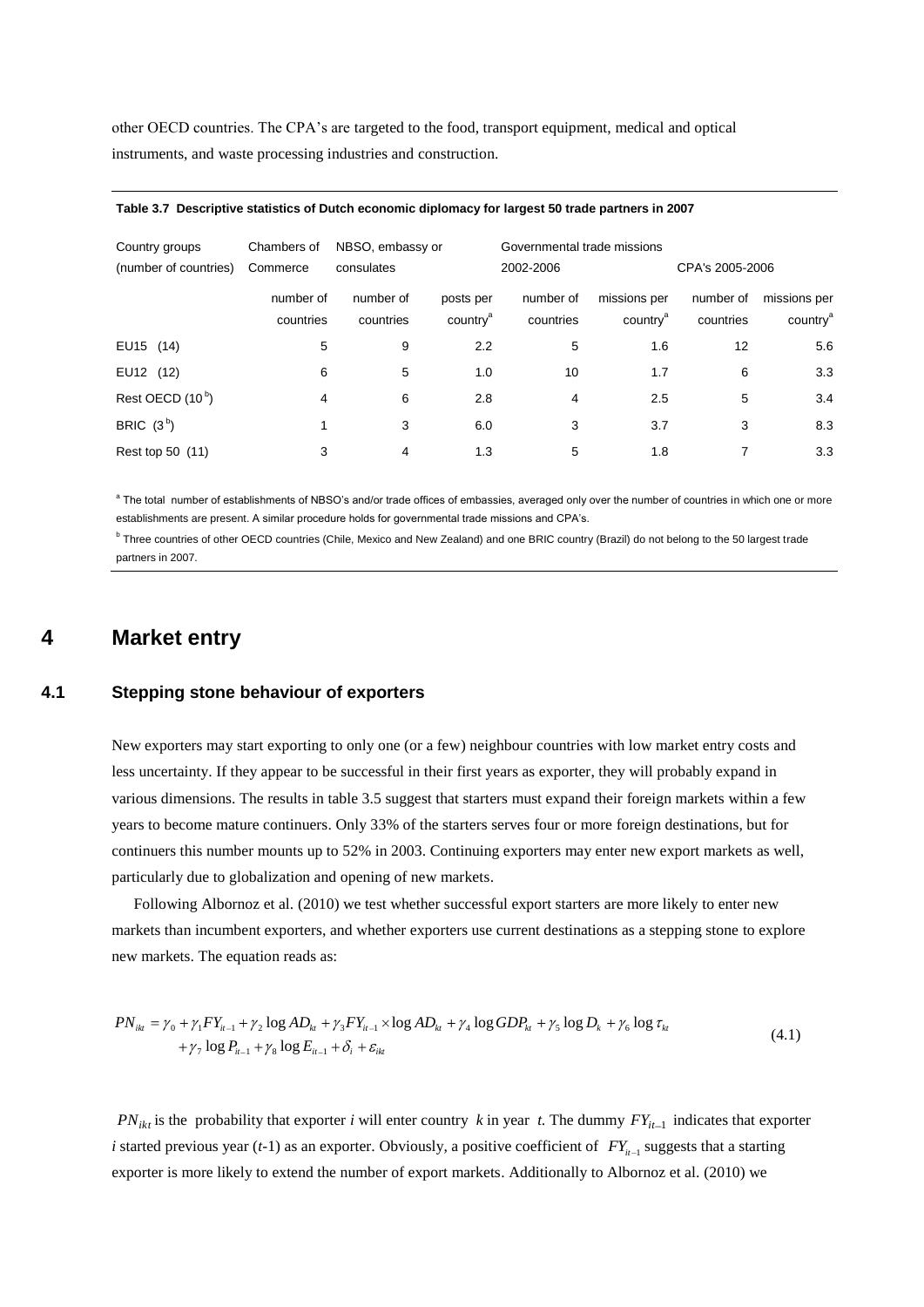evaluate the crucial assumption that exporters may use nearby export markets as a "stepping stone" to enter new markets. This strategy may particularly be applied by recent starters. To check this we include the distance<sup>23</sup> between the new destination *k* in year *t* and the closest country to which firm *i* exported in year *t*-1 and year *t*  $(FY_{i-1})$  and its interaction with the dummy  $FY_{i-1}$  to distinguish between continuing exporters and recent starters.

Equation (4.1) also includes the "regular" market characteristics, i.e. the level in GDP ( $log GDP_{kt}$ ), the distance between the Netherlands and the destination country ( $\log D_k$ ) as an indicator of transportation cost, and the average (ad valorem) import tariffs ( $\log \tau_{kt}$ ). Adopting these country characteristics may to some extent release the necessity to adjust for country and time specific effects.<sup>24</sup> In order to analyse the role of firm characteristics, we include exporter's labour productivity *level* ( $\log P_i$ ) and its size by the number of employees (  $\log E_{it}$  ).<sup>25</sup>

We estimate the equation using a probit estimator with random effects in order to control for non-observed firmspecific effects.<sup>26</sup> The assumption of random effects is to some extent disputable because the non-observed firm-specific effects may be correlated to the firm"s labour productivity or size. Other estimation techniques that adjust for firm specific effects are not feasible due to data restrictions. We have not sufficient observations with (required) changes in all variables to estimate with logit adjusting for fixed firm specific effects. Estimating a linear probability model is problematic as well, because the observed probabilities of entry are very small so that estimates of that probability may become negative. Regular probit estimators (without controlling for nonobserved firm-specific effects) provide much higher coefficients and seem to overestimate the actual marginal effects.

All results will be presented in terms of marginal effects, i.e. the impact of one percent change from the average of the respective determinant on the probability (in percentages) to enter a new market. For computational reasons we only include the 50 most important export markets for Dutch firms. To estimate equation (4.1) we include only exporters which all do not export to market *k* in *t*-1, while in year *t* some of them enter market *k* while the others remain outside that market. In terms of the scheme in figure 2.1, equation (4.1) expresses the decision D2 of exporters F1 and F2 to export to country Y.

The first regression considers all determinants except the firm specific variables. The results of this regression (column (1) in Table 4.1) confirm the basic assertions of Albornoz et al. (2010), the positive and significant coefficient of FY indicates that Dutch firms that recently have started to export will more likely enter new markets than for incumbent exporters. In fact, new exporters have 0.2%-point higher probability to enter new markets than incumbent exporters. This number seems to be small, but is substantial if we take into account that the observed probability of entry is about 1.5% per year.

 $23$  The variable is adjusted for the correlation with the distance to the Netherlands.

<sup>&</sup>lt;sup>24</sup> Note that adjusting for country specific effects, besides adjusting for firm specific effects, puts a high burden on computational time, particularly as the number of possible export destinations of Dutch exporters is very large (see Smeets et al. 2010).

<sup>&</sup>lt;sup>25</sup> For labour productivity and employment we could again adopt their interaction with the dummy  $FY_{it-1}$  in order to distinguish between incumbent and starting exporters. However, the strong correlation between the interactions term dummy  $FY_{it-1}$  yields implausible regression results.

 $26$  Probit with fixed effects is theoretically not possible (see Cameron and Trivedi (2005)).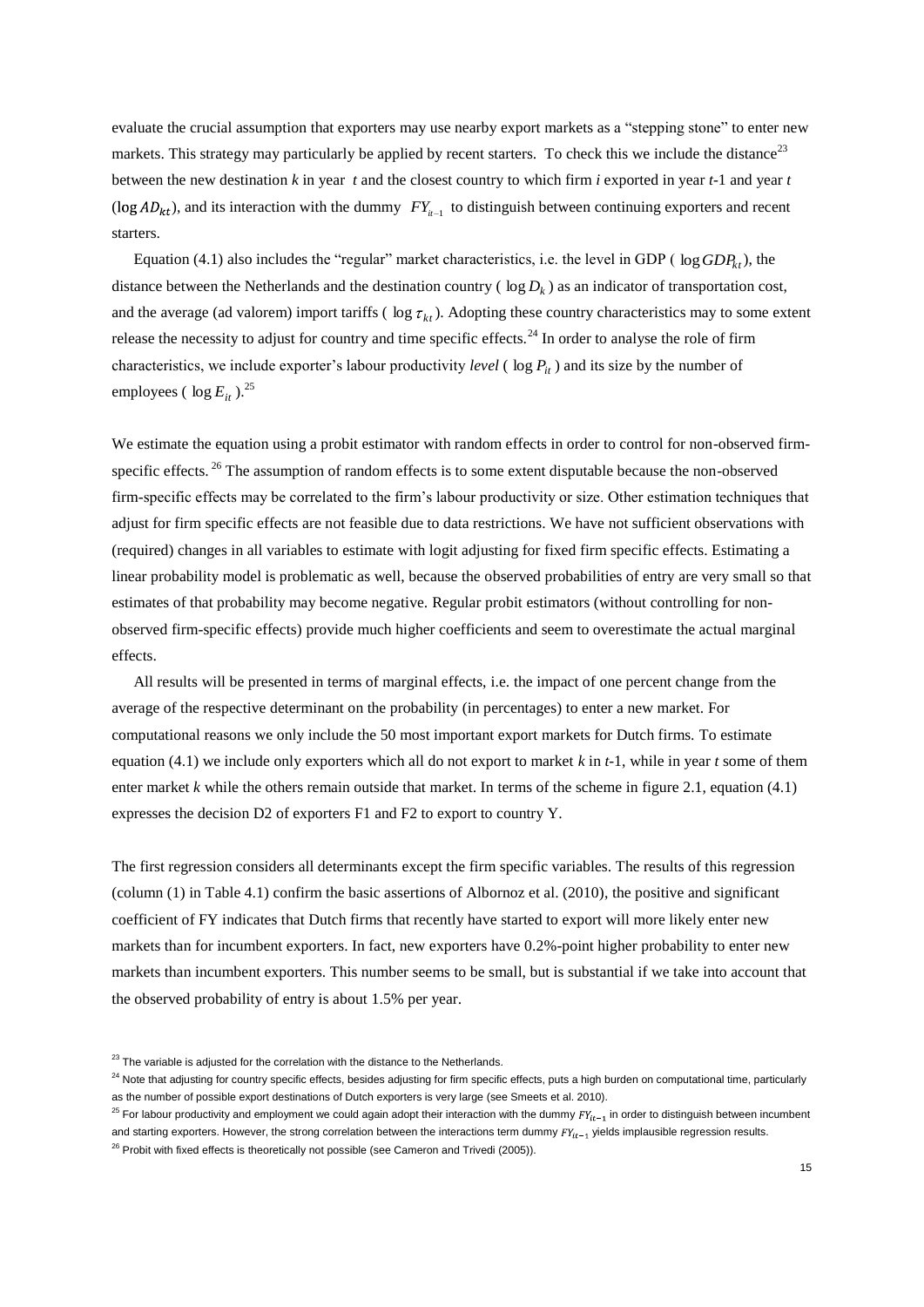The first regression also confirms that firms may find it easier to enter new markets if they already export to nearby markets. For example, if a firm opts to export to Lithuania, the probability to enter the Lithuanian market would be 0.17 %-point higher if its nearest *current* destination would be Estonia instead of Denmark. The significant interaction term  $(LA \times FY)$  suggests that this effect is amplified for recent export starters. These findings indicate (indirectly) that conditions on nearby markets are correlated, and thus that exporters, and particularly recent entrants, learn from current export destinations and use them as stepping stones to enter new markets.

| Dependent variable                     | (1)            | (2)            | (3)            | (4)            |
|----------------------------------------|----------------|----------------|----------------|----------------|
| Entry on specific market               |                |                |                |                |
|                                        |                |                |                |                |
| FY: start to export in t-1             | $0.168***$     | $0.161***$     | $0.133***$     | 0.054          |
|                                        | (0.020)        | (0.070)        | (0068)         | (0.101)        |
| LA: Log distance to nearest market     | $-0.269***$    | $-0.401***$    |                | $-0.459***$    |
| $(in t-1 and t)$                       | (0.009)        | (0.019)        |                | (0.023)        |
| LA x FY                                | $-0.189***$    | $-0.209***$    |                | $-0.488***$    |
|                                        | (0.025)        | (0.069)        |                | (0.148)        |
| LA1: Log distance to nearest<br>market |                |                | $-0.304***$    |                |
| (only in t-1)                          |                |                | (0.015)        |                |
| LA1 x FY                               |                |                | $-0.186***$    |                |
|                                        |                |                | (0.060)        |                |
| Log GDP                                | $0.149***$     | $0.220***$     | $0.216***$     | $0.260***$     |
|                                        | (0.004)        | (0.008)        | (0.008)        | (0.010)        |
| Log distance to Netherlands            | $-0.262***$    | $-0.365***$    | $-0.374***$    | $-0.425***$    |
|                                        | (0.007)        | (0.014)        | (0.014)        | (0.017)        |
| Log tariffs                            | $-0.018***$    | $-0.024***$    | $-0.024***$    | $-0.027***$    |
|                                        | (0.001)        | (0.002)        | (0.002)        | (0.002)        |
| Log productivity (lag)                 |                | $0.091***$     | $0.095***$     | $0.073**$      |
|                                        |                | (0.019)        | (0.018)        | (0.030)        |
| $\Delta$ log productivity              |                |                |                | 0.035          |
|                                        |                |                |                | (0.027)        |
| Log employment (lag)                   |                | $0.232***$     | $0.239***$     | $0.276***$     |
|                                        |                | (0.013)        | (0.013)        | (0.018)        |
|                                        |                |                |                |                |
| Observed probability to enter          | 1.474          | 1.756          | 1.756          | 1.843          |
| Method                                 | probit with RE | probit with RE | probit with RE | probit with RE |
| No observations                        | 1873480        | 580311         | 580311         | 460855         |
| Log likelihood                         | $-115962$      | $-42810$       | $-42805$       | $-35601$       |
|                                        |                |                |                |                |

### **Table 4.1 Decision to enter specific markets (marginal effects in percentage points)**

Notes: Numbers in brackets are standard error. \*\*\* and \* denote respectively 99% and 90% statistical significance. The indicated probabilities as well as all marginal effects (and standard errors) are multiplied by 100 so that they reflect probabilities in % and marginal effects in %-points.

The impact of country specific effects is according our expectations. Firms are more likely export to countries with higher GDP, but less likely to countries at higher distance and with higher import tariffs. As an illustration, we compare the entry to the American market with entry to the Austrian market using figures of 2007. Using the marginal effects in column (1) we find that the larger market size (GDP) of the USA results in a 0.52%-point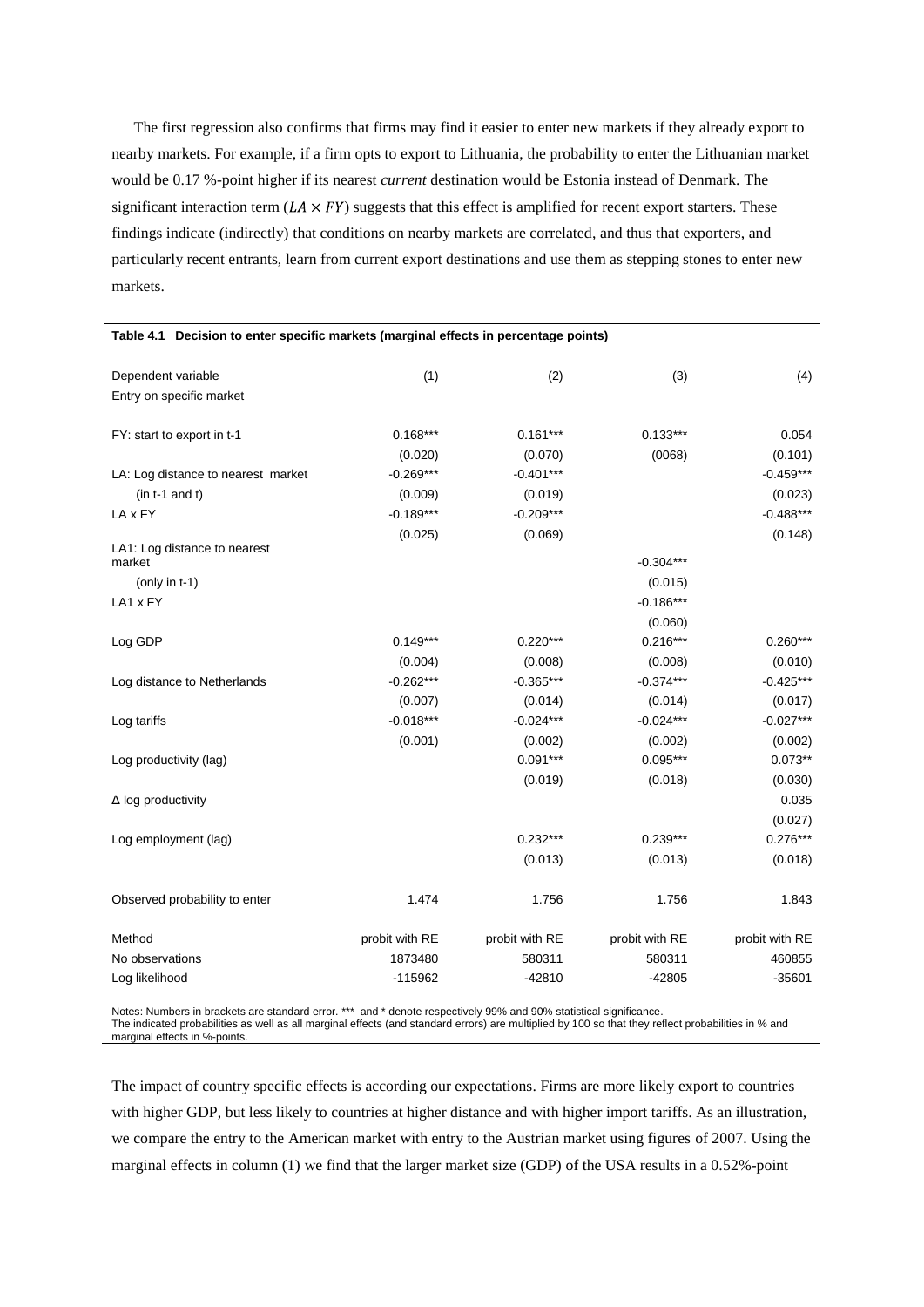higher chance to enter that market. But the larger distance to the USA removes the "size advantage" by 0.49% point. Even with the absence of tariffs in the EU, Austria eventually has only a 0.03%-point higher chance to be entered by a Dutch exporter than the USA.

The second (and other) regression adds firm specific effects to the basic specification. A higher productivity increases the probability to enter a new market, but only at a modest scale. A firm that already exports to other countries<sup>27</sup> would have a 0.05%-point higher chance to enter if it could raise its productivity by 50%. This figure is not negligible, because the average probability to entry is only 1.8% in this sample. Size also has a positive impact on the export probability. For instance, an exporter with 200 employees has nearly a 0.17%-point higher chance to enter a new market than an exporter with 100 employees.

We apply two robustness checks to assess the stepping stone hypothesis. First, we check whether the persistence in exporting to the stepping stone country is a necessary condition to enter the new market. The third column includes the distance between the new destination and the closest country to which firm *i* exported only in year  $t-1$  instead of years  $t-1$  and  $t$ , and its interaction with the dummy  $FY_{t-1}$ . The results, however, are only slightly different from the second regression. We also investigate the impact of idiosyncratic productivity shocks particularly on entry to new markets. Albornoz et al. (2010) point out that a positive productivity shock may ease entry. We extend the analysis on market entry by including firms" productivity *growth*. Note that productivity levels are not necessarily correlated with idiosyncratic productivity shocks, so we keep the productivity level in the equation. The last regression in table 4.1 reveals that productivity growth does have a positive effect on market entry, but the effect is not significant. Moreover, for recent starters some effects are turned over, as the direct effect of being a recent starter  $(FY)$  diminishes and becomes insignificant, while the (additional) stepping stone effect for recent starters  $(LA \times FY)$  is more than doubled. We take the second regression as the baseline for further analysis of the impact of policy (section 4.2) and robustness analysis on the dataset (appendix B).

### **4.2 Impact of economic diplomacy**

We estimate the impact of the policy instruments for economic diplomacy on the entry of firms to export destinations and their export growth, and add these trade policy variables to equation (4.1).

Table 4.2 presents the effects of a foreign affiliate of the Chamber of commerce in the destination country, the presence of embassies and NBSO"s, the number of embassies and NBSO"s, the number of trade missions and missions by sector. The regressions without adjustments (first row) show that the missions by sector (CPA"s) have no significant impact on market entry. The effect is positive, but not discriminating. This could be different for specific sectors, but on average we do not find a significant positive effect. The other economic diplomacy instruments have a significant and positive impact on the probability to enter a specific export market. The export probability will increase by about 0.05%-point if the bilateral chamber of commerce is present, which is substantial given the overall export probability of 1.8%. The impact of NBSO"s is slightly larger than for the chamber of commerce. One additional trade mission would raise the export probability by nearly 0.1%-point. The number of NBSO"s has a minor effect on the export probability, only 0.01%. We are

 $27$  I.e. with a productivity at the median level of all manufacturing exporters that enter a new market.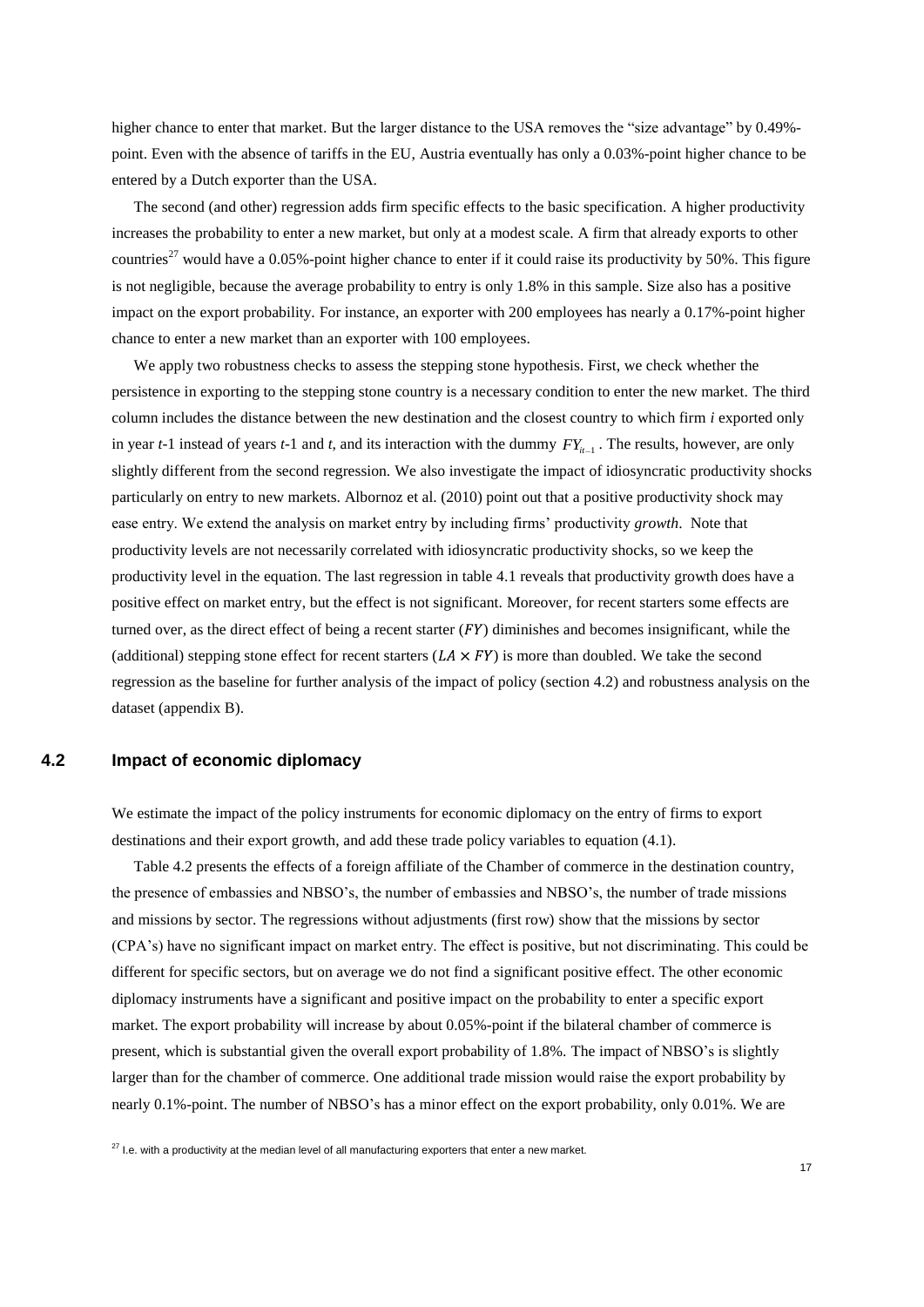also interested in the question whether these policy instruments are particularly useful for recent starters. Therefore we have also added cross terms between a dummy for recent export starters and the policy instrument. The resulting coefficients are positive, but not significant. <sup>28</sup> This suggests that the economic diplomacy instruments have no significant additional impact for starting exporters compared to experienced exporters.

As discussed in the literature review the causal relation between trade and the policy instrument is not obvious. First of all, governments could decide to support firms because market entry is high. Second, this decision could be based on the size of the market and/or market opportunities which is also a decision variable for the firm. For that reason we use instrumental variables. So in the first stage, we have instrumented the trade policy instruments (except CPA, because these were not significant at all) on GDP/market size, GDP growth and distance to the Netherlands. In the second stage, we do not use the predicted value of these trade policy instruments based on the explanatory variables, but the predicted errors. These errors may then better capture non-trade related reasons for these institutes, for instance guidance and information exchange to entrants.

The results in table 4.2 show that differences between both approaches, i.e. using adjusted or non-adjusted data on economic diplomacy for all countries are minimal. This suggests that the possible endogeneity of the trade policy instruments or its correlation with specific causes for market entry, such as market size, distance and GDP growth do not affect the estimations results substantially.

| $1000 - 12$ marrier clinity and coorrolling arpromably              |                         |                     |                     |                             |                    |
|---------------------------------------------------------------------|-------------------------|---------------------|---------------------|-----------------------------|--------------------|
| Dependent variable<br>Entry on specific market                      | Chambers of<br>commerce | Dummy for<br>NBSO's | Number of<br>NBSO's | Number of<br>trade missions | Number of<br>CPA's |
| Non-adjusted policy instruments                                     |                         |                     |                     |                             |                    |
| all countries                                                       | $0.0530***$             | $0.058***$          | $0.009***$          | $0.085***$                  | 0.038              |
|                                                                     | (0.0148)                | (0.018)             | (0.004)             | (0.015)                     | (0.052)            |
| Policy instruments adjusted for<br>GDP, distance to the Netherlands |                         |                     |                     |                             |                    |
| all countries                                                       | $0.0543***$             | $0.038***$          | $0.008*$            | $0.094***$                  |                    |
|                                                                     | (0.0145)                | (0.018)             | (0.004)             | (0.015)                     |                    |
| high income countries                                               |                         | $-0.0021$           | 0.010               | $0.082***$                  |                    |
|                                                                     |                         | (0.026)             | (0.007)             | (0.026)                     |                    |
| middle income countries                                             |                         | $0.100***$          | 0.007               | $0.100***$                  |                    |
|                                                                     |                         | (0.027)             | (0.005)             | (0.019)                     |                    |

#### **Table 4.2 Market entry and economic diplomacy**

Notes: Numbers in brackets are standard error. \*\*\* and \* denote respectively 99% and 90% statistical significance. All marginal effects and standard errors are multiplied by 100 so that they reflect marginal effects in %-points. All regressions are estimated with a probit model with random effects. The coefficients and standard errors of the other variables from the baseline model are similar to those in Table 4.1, column 2. In all regressions the observed probability to enter a specific market is 1.756%, and the predicted probability 0.50%.

Smeets et al. (2010) show that market entry costs are higher in countries with a lower quality of institutions, less transparency, more corruption and more cultural dissimilarity. Quite often these are developing countries. It could be the case that economic diplomacy is more needed in these countries than in high income countries, such as the EU-15 and the USA. To test this hypothesis we separate the instruments of economic diplomacy for high income countries (EU-15, ten OECD countries and Singapore and Hong Kong) and for mainly middle

 $28$  These coefficients are not presented here, but are available on request.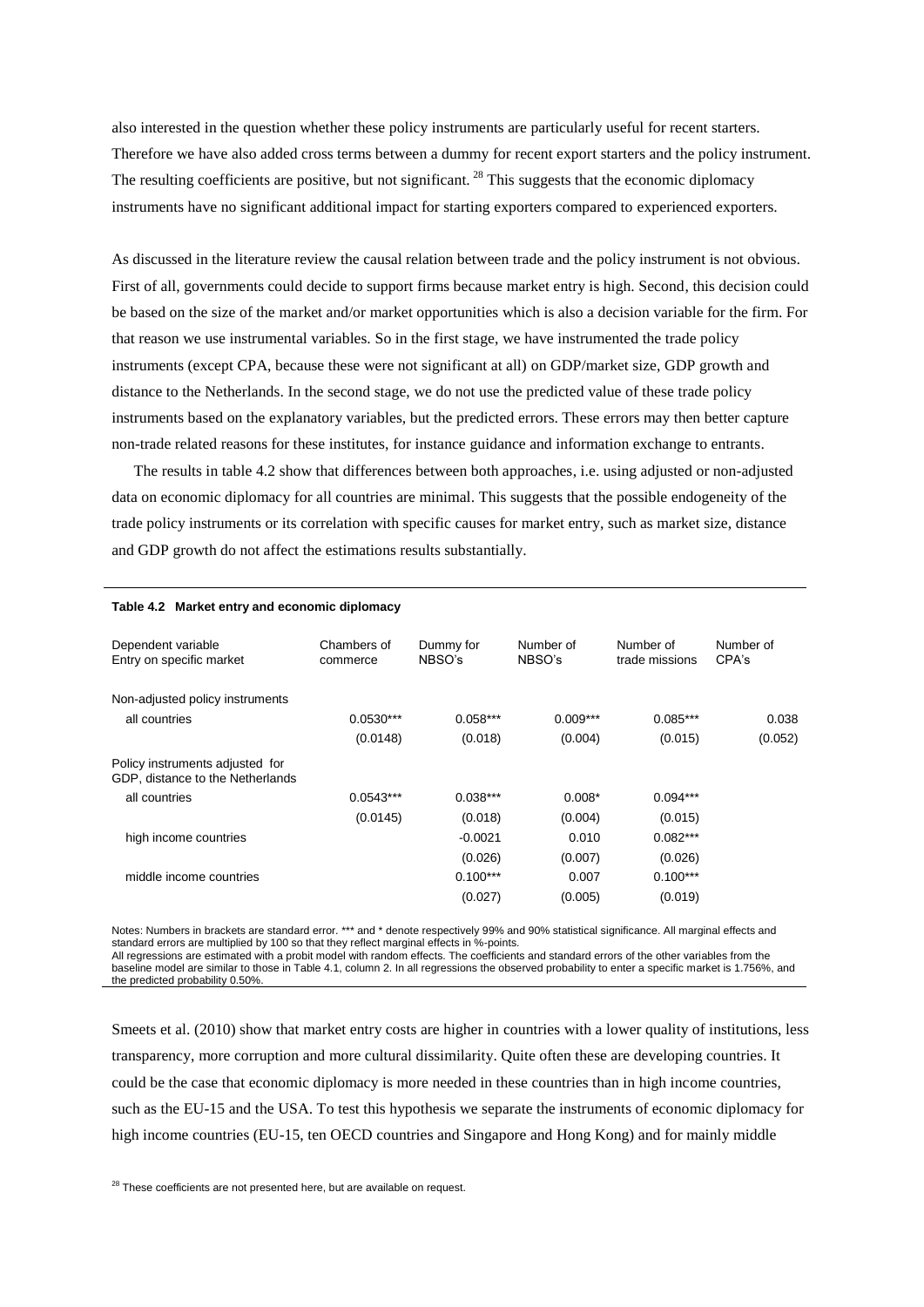income and some lower income countries (such as the new EU member states and BRIC countries, see appendix A).<sup>29</sup> Table 4.2 presents the respective results of the policy instruments that are adjusted for GDP, GDP growth and distance. Overall the impact of NBSO"s and trade missions on market entry is larger in middle income countries than in high income countries.<sup>30</sup> In particular, there seems to be no significant positive relation between NBSO"s and market entry in high income countries.

### **4.3 Spillover effects**

Following Koenig et al (2010), we also investigate the spillover effects on the decision of Dutch exporters to enter new markets. Entrants may gain knowledge from several types of exporters. To discriminate between the types of spillovers, we separately add four indicators to the entry equation to equation (4.1). We include the number of exporters in the same municipality as an indicator of local spillovers, the number of exporters in the region within 15 km of the firms" municipality referring to regional spillovers. Further we use the number of exporters in the same 2-digit industry reflecting to sectoral spillovers, and the number of exporters to the same destination country reflecting country spillovers.<sup>31</sup> The regressions are all estimated with probit with random effects but with different cluster variables to adjust for local effects (geographical location and size of municipality), industry-specific effects or firm-specific effects. The use of different cluster variables affects the magnitude of the baseline coefficients, and consequently the predicted probability to enter a new market.

The results in table 4.4 show that spillover effects are significant between firms exporting to the same country (see column 4). The results suggest that the marginal effects of country spillovers would exceed the marginal impact of any other determinant. The impact of spillovers between exporters in the same municipality is less eminent. We find no evidence of regional or sectoral spillovers. This finding is to some extent consistent with the results of Koenig et al (2010), i.e. that spillovers related to specific markets have the largest impact on entry to that market.

Overall, we find that recent export starters will more likely enter new markets than firms that already exported to other countries. Entry to new markets becomes easier if the firm already exports to nearby countries, thus pointing to a stepping stone strategy. Further, firm size and productivity affect positively the probability to enter new export markets. Market characteristics are also decisive in entering markets. Higher trade costs, whether caused by distance or higher import tariffs, lower the probability to enter a new market as is also the case for a smaller market (lower GDP). The probability to enter an export market is at most 0.1%-point higher if bilateral chambers of commerce, NBSO"s and trade mission are present. This is quite substantial if the average observed market entry probability is about 1.8%. The export probability also increases if there are more firms exporting to the same country.

<sup>&</sup>lt;sup>29</sup> Because the Dutch top 50 of export destinations does nearly not include low income countries, we do not consider these ones.

 $30$  A similar regression for the chambers of commerce yields implausible results.

<sup>&</sup>lt;sup>31</sup> The indicator for destination spillovers is adjusted for the impact of country-specific effects (GDP, distance to Netherlands and tariffs) to avoid co linearity with the *direct* effect of the country-specific effects on entry.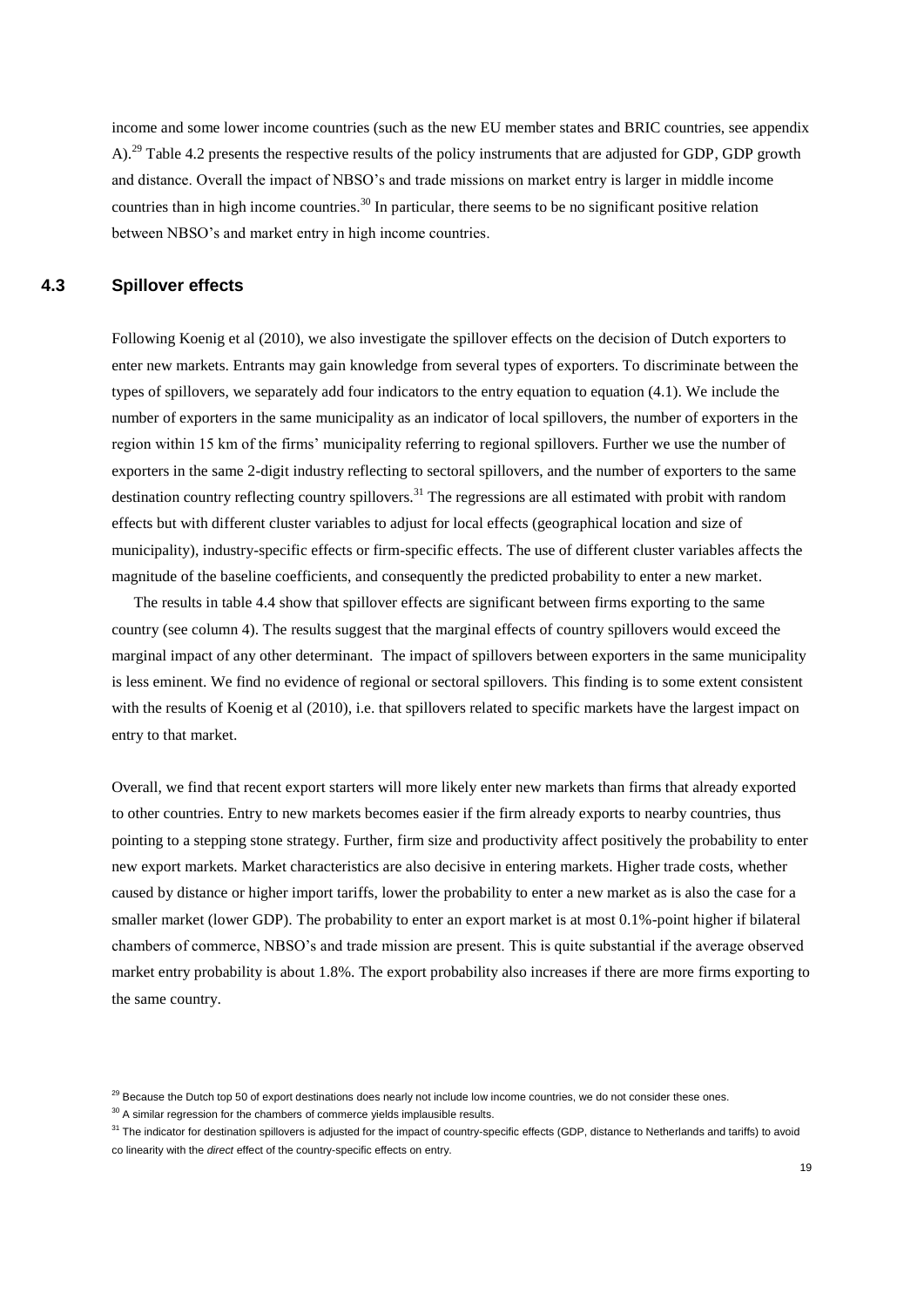#### **Table 4.4 Spillover effects on entry (marginal effects in percentage points)**

| Dependent variable                         | local<br>spillovers | regional<br>spillovers | sectoral<br>spillovers | country<br>spillovers |
|--------------------------------------------|---------------------|------------------------|------------------------|-----------------------|
| dummy on entry on specific market          |                     |                        |                        |                       |
| FY: start to export in t-1                 | $0.670***$          | $0.687***$             | $0.880***$             | $0.187***$            |
|                                            | (0.124)             | (0.124)                | (0.150)                | (0.150)               |
| LA: Log distance to nearest market         | $-1.28***$          | $-1.25***$             | $-1.44***$             | $-0.380***$           |
| $(in t-1 and in t)$                        | (0.052)             | (0.042)                | (0.156)                | (0.020)               |
| LA x FY                                    | $-0.380*$           | $-0.387*$              | $-0.242*$              | $-0.227***$           |
|                                            | (0.134)             | (0.131)                | (0.117)                | (0.076)               |
| Log GDP                                    | $0.349***$          | $0.340***$             | $0.397***$             | $0.192***$            |
|                                            | (0.015)             | (0.013)                | (0.043)                | (0.008)               |
| Log Distance (to Netherlands)              | $-0.557***$         | $-0.551***$            | $-0.631***$            | $-0.316***$           |
|                                            | (0.0026)            | (0.0023)               | (0.070)                | (0.0014)              |
| Log tariffs                                | $-0.026***$         | $-0.023***$            | $-0.034***$            | $-0.015***$           |
|                                            | (0.004)             | (0.004)                | (0.005)                | (0.002)               |
| LP: log productivity                       | $0.161***$          | $0.149***$             | $0.218***$             | $0.073***$            |
|                                            | (0.025)             | (0.024)                | (0.034)                | (0.019)               |
| LE: log employment                         | $0.189***$          | $0.176***$             | $0.283***$             | $0.181***$            |
|                                            | (0.014)             | (0.014)                | (0.032)                | (0.014)               |
| No. exporters in same municipality         | $0.061*$            |                        |                        |                       |
|                                            | (0.036)             |                        |                        |                       |
| No. exporters in same region               |                     | $-0.077$               |                        |                       |
|                                            |                     | (0.063)                |                        |                       |
| No. exporters in same industry             |                     |                        | 0.086                  |                       |
|                                            |                     |                        | (0.067)                |                       |
| No. exporters to same country <sup>a</sup> |                     |                        |                        | $0.720***$            |
|                                            |                     |                        |                        | (0.041)               |
| Observed probability to enter              | 1.616               | 1.623                  | 1.758                  | 1.621                 |
| Method                                     | probit with RE      | probit with RE         | probit with RE         | probit with RE        |
| No observations                            | 447636              | 426922                 | 578651                 | 444975                |
| Cluster variable                           | municipality        | municipality           | industry               | exporter              |
| Number of clusters                         | 437                 | 377                    | 37                     | 4610                  |
| Log likelihood                             | $-33763$            | $-32345$               | $-46708$               | -33666                |

Notes: Numbers in brackets are standard errors. \*\*\* denotes 99% statistical significance. The indicated probabilities as well as all marginal effects (and standard errors) are multiplied by 100, so that they reflect probabilities in percentages and marginal effects in %-points.<br><sup>a</sup> Adjusted for the impact of country-specific effects, i.e. GDP, distance to Nether

# **5 Export growth**

# **5.1 Basic model**

The theoretical and empirical literature suggests that if market entry appears to be successful, exports of new entrants may grow more rapidly than the sales of incumbent exporters. The stylized facts on export growth in table 3.6 show that the average export growth per country of recent starters is twice as high as that of continuing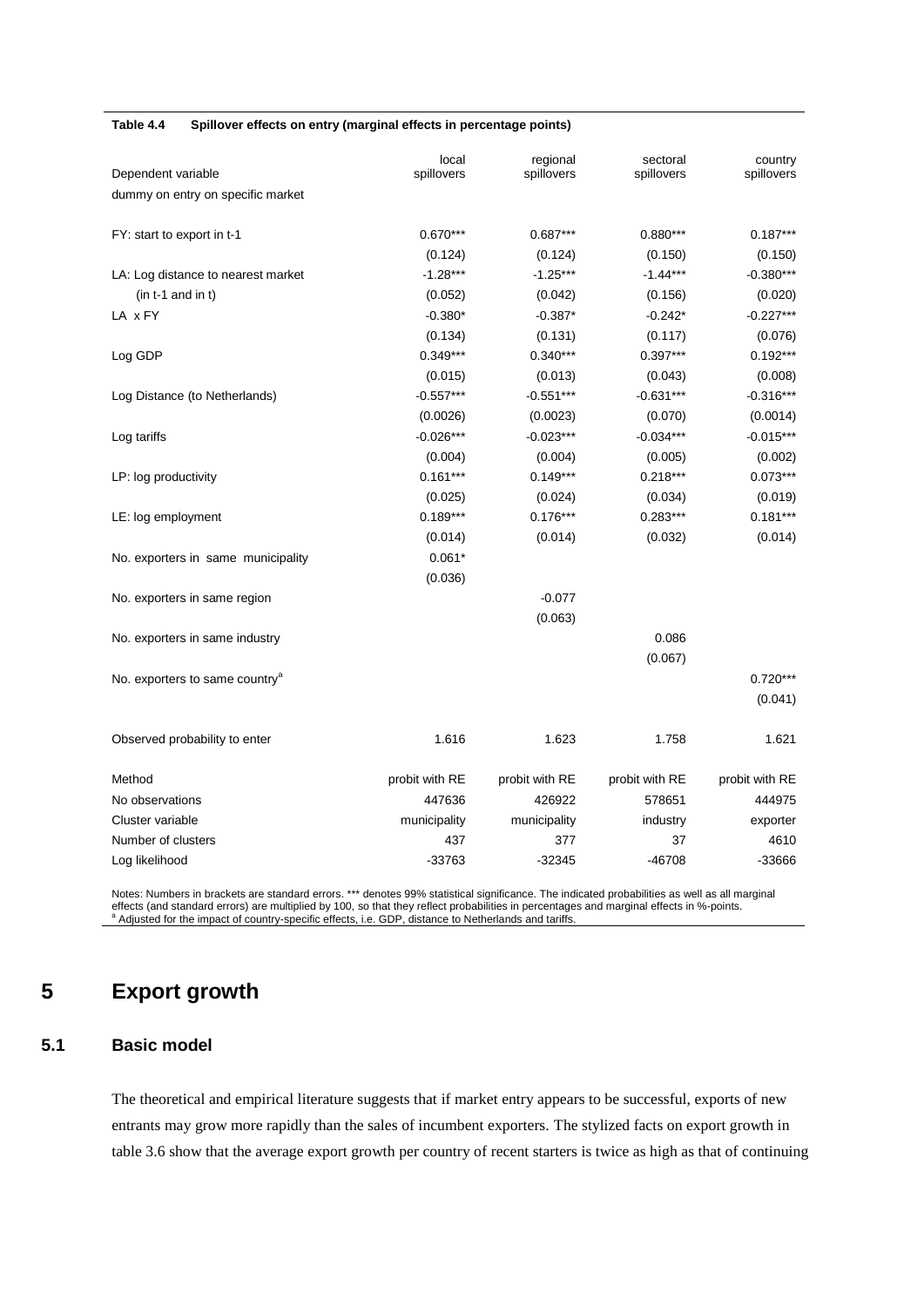exporters between 2005 and 2007. To test this fact econometrically, we regress export growth on the status of exporters. The equation reads as:

$$
\Delta \log X_{ik} = \beta_0 + \beta_1 F Y_{ik-2} + \beta_2 F M_{ik} + \beta_3 F Y_{ik-2} \times F M_{ik}
$$
  
+  $\beta_4 \Delta \log \overline{X}_{i,-k,t} + \beta_5 \Delta \log GDP_{ki} + \beta_6 \log D_k + \beta_7 \log \tau_{ki}$   
+  $\beta_8 \log P_{i-1} + \beta_9 \log E_{i-1} + \delta_i + \varepsilon_{ikt}$  (5.1)

with  $\Delta \log X_{ik}$  the growth of the exports of exporter *i* to country *k* in year *t*. The dummy  $FY_{ik-2}$  indicates whether exporter *i entered* country *k* two years ago (*t*-2). As discussed in section 2.1, we focus on export growth of a (recent) entrant in its *third* year and relate it to the export growth of incumbent exporters for the same calendar year. A positive impact of this dummy suggests that successful entrants would have higher export growth than incumbent exporters to country  $k$ .  $FM_{ik}$  indicates that country  $k$  is the first destination of exporter *i*. The positive impact of the cross term  $FY_{ik-2} \times FM_{ik}$  would indicate that export growth of entrants would be even higher on their first market, thus pointing to an additional growth premium of export *starters*.

To verify the impact of the firm"s overall export strategy on export growth, we include the average export growth in the other destinations ( $\Delta \log \overline{X}_{i,-k,t}$ ). In case of strategic substitutes, export growth will only be higher for those markets on which the firm focuses its export capacity. In case of strategic complements, growth will be higher if the firm benefits from serving many markets.

We use the same country determinants of the host country as in the entry equation, except that we also adopt the GDP-growth to control for cyclical effects. We also include firm"s characteristics such as the productivity *level* ( $\log P_{it-1}$ ) and employment size ( $\log E_{it-1}$ ).

We estimate this equation by least squares (LS) with fixed effects, thereby adjusting for firm specific effects ( $\delta_i$ ) and clustering the standard errors. The estimation results are presented in Table 5.1. All regressions reveal that growth is higher if exporters have just entered the market, which is in line with the literature mentioned in footnote 4. Exporting entrants would have a growth premium of 13%-point (in their third year) when compared to incumbent exporters. However, recent entrants have to face less export growth if the market is (one of) the first market(s). Eventually, the export growth of these recent *starters* would be 11%-point lower than the export growth of the incumbent exporters. The result on the growth of starters contrasts with the theory and the empirical findings of Albornoz et al (2010). Our results suggest that firms take time for testing the water. The average export growth on other markets seems to enhance the export growth on this market. This suggests that exporters benefit from economies of scale in exporting to more countries, and thus consider markets as strategic complements.

Further, export growth seems to be higher in smaller countries. This might seem surprising, but there are two potential explanations. First, it may point to the rise of new markets for instance in Middle and Eastern Europe and Asia between 2002 and 2008. Second, firms that enter smaller markets with less competitors may attain higher market shares at a higher pace (see also Melitz and Ottoviano (2008)). GDP growth in the host country has a positive impact on export growth to that country, as expected. In our country example, the decline of US GDP in 2007 by 7% would be fully translated to a decline in export volume of 7% on the American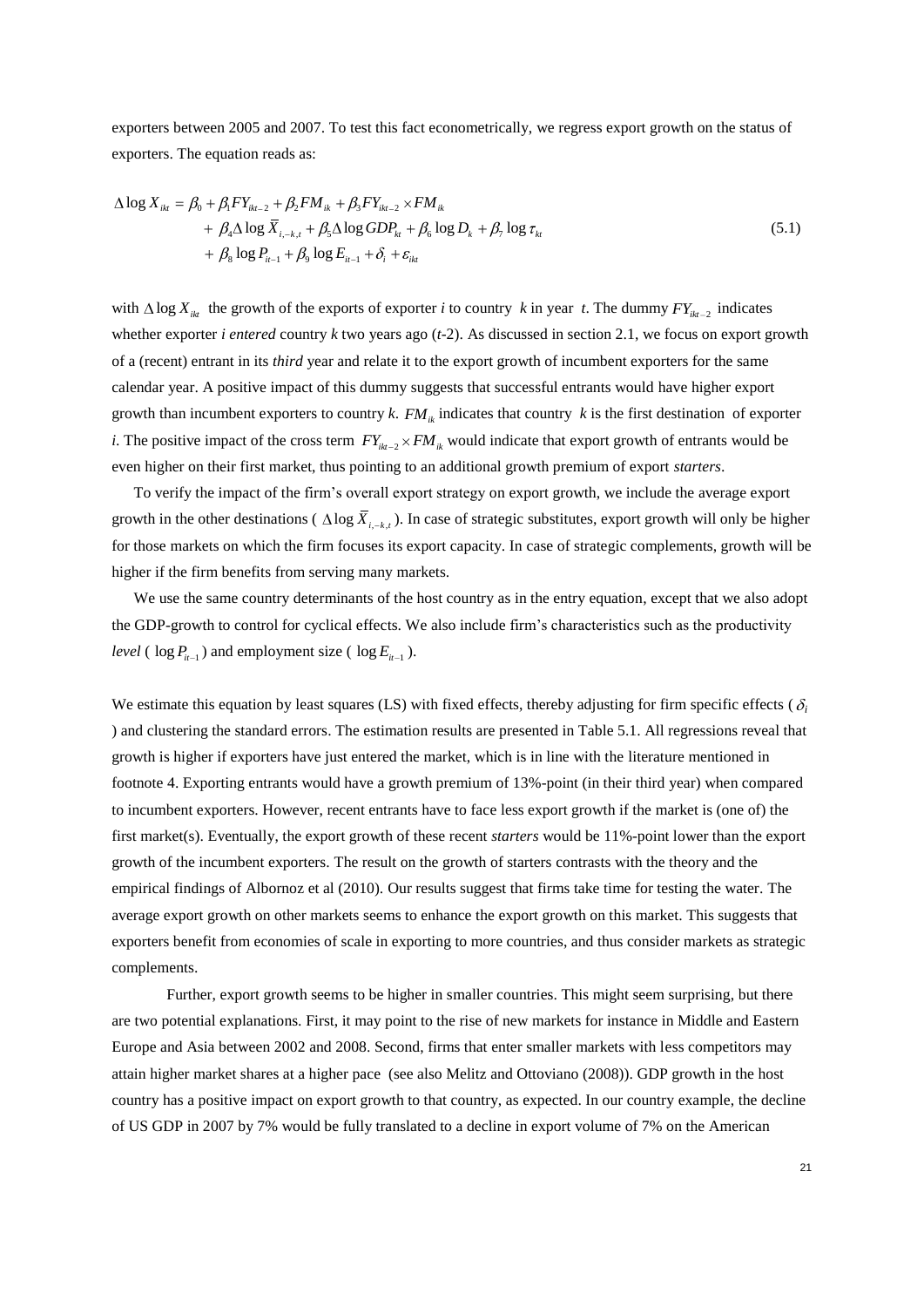market, this in contrast to export growth on the Austrian market of 3.4%. Distance and import tariffs have in general a negative, but not significant or robust impact on export growth. The regression results also reveal that firm characteristics, particularly the firm"s levels in labour productivity and employment, have no significant impact on the export growth.

| Table 5.1<br>Export growth on specific markets |              |             |             |
|------------------------------------------------|--------------|-------------|-------------|
|                                                | (1)          | (2)         | (3)         |
| Dependent variable                             |              |             |             |
| export growth on specific market               |              |             |             |
|                                                |              |             |             |
| FY: entry in t-2                               | $0.134***$   | $0.130***$  | $0.0860***$ |
|                                                | (0.0175)     | (0.0173)    | (0.0251)    |
| FM: entry on first market                      | 0.00315      | 0.00194     | $-0.248$    |
|                                                | (0.0801)     | (0.0799)    | (0.199)     |
| FY x FM                                        | $-0.239***$  | $-0.245***$ | $-0.325***$ |
|                                                | (0.0660)     | (0.0664)    | (0.0912)    |
| Average growth other markets                   | $0.562***$   | $0.563***$  | $0.520***$  |
|                                                | (0.0306)     | (0.0305)    | (0.0405)    |
| Log GDP                                        | $-0.0111***$ |             |             |
|                                                | (0.00248)    |             |             |
| D log GDP                                      |              | $0.964***$  | $1.099***$  |
|                                                |              | (0.111)     | (0.128)     |
| Log Distance                                   | $-0.00492$   | $-0.00696*$ | $-0.00523$  |
|                                                | (0.00418)    | (0.00416)   | (0.00559)   |
| Log tariffs                                    | $-0.00240**$ | $-0.00172$  | $-0.00126$  |
|                                                | (0.00117)    | (0.00116)   | (0.00151)   |
| LP: log productivity (lag)                     |              |             | $-0.0279$   |
|                                                |              |             | (0.0468)    |
| LE: log employment (lag)                       |              |             | $-0.00499$  |
|                                                |              |             | (0.0661)    |
|                                                |              |             |             |
| Method                                         | LS with FE   | LS with FE  | LS with FE  |
| No. Observations                               | 123273       | 123273      | 68600       |
| No. Exporters                                  | 6353         | 6353        | 3114        |
| R-squared (within)                             | 0.064        | 0.065       | 0.044       |
|                                                |              |             |             |

Notes: Numbers in brackets are clustered standard errors. \*\*\*, \*\* and \* denote respectively 99%, 95% and 90% statistical significance.

# **5.2 Impact of policy instruments and spillovers**

We also investigate the impact of policy instruments on export growth which are added to equation (5.1). Table 5.2 presents for each variant the results of the main variables of interest. The first row reveals that export growth is positively correlated with the presence of embassies, consulates and NBSO"s. It increases trade by 2.4%-point which is still substantial. The number of NSBO's does not affect the growth of exports. The number of trade missions has also a positive and significant impact, but chambers of commerce have no impact. The average firm export growth on a market is 4.4%-points higher if it is visited by one extra trade mission. This effect seems substantial, but has to be compared with the export growth per market for continuing exporters (on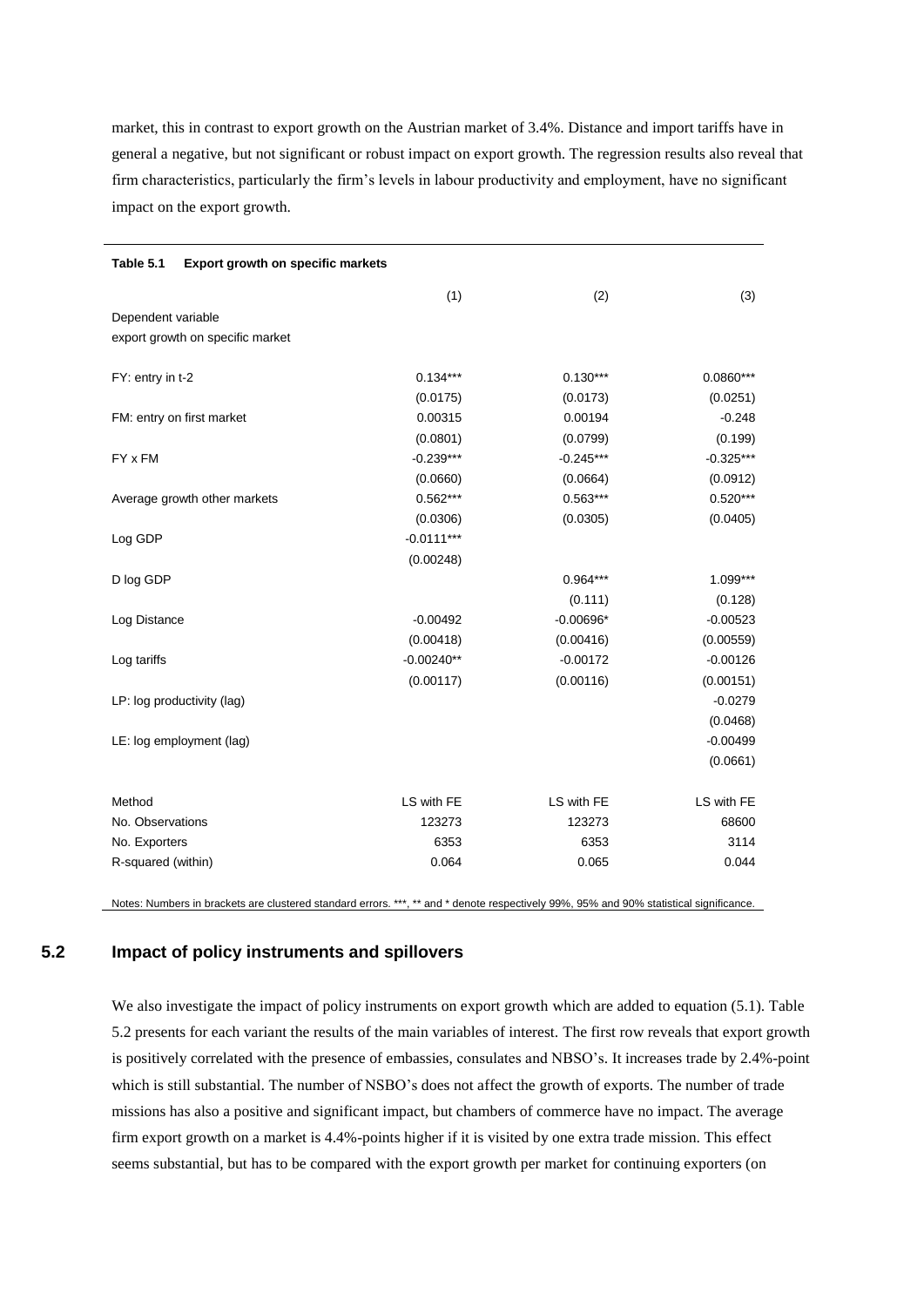average nearly 22% per year between 2005 and 2007) and for recent starters (on average 39% in the third year of exporting in the same period). Nitsch (2007) predicts a somewhat smaller effect of 2 to 3% on total bilateral exports, for which the growth figures are also lower. He finds that this effect dies out quickly; we do not have the data to check this.

The policy instruments could be affected by the dynamics of the market, such as the rise of the BRICs. For instance, table 3.7 shows that the number of Dutch missions per BRIC-country is much higher than for the EU members. Moreover, the decisions for trade missions could be affected by the size of the market and other variables related to trade growth. For both reasons we apply the same instrumental variables approach as for market entry. For the establishments of the chambers of commerce and the number of NSBOs the results do not change. Their impact on export growth is still negligible. For trade missions the effects are somewhat larger, but do not differ statistically significantly from the first regression.

| Table 5.2 Export growth and economic diplomacy                      |                         |                     |                     |                             |                    |  |  |  |
|---------------------------------------------------------------------|-------------------------|---------------------|---------------------|-----------------------------|--------------------|--|--|--|
| Dependent variable:<br>export growth on specific market             | Chambers of<br>commerce | Dummy for<br>NBSO's | Number of<br>NBSO's | Number of<br>trade missions | Number of<br>CPA's |  |  |  |
| Non-adjusted policy instruments                                     |                         |                     |                     |                             |                    |  |  |  |
| with all countries                                                  | 0.00753                 | $0.0241**$          | $-0.000602$         | $0.0443***$                 | 0.0168             |  |  |  |
|                                                                     | (0.00882)               | (0.00965)           | (0.00192)           | (0.0122)                    | (0.0302)           |  |  |  |
| Policy instruments adjusted for<br>GDP, distance to the Netherlands |                         |                     |                     |                             |                    |  |  |  |
| with all countries                                                  | 0.00358                 | $0.0557***$         | 0.00400             | $0.0535***$                 |                    |  |  |  |
|                                                                     | (0.00919)               | (0.0128)            | (0.00258)           | (0.0128)                    |                    |  |  |  |
| high income countries                                               |                         | $0.0322***$         |                     | 0.0216                      |                    |  |  |  |
|                                                                     |                         | (0.0142)            |                     | (0.0135)                    |                    |  |  |  |
| low income countries                                                |                         | $0.118***$          |                     | $0.126***$                  |                    |  |  |  |
|                                                                     |                         | (0.0298)            |                     | (0.0288)                    |                    |  |  |  |
|                                                                     |                         |                     |                     |                             |                    |  |  |  |

Notes: Numbers in brackets are clustered standard errors. \*\*\*, \*\* and \* denote respectively 99%, 95% and 90% statistical significance. All regressions are estimated with LS with fixed effects. The coefficients and standard errors of the other variables from the baseline model are similar to those in Table 5.1, column 3.

For the presence of NBSO's this is different. The coefficients double in size suggesting that export growth is 6% higher in destinations with NSBO's. Also for export growth we have tested whether the presence of NBSO's or trade missions contributed more to export growth of recent exporters than of incumbents. We did not find a significant difference.

We have distinguished the impact of economic diplomacy instruments for high and middle income countries. We focus on the presence of NBSO's and trade missions, because these have a significant correlation with export growth in the sample of 50 Dutch export destiantions. Using policy instruments adjusted for country specific factors, we find remarkable differences. For the high income countries, there is a positive but small impact of both policy instruments on export growth. For the middle income countries, these instruments have a more substantial impact on export growth. The presence of a NBSO (or embassy trade post) or an (additional) trade mission would both induce an increase 12%-point in export growth.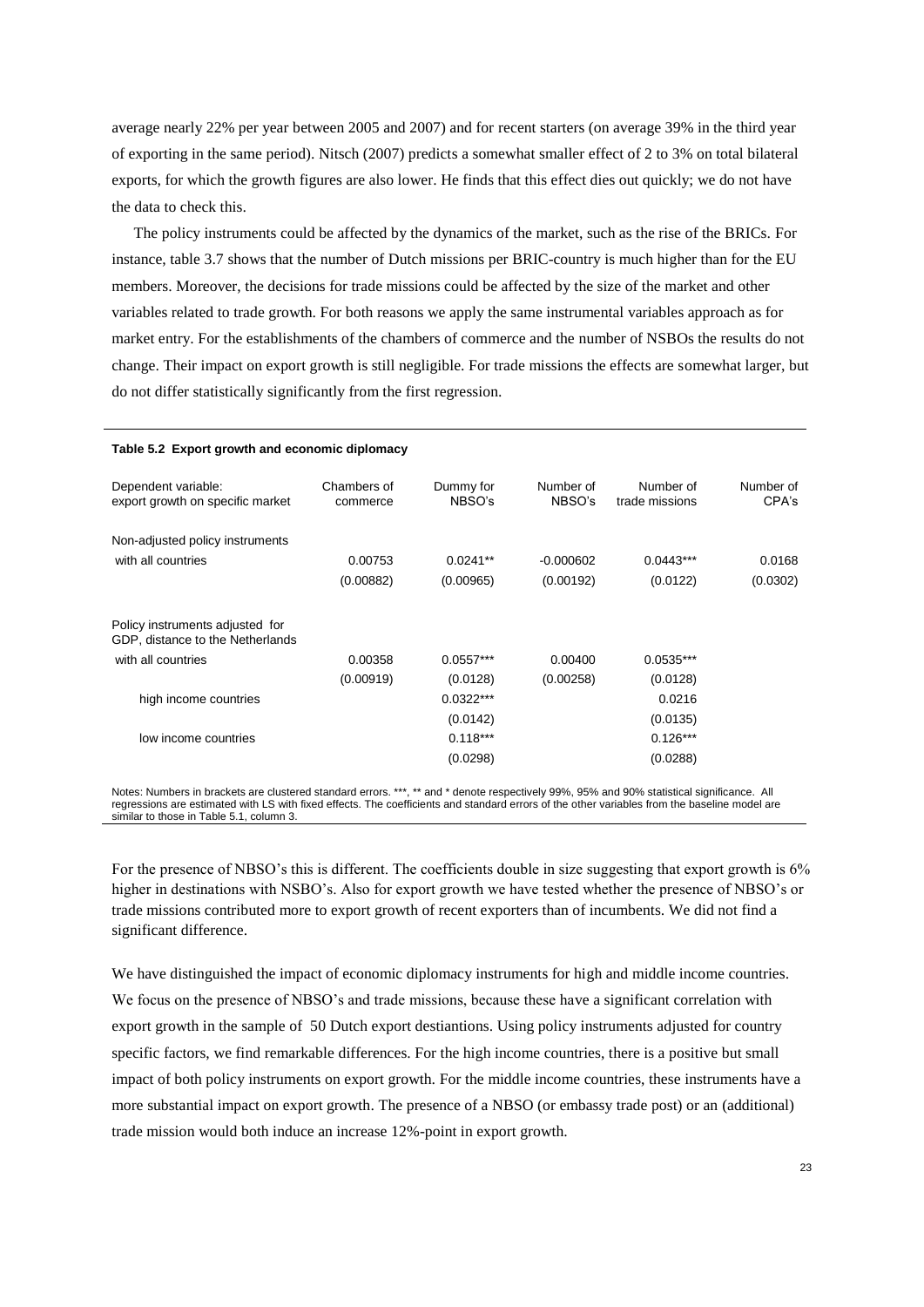Finally, we have analysed the impact of spillover effects on the export growth per country. We include the spillover-variables and apply the cluster procedure as discussed in section 4.2. The results in Table 5.3 show that only country spillovers have a positive and significant impact on the export growth per country.

| Table 5.3<br>Export growth on specific markets         |                     |                        |                        |                         |
|--------------------------------------------------------|---------------------|------------------------|------------------------|-------------------------|
| Dependent variable<br>export growth on specific market | local<br>spillovers | regional<br>spillovers | sectoral<br>spillovers | country<br>spillovers   |
| No. exporters in same municipality                     | 0.161<br>(0.186)    |                        |                        |                         |
| No. exporters in same region                           |                     | 0.493<br>(0.522)       |                        |                         |
| No. exporters in same industry                         |                     |                        | $-0.487$<br>(0.357)    |                         |
| No. exporters to same country <sup>a</sup>             |                     |                        |                        | $0.0478***$<br>(0.0170) |
|                                                        |                     |                        |                        |                         |
| Method                                                 | LS with FE          | LS with FE             | LS with FE             | LS with FE              |
| No. Observations                                       | 46177               | 44163                  | 68507                  | 45927                   |
| Cluster variable                                       | municipality        | municipality           | industry               | exporter                |
| Number of clusters                                     | 373                 | 329                    | 40                     | 2296                    |
| R-squared (within)                                     | 0.0895              | 0.0916                 | 0.0783                 | 0.0543                  |

Notes: Numbers in brackets are clustered standard errors. \*\*\* denotes 99% statistical significance.

The coefficients and standard errors of the other variables from the baseline model are similar to those in Table 5.1, colum3

For export growth, we conclude that recent entrants on new markets have a higher export growth than incumbent exporters. Recent market entry of starters has no significant positive impact on export growth compared to experienced exporters. Trade missions and NBSO"s are positively correlated to export growth as are knowledge spillovers from firms exporting to the same market.

# **6 Exit from markets**

Starting and incumbent exporters also decide to leave an export market.<sup>32</sup> Due to uncertainties firms start exporting by trial and error and find out whether a market is profitable for them. In many cases it is not, and they leave the export market quickly. We test whether entrants are more likely to exit a specific market rather than incumbent exporters. The empirical model reads

$$
PX_{ik} = \alpha_0 + \alpha_1 FY_{ik-1} + \alpha_2 FM_{ik} + \alpha_3 FY_{ik-1} \times FM_{ik}
$$
  
+  $\alpha_4 \Delta \log \overline{X}_{i,-k,t} + \alpha_5 \log GDP_{ki} + \alpha_6 \log D_k + \alpha_7 \log \tau_{ki}$   
+  $\alpha_8 \log P_{ik-1} + \alpha_9 \log E_{ik-1} + \delta_i + \varepsilon_{ikt}$  (6.1)

 $32$  See Alvarez and Lopez (2008), Freund and Pierola (2010) and Eaton et al. (2007).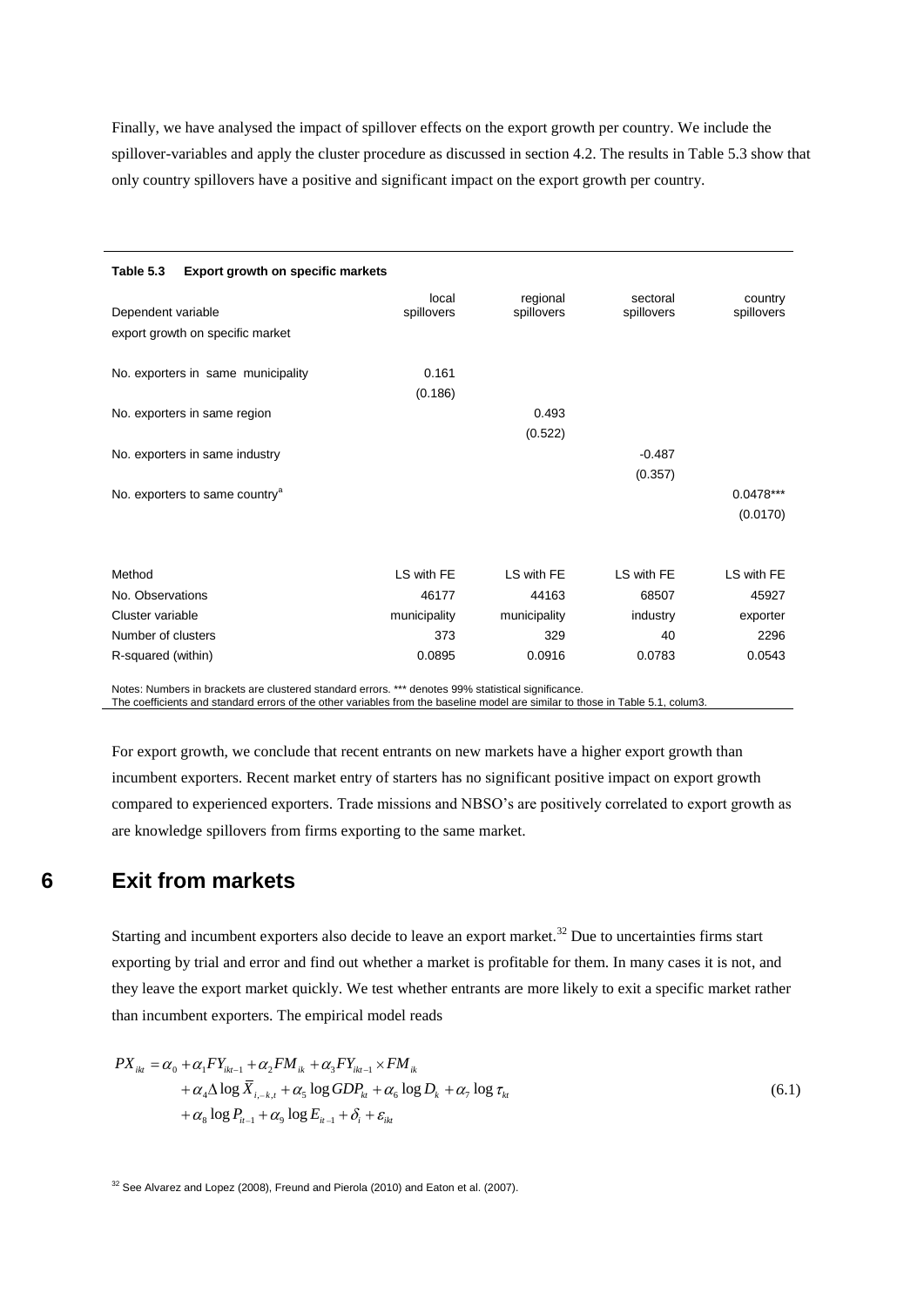with  $PX_{ik}$  the probability that exporter *i* will exit country *k* in year *t*. A positive coefficient of  $FY_{ik-1}$  confirms the major assertion on exit. A positive effect of the cross-term  $FY_{ik-1} \times FM_{ik}$  indicates that starting exporters have an even higher probability to exit their first export destination, i.e. country *k*. We also include the export growth in other countries as indicators of strategic complements or substitutes. A positive coefficient suggests that the exporter focuses on other (growth-)markets and retreats from the current market *k* (strategic substitutes). A negative impact indicates that the exporter benefits from serving more markets (strategic complements). As in previous sections we add the regular country variables to control for country specific effects. We also we include the firm's characteristics and their interaction with  $FY_{ik-1}$ . The theory suggests that a higher productivity level may reduce the probability to exit, because higher efficiency raises the chance to survive and to become profitable.

This equation is estimated with a probit method including random effects to adjust for non observed firm specific effects. We use a data set comprising of all exporters in the previous year, of which some will exit the market in this year while the others will continue exporting to this market. In terms of figure 2.1, we include firms F1 to F3 because until year 3 they all export to country X, and after year 3 firm F3 will exit while firms F1 and F2 continue their exports to country  $X<sup>33</sup>$ .

The estimation results on the probability to exit markets are presented in table 6.1. The first and most appealing result is that recent entrants on each market have a 9 to10%-point higher chance to exit a market rather than incumbent exporters. This difference is relatively high, knowing that the observed average probability to exit is 11 to 15% depending on the sample. But there is one reservation: recent *starters* seem to exert more patience with learning on their first market, because they have only a 3%-point higher probability to exit than incumbent exporters in the second regression.<sup>34</sup> This behaviour could correspond to the modest export growth of export starters in Table 5.2. These starters seem deliberately take time to test the market for a few years with relatively small quantities. Albornoz et al (2010) also find negative coefficients for the additional effect of recent starters, but only in case of adjustment for firm specific effects. Without adjustment for firm specific effects they find positive effects. Onkelinx and Sleuwaegen (2010) conclude that recent export starters (labelled as born globals) have a 9% higher exit probability than old traders.

The average export growth on other markets reduces the probability to exit the current market. This result (again) points to complementary benefits in serving more markets. The impact of the country characteristics on exit is consistent with ex ante expectations. Exporters have a higher probability to exit if the market is smaller and geographically more distant, and if the country levies higher import tariffs. In our comparison between the USA and Austria, the "size advantage" of the USA provides a 9 to 11%-point smaller chance to exit the US market, but this advantage is (again) largely offset by the large distance and import tariffs, creating disadvantages of respectively 7%-point and 1.5%-point higher chance to exit the USA. Combining all results, we find that Dutch exporters to the USA have 1 to 2%-point lower chance to exit than exporters to Austria.

 $33$  We do not include failures, i.e. entrants that exit the market within the same year.

<sup>&</sup>lt;sup>34</sup> In fact, the coefficient of FY×FM, which only holds for firms that recently have started to export, largely offsets the positive coefficient of FY.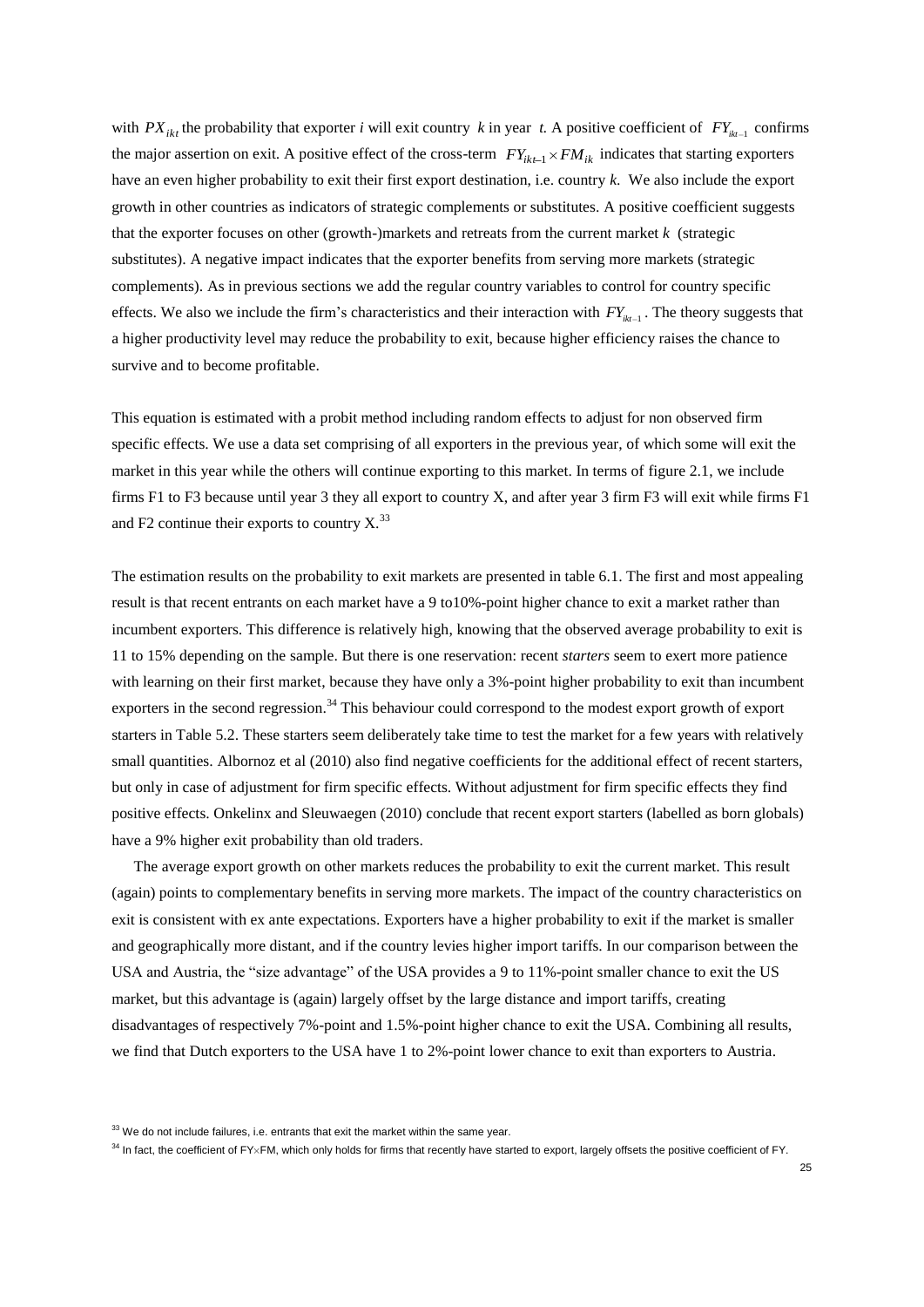The coefficients on firm characteristics suggest that larger incumbent exporters have a lower probability to exit than smaller exporters. Labour productivity has no significant impact on the chance to exit.

| Table.6.1                    | Exit from specific market (marginal effects in percentage points) |                |                |  |  |
|------------------------------|-------------------------------------------------------------------|----------------|----------------|--|--|
|                              |                                                                   | (1)            | (2)            |  |  |
| Dependent variable           |                                                                   |                |                |  |  |
| exit from specific market    |                                                                   |                |                |  |  |
| FY: entry in t-1             |                                                                   | $9.417**$      | 10.702***      |  |  |
|                              |                                                                   | (0.340)        | (0.492)        |  |  |
| FM: entry on first market    |                                                                   | $-2.301**$     | 1.436          |  |  |
|                              |                                                                   | (1.09)         | (1.63)         |  |  |
| FY x FM                      |                                                                   | $-13.976**$    | $-9.127***$    |  |  |
|                              |                                                                   | (0.590)        | (0.575)        |  |  |
| Average growth other markets |                                                                   | $-2.619**$     | $-1.892***$    |  |  |
|                              |                                                                   | (0.141)        | (0.174)        |  |  |
| Log GDP                      |                                                                   | $-3.156***$    | $-2.517***$    |  |  |
|                              |                                                                   | (0.084)        | (0.103)        |  |  |
| Log Distance                 |                                                                   | 3.887***       | $3.442***$     |  |  |
|                              |                                                                   | (0.139)        | (0.164)        |  |  |
| Log tariffs                  |                                                                   | $0.441***$     | $0.393***$     |  |  |
|                              |                                                                   | (0.0272)       | (0.029)        |  |  |
| LP: log productivity         |                                                                   |                | 0.517          |  |  |
|                              |                                                                   |                | (0.360)        |  |  |
| LE: log employment           |                                                                   |                | $-1.644***$    |  |  |
|                              |                                                                   |                | (0.248)        |  |  |
| Observed probability to exit |                                                                   | 14.858         | 11.819         |  |  |
| Method                       |                                                                   | probit with RE | probit with RE |  |  |
| No observations              |                                                                   | 221982         | 116183         |  |  |
| Log likelihood               |                                                                   | $-71766$       | $-31557$       |  |  |

Notes: Numbers in brackets are standard error. \*\*\* and \*\* denote respectively 99% and 95% statistical significance. The indicated probabilities as well as all marginal effects (and standard errors) are multiplied by 100 so that they reflect probabilities in % and marginal effects in %-points.

To conclude this section, we find that entrants have a higher chance to exit a specific market than incumbent exporters on that market, except for recent starters on their first market. Further, exporters will more likely exit a country if the country is small and more distant, and if it has higher tariffs. We also find that smaller exporters have a higher chance to exit, but we find no significant and robust impact of productivity.

# **7 Concluding remarks**

This paper examines firm and market determinants of market entry, export growth and market exit. We exploit a rich database of international trade transactions of Dutch firms between 2002 and 2008 and link these data to other firm data and export market characteristics. From the data we learn that most exporting firms continue to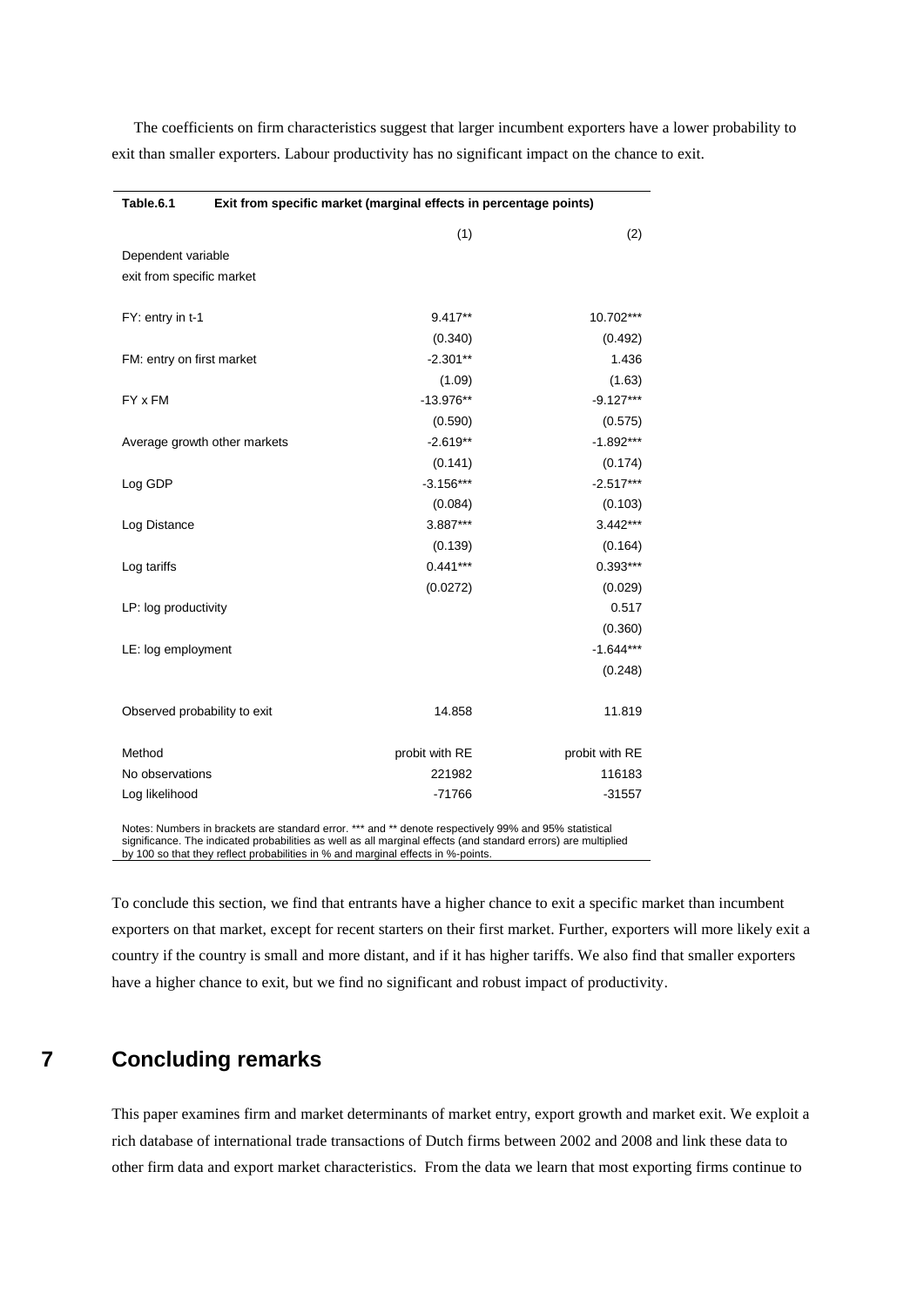export to specific destinations, and that a substantial share of the firms enters new markets. The gross turmoil of firms starting or ceasing to export is about 5% of the total number of exporters, but the net effect is much smaller. The recent starters export on average much less than the average continuer. This suggests a strong persistence of exporting, particularly for successful starters to attain the higher (average) export level. When entering new markets, exporters (either starting or continuing exporters) may fail to continue exporting or may increase their sales at the new markets. Entrants typically leave the export market or increase their exports very fast. Their export growth of recent starters in their third year as exporter is about twice as high as for continuing Dutch exporters.

We investigate not only the role of recent starters with respect to market entry and exit and export growth, but also the role of export market and firm characteristics. The econometric analysis confirms the stylized facts and results for other countries. Entry on new markets entails high export growth or swift exit if entry is unsuccessful.

Firms that recently started to export are more likely to expand their number of export markets than incumbent exporters. Entry to new markets becomes easier if the firm already exports to nearby destinations, and thus uses the latter countries as a stepping stone. The stepping stone is particularly relevant for recent starters. Further, larger and more productive firms are more likely to enter new markets than smaller and less productive firms. Less experienced exporters have also a higher probability to leave export markets. These firm characteristics have no impact on export growth. Market characteristics neither matter for export growth (except GDP growth), but distance to the Netherlands and import tariffs reduce the probability to enter a new market and increase the chance to exit. Larger markets seem to attract more entrants and reduce the number of exits.

Our results for Dutch exporters stress the role of recent exporters on export markets and their high growth figures if they are successful. Fresh exporters seem to be more dynamic but also more vulnerable. This paper does not concluder *why* these firms are more vulnerable. The export experimentation literature suggests that firms have to learn their own capabilities with respect to exporting and to learn the business climate and consumer tastes and demand in the foreign destinations. One way of doing this is trial and error by firms themselves. Providing information on the necessary skills for exporting and on the foreign markets could be helpful for stimulating the presence of firm at foreign markets. Additional regressions reveal that the presence of support offices and trade missions to destination countries, particularly middle income countries, stimulate the entry of new exporters and export volume. This suggests that institutions could be helpful in reducing the uncertainty of Dutch firms, although there may be some doubts on the causality between export entry and economic diplomacy. A third possibility is that firms learn from other exporters. Knowledge spillovers from exporters with the same destinations have similar positive effects on export entry.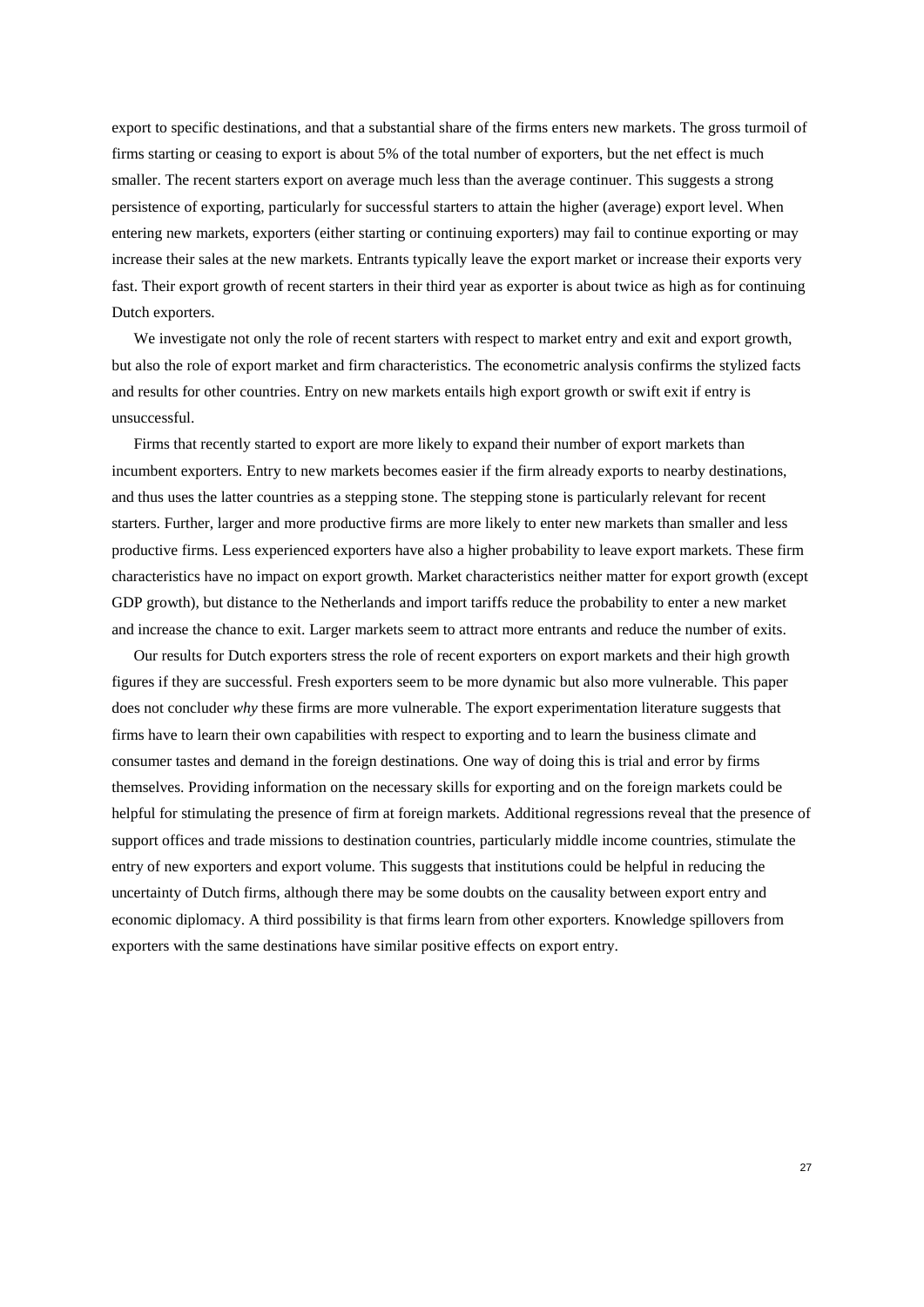# **References**

Albornoz, F., H.F. Calvo Pardo and G. Corcos, 2010, Sequential Exporting, CEPR Discussion Paper 8103.

Alvarez, R., and R. A. Lopez, 2008, Entry and Exit in International Markets: evidence from Chilean data, *Review of International Economics 16(4)*, 692-708.

Bernard, A. B. and Jensen, J. B., 1995, Exporters, Jobs, and Wages in US Manufacturing: 1976-87, *Brookings Papers on Economic Activity: Microeconomics*, 67-119.

Bernard, A.B. and J.B Jensen, 1999, Exceptional exporter performance: cause, effect, or both? *Journal of International Economics, 47*, pp. 1-27

Bernard, A. B. and Jensen, J. B., 2004, Why Some Firms Export, *Review of Economics and Statistics 86(2)*: 561-569.

Bernard, A. B., J.B. Jensen, S.J. Redding and P.K. Schott, 2009, The margins of US Trade (long version), NBER Working Paper 14662.

Bešedes T. and T. Prusa, 2006, Ins, outs and the duration of trade, *Canadian Journal of Economics 39(1*), 266- 295.

Cameron, A.C. and P.K. Trivedi, 2005, *Microeconometrics, Methods and Applications*, Cambridge University Press

Eaton, J., M. Kugler, M. Eslava, and J. Tybout, 2007, Export dynamics in Colombia: firm-level evidence, NBER Working Paper 13531.

Eaton, J. M. Eslava, C.J. Krizan, M.Kugler and J. Tybout, 2009, A Search and Learning Model of Export Dynamics, Mimeo December 2009

Esteve-Pérez S., V. Pallardó-López and F. Requena-Silvente, 2011, The Duration of firm-destination export relationships: Evidence from Spain, 1997-2006, Working papers WPAE-2011-02, University of Valencia.

Freund, C., and M.D. Pierola, 2008, Export Entrepreneurs: evidence from Peru, draft.

Görg, H., M. Henry and E Strobl, 2008, Grant support and exporting activity, *Review of Economics and Statistics 90(1)*, 168-174.

Greenaway, D. and R. Kneller, 2008, Exporting, productivity and agglomeration, *European Economic Review 52,* 919–939.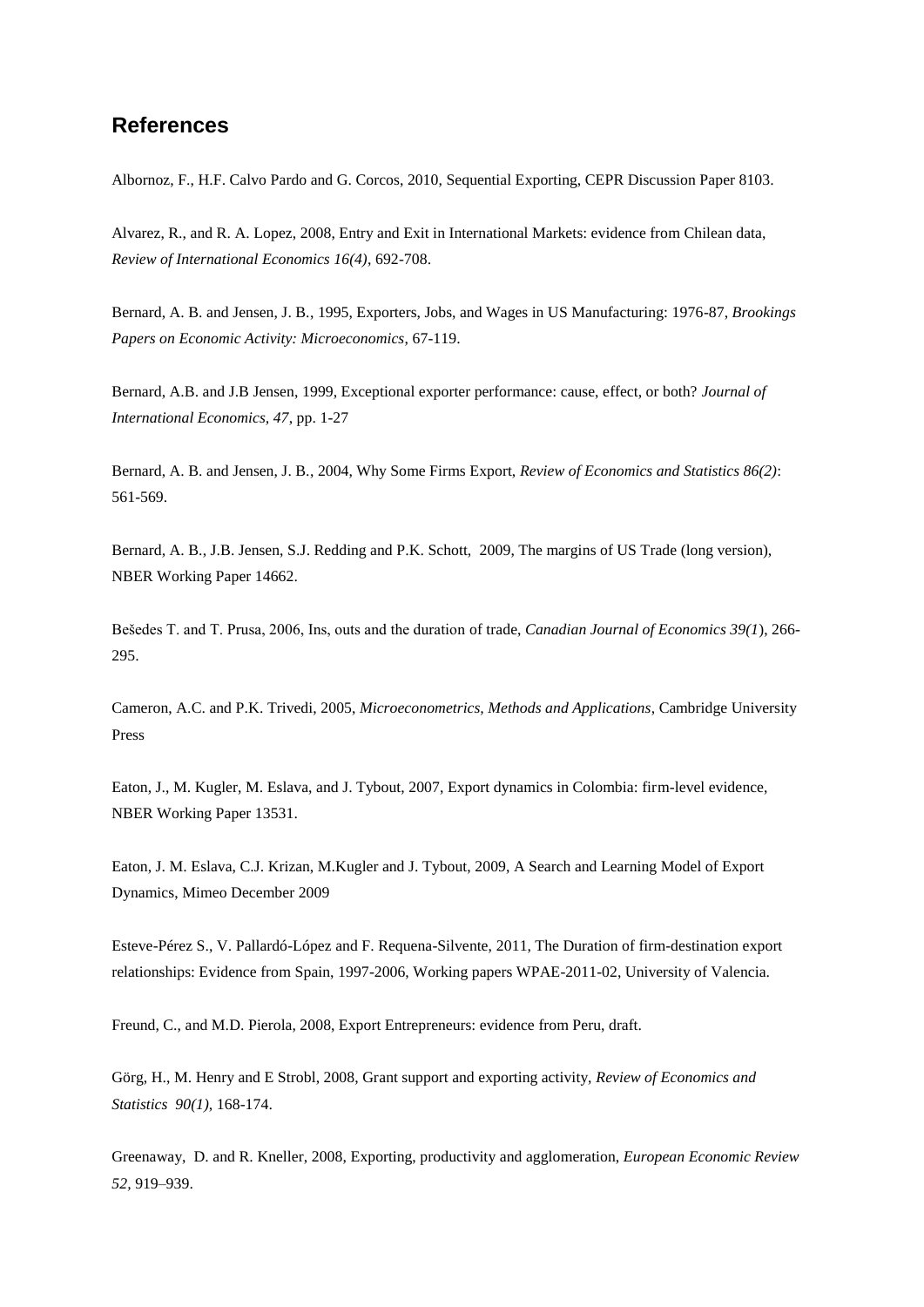Gwartney, J. and R. Lawson, 2008, Economic Freedom of the World: 2008 annual report.

Head, K. and J. Ries, 2010, Do trade missions increase trade? *Canadian Journal of Economics 43(3*), 754-775.

International Study Group on Exports and Productivity, 2007, Exports and Productivity – Comparable Evidence for 14 Countries, ZEW Discussion Paper 07-069, ZEW Centre for European Economic Research.

Koenig P., F. Mayneris and S. Poncet, 2010, Local export spillovers in France, *European Economic Review 54*, 622-641.

Kox, H.L.M. and H. Rojas-Romagosa, 2010, Exports and Productivity Selection Effects for Dutch Firms, *De Economist, 158*, p. 295-322.

Krautheim, S., 2007, Gravity and information: heterogeneous firms, exporter networks and the "distance puzzle", EUI Mimeo.

Lederman D., M. Olarreaga and L. Payton, 2006, Export promotion agencies: what works and what doe snot, Trade Note 30, World Bank.

Mayer, T. and G. Ottaviano, 2007, The Happy Few: the internationalisation of European Firms Bruegel blueprint series Vol III. Brussels.

Melitz, M.J., 2003, The impact of trade on intra-industry reallocations and aggregate industry productivity, *Econometrica, 71(6),* 1695-1725.

Melitz, M.J. and F. Ottoviano, 2008, Market Size, Trade, and Productivity, *Review of Economic Studies 75*, 295- 316

Nitsch, V., 2007, State Visits and International Trade, *The World Economy 30(1*2), 1797-1816.

Onkelinx, J. and L. Sleuwaegen, 2010, Internationalization strategy and performance of small and medium-sized enterprises, National Bank of Belgium Working Paper 197

Rauch, J.E. and J. Watson, 2003, Starting small in an unfamiliar environment, *International Journal of Industrial Organization 21*, 1021-1042

Roberts, M. and J. Tybout, 1997, An Empirical Model of Sunk Costs and the Decision to Export, *American Economic Review 87:4*, 545-564.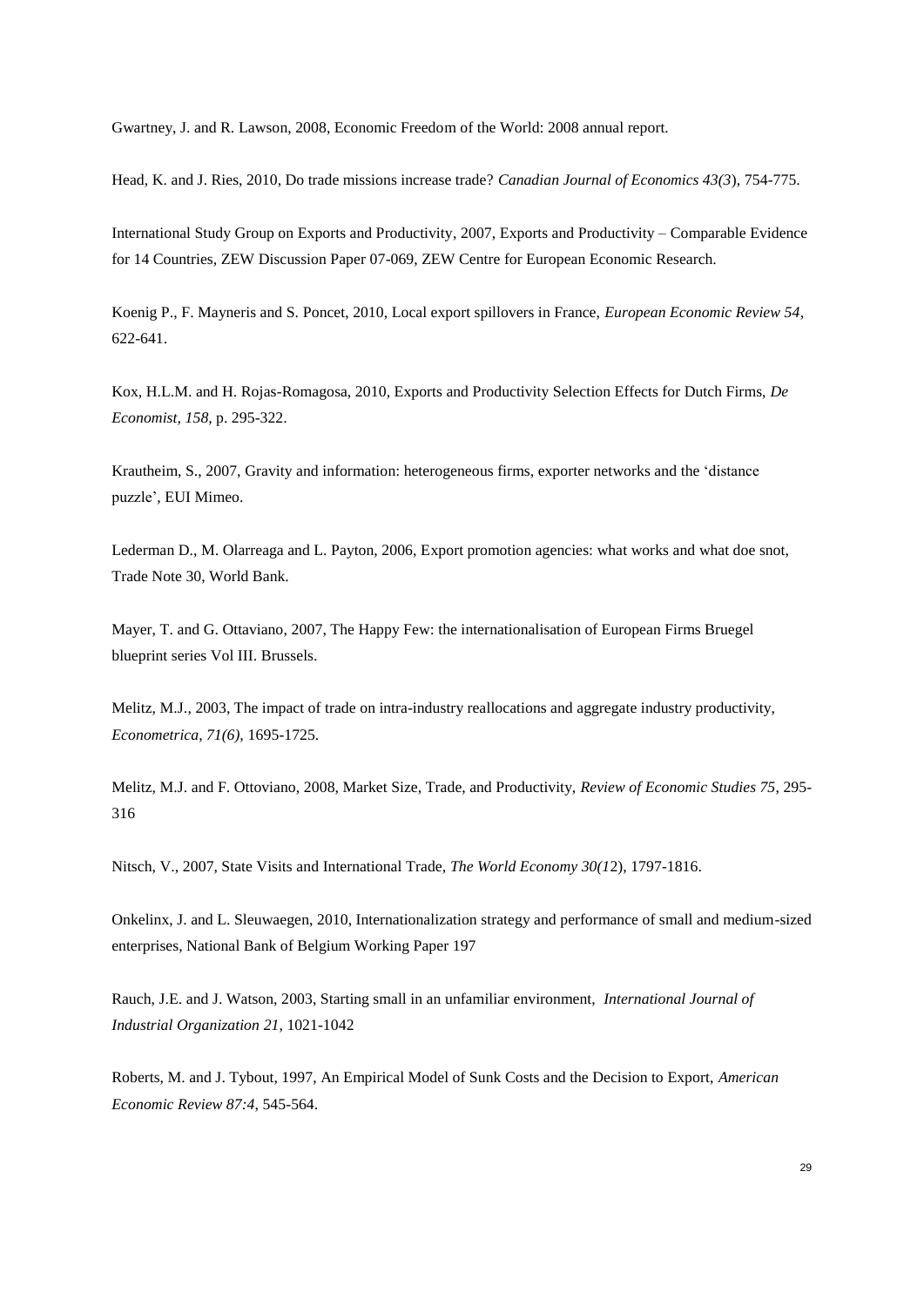Rose, A., 2007, The Foreign Service and Foreign Trade: Embassies as Export Promotion, *The World Economy 30(1)*, 22-38.

Statistics Netherlands, 2009, *Internationalisation Monitor 2009*.

Smeets, R., H. Creusen, A. Lejour, and H. Kox, 2010, Export margins and export barriers: uncovering market entry costs of exporters in the Netherlands, CPB Document 208.

Van den Berg, M., M. de Nooij, H. Garretsen and H. de Groot, 2008, MKBA financieel buitenlandinstrumentarium, SEO report nr. 2008-64

Van Veenstra, M-L.E.H., M. Yakop and P.A.G. van Bergeijk, 2010, Economic Diplomacy, the Level of Development and Trade, Discussion Papers in diplomacy, Clingendael.

Volpe Martincus, C., and A. Estavadeordal, A. Gallo and J. Luna, 2010, Information barriers, export promotion institutions and the extensive margin of trade, *Review of World Economics 149*, 91-111.

Volpe Martincus, C., and J. Carballo, 2010, Export promotion: Bundled Services Work Better, *The World Economy 33*, 1718-1751.

Yakop, M. and P.A.G. van Bergeijk, 2011, Economic diplomacy, trade and developing countries, *Cambridge Journal of Regions Economy and Society*, *forthcoming.*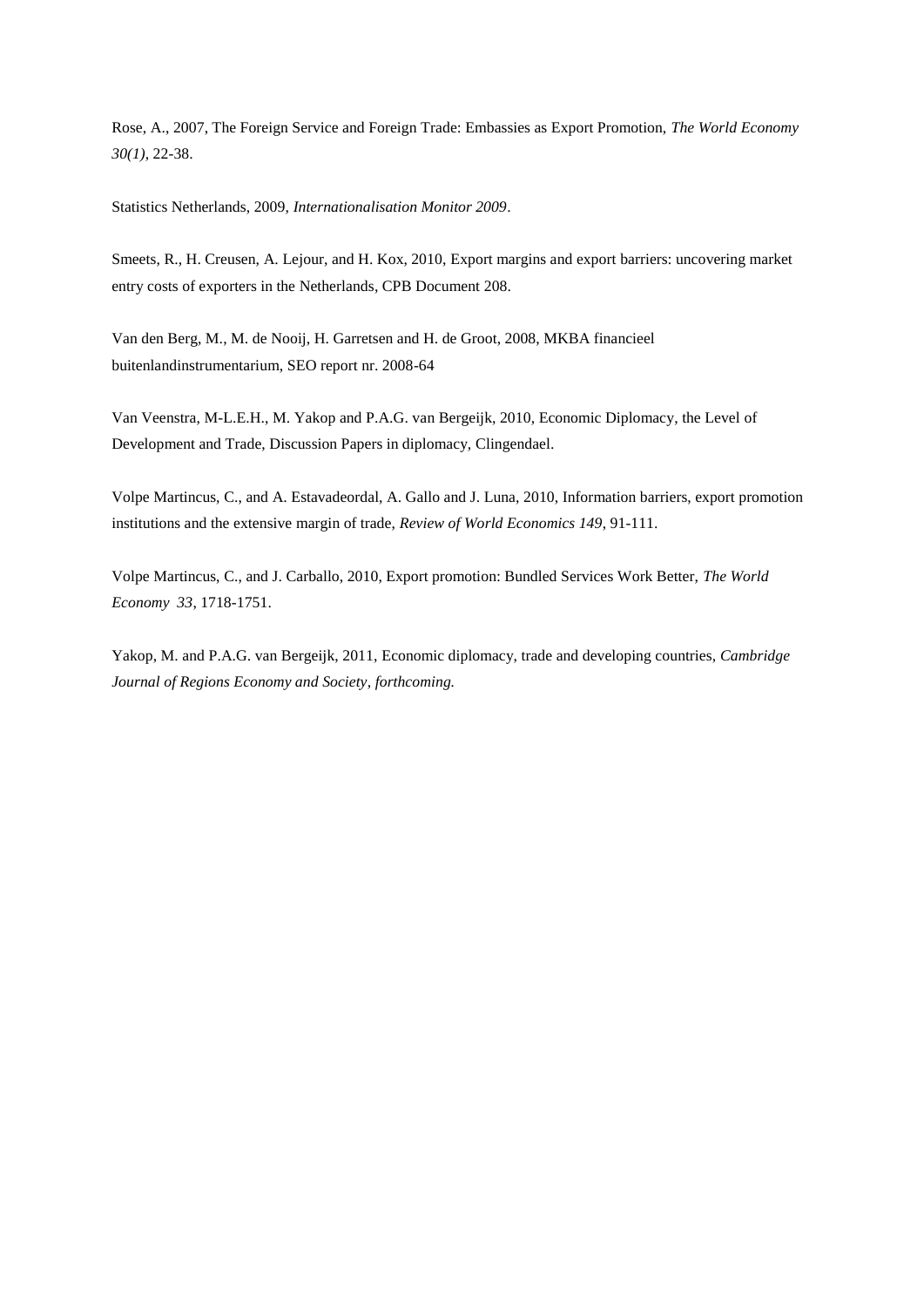| Country                  | Chamber of<br>Commerce | NBSO, embassy or<br>consulate(s) | Trade missions<br>2002-2006 | CPA's<br>2005-2006 |  |
|--------------------------|------------------------|----------------------------------|-----------------------------|--------------------|--|
|                          | presence (Y / N)       | number of<br>establishments      | number                      | number             |  |
| EU15                     |                        |                                  |                             |                    |  |
| Austria                  | Υ                      | $\mathbf 0$                      | $\pmb{0}$                   | $\mathsf 0$        |  |
| Belgium                  | Υ                      | 1                                | $\mathbf 0$                 | 11                 |  |
| Denmark                  | ${\sf N}$              | 1                                | 0                           | $\mathbf{1}$       |  |
| Finland                  | N                      | 1                                | $\mathbf{1}$                | $\mathbf{1}$       |  |
| France                   | ${\sf N}$              | 4                                | 0                           | 6                  |  |
| Germany                  | ${\sf N}$              | $\overline{7}$                   | 4                           | 22                 |  |
| Greece                   | ${\sf N}$              | $\mathbf 0$                      | 0                           | $\mathbf{1}$       |  |
| Ireland                  | ${\sf N}$              | $\pmb{0}$                        | 0                           | $\sqrt{5}$         |  |
| Italy                    | ${\sf N}$              | $\mathbf{2}$                     | $\pmb{0}$                   | 5                  |  |
| Luxembourg               | Υ                      | $\mathbf 0$                      | $\mathbf 0$                 | $\mathbf{1}$       |  |
| Portugal                 | Υ                      | $\pmb{0}$                        | 0                           | $\overline{c}$     |  |
| Spain                    | ${\sf N}$              | 1                                | 1                           | 4                  |  |
| Sweden                   | N                      | 1                                | 1                           | $\mathsf 0$        |  |
| United Kingdom           | Υ                      | $\overline{2}$                   | 1                           | $\bf 8$            |  |
| <b>EU12</b>              |                        |                                  |                             |                    |  |
| Bulgaria                 | ${\sf N}$              | $\pmb{0}$                        | $\overline{2}$              | $\mathbf{1}$       |  |
| Cyprus                   | ${\sf N}$              | $\mathbf 0$                      | 0                           | $\mathsf 0$        |  |
| Czech Republic           | Y                      | 1                                | $\overline{2}$              | 6                  |  |
| Estonia                  | ${\sf N}$              | $\mathbf 0$                      | 1                           | $\mathsf 0$        |  |
| Hungary                  | Υ                      | 1                                | 1                           | $\mathsf 0$        |  |
| Latvia                   | Y                      | $\mathbf 0$                      | 1                           | $\mathsf 0$        |  |
| Lithuania                | ${\sf N}$              | 0                                | 1                           | $\mathsf 0$        |  |
| Malta                    | ${\sf N}$              | $\pmb{0}$                        | 0                           | $\mathsf 0$        |  |
| Poland                   | Υ                      | 1                                | 4                           | 4                  |  |
| Romania                  | Υ                      | 1                                | $\overline{\mathbf{c}}$     | 5                  |  |
| Slovakia                 | Υ                      | 1                                | $\overline{\mathbf{c}}$     | 3                  |  |
| Slovenia                 | ${\sf N}$              | $\pmb{0}$                        | 1                           | $\mathbf{1}$       |  |
| rest OECD                |                        |                                  |                             |                    |  |
| Australia                | ${\sf N}$              | $\pmb{0}$                        | 1                           | 0                  |  |
| Canada                   | ${\sf N}$              | 4                                | $\pmb{0}$                   | $\mathbf{3}$       |  |
| Iceland                  | ${\sf N}$              | 0                                | 0                           | $\mathsf 0$        |  |
| Israel                   | Υ                      | $\pmb{0}$                        | 0                           | 0                  |  |
| Japan                    | Υ                      | $\overline{c}$                   | 0                           | $\mathbf{3}$       |  |
| Norway                   | ${\sf N}$              | $\mathbf{1}$                     | $\mathbf 0$                 | $\mathsf 0$        |  |
| Republic of Korea        | ${\sf N}$              | 1                                | 1                           | $\mathsf 0$        |  |
| Switzerland              | ${\sf N}$              | $\mathbf 0$                      | 0                           | 1                  |  |
| Turkey                   | N                      | 3                                | 4                           | $\overline{7}$     |  |
| United States of America | ${\sf N}$              | 6                                | 4                           | 3                  |  |
| <b>BRIC</b>              |                        |                                  |                             |                    |  |

### **Table 8.1 Descriptive statistics of economic diplomacy per country (50 largest trade partners in 2007)**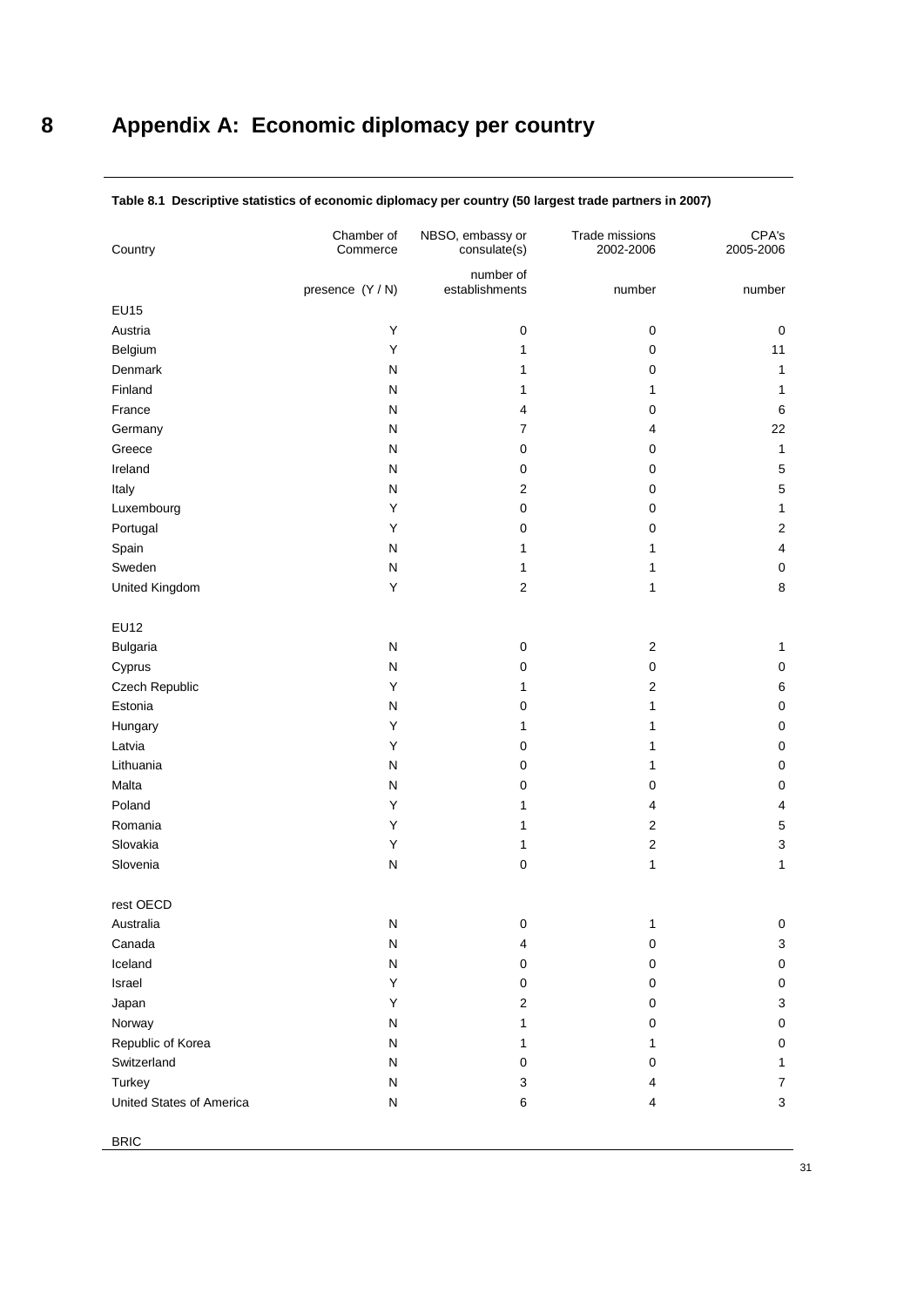| China                       | Υ | 11       | 4        | 14 |
|-----------------------------|---|----------|----------|----|
| India                       | N | 4        | 3        | 3  |
| <b>Russian Federation</b>   | N | 3        | 4        | 8  |
|                             |   |          |          |    |
| Rest top 50                 |   |          |          |    |
| Croatia                     | N | $\Omega$ | 2        |    |
| Egypt                       | N | $\Omega$ |          | 0  |
| Hong Kong                   | Y | 0        | 0        | 0  |
| Israel                      | Y | 0        | 0        | 0  |
| Malaysia                    | N | $\Omega$ | $\Omega$ |    |
| Saudi Arabia                | N |          | 0        | 2  |
| Singapore                   | N | $\Omega$ | $\Omega$ |    |
| South Africa                | Y | $\Omega$ | 2        | 4  |
| Taiwan                      | N |          | 0        | 0  |
| Ukraine                     | N |          | 3        | 9  |
| <b>United Arab Emirates</b> | Ν | 2        |          | 5  |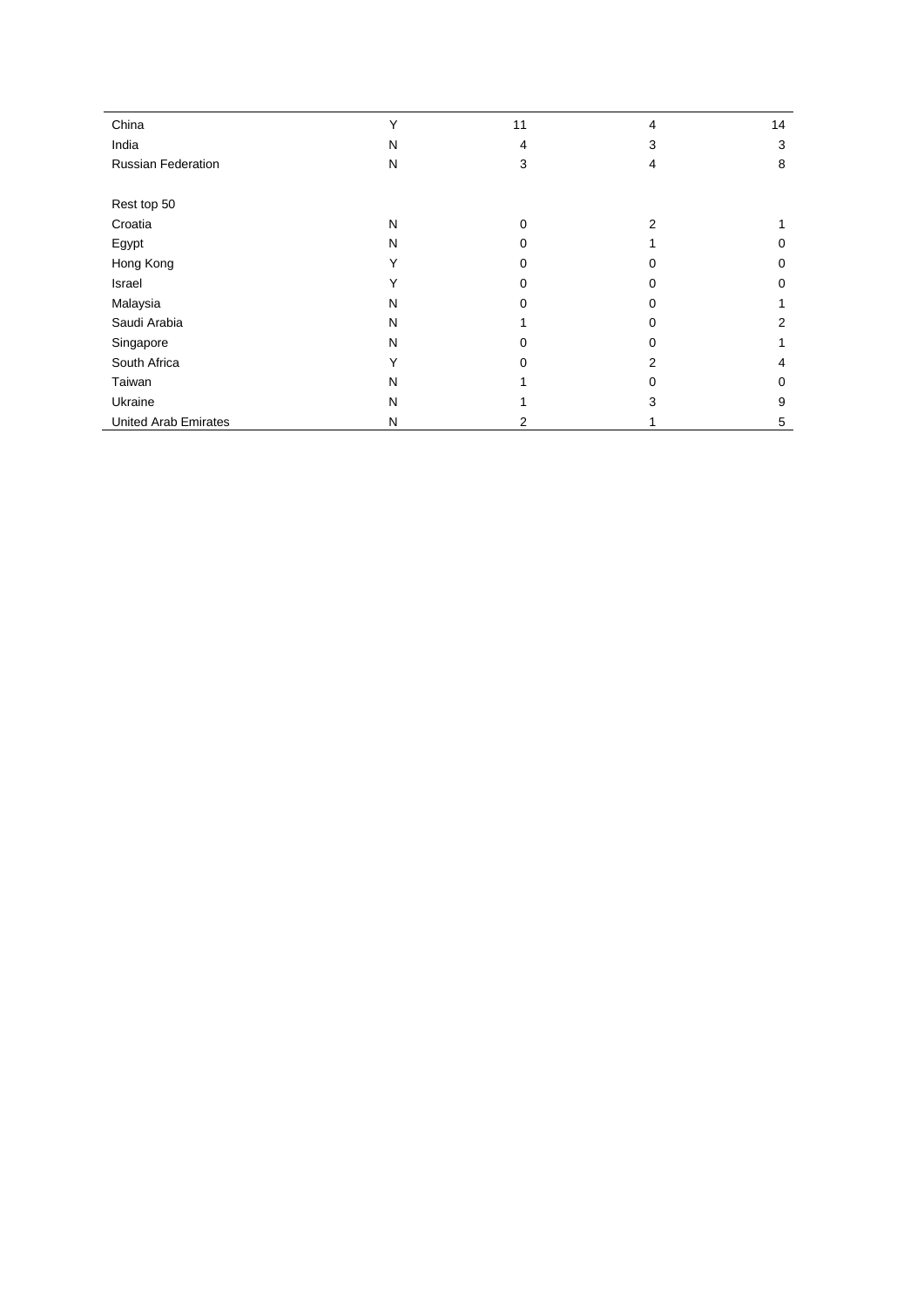## **Table 8.2 Number of assignment of CPA's to branches of industry**

| SITC-<br>code | Branch of industry                                            | number of CPAs<br>2005-2006 |
|---------------|---------------------------------------------------------------|-----------------------------|
|               |                                                               |                             |
| 1             | Agriculture                                                   | 1                           |
| 11            | Crude petroleum and natural gas                               | 1                           |
| 15            | Food products and beverages                                   | 9                           |
| 17            | <b>Textiles</b>                                               | 3                           |
| 18            | Wearing apparel                                               | 5                           |
| 22            | Publishing and printing                                       | 6                           |
| 23            | Coke, refined petroleum products and nuclear fuel             | 1                           |
| 24            | Chemicals and chemical products                               | 1                           |
| 26            | Other non-metallic mineral products                           | 2                           |
| 27            | <b>Basic metals</b>                                           | 2                           |
| 28            | Fabricated metal products                                     | 5                           |
| 29            | Machinery and equipment n.e.c.                                | 8                           |
| 30            | Office machinery and computers                                | 1                           |
| 31            | Electrical machinery and apparatus n.e.c.                     | 0                           |
| 33            | Medical and optical instruments, watches and clocks           | 11                          |
| 35            | Other transport equipment                                     | 18                          |
| 36            | Furniture; manufacturing n.e.c.                               | 7                           |
| 40            | Electricity and gas                                           | 8                           |
| 41            | Water supply                                                  | 0                           |
| 45            | Construction                                                  | 16                          |
| 51            | Wholesale trade                                               | 1                           |
| 52            | Retail trade                                                  | 0                           |
| 60            | Land transport and pipelines                                  | 1                           |
| 61            | Water transport                                               | 1                           |
| 62            | Air transport                                                 | 3                           |
| 63            | Supporting and auxiliary transport activities                 | 7                           |
| 72            | Computer and related activities                               | 7                           |
| 73            | Research and development                                      | 6                           |
| 74            | Other business activities                                     | 1                           |
| 80            | Education                                                     | 5                           |
| 90            | Sewage and refuse disposal, sanitation and similar activities | 15                          |
| 92            | Recreational, cultural and sporting activities                | 0                           |
| 93            | Other service activities                                      | 1                           |
| Total         |                                                               | 153                         |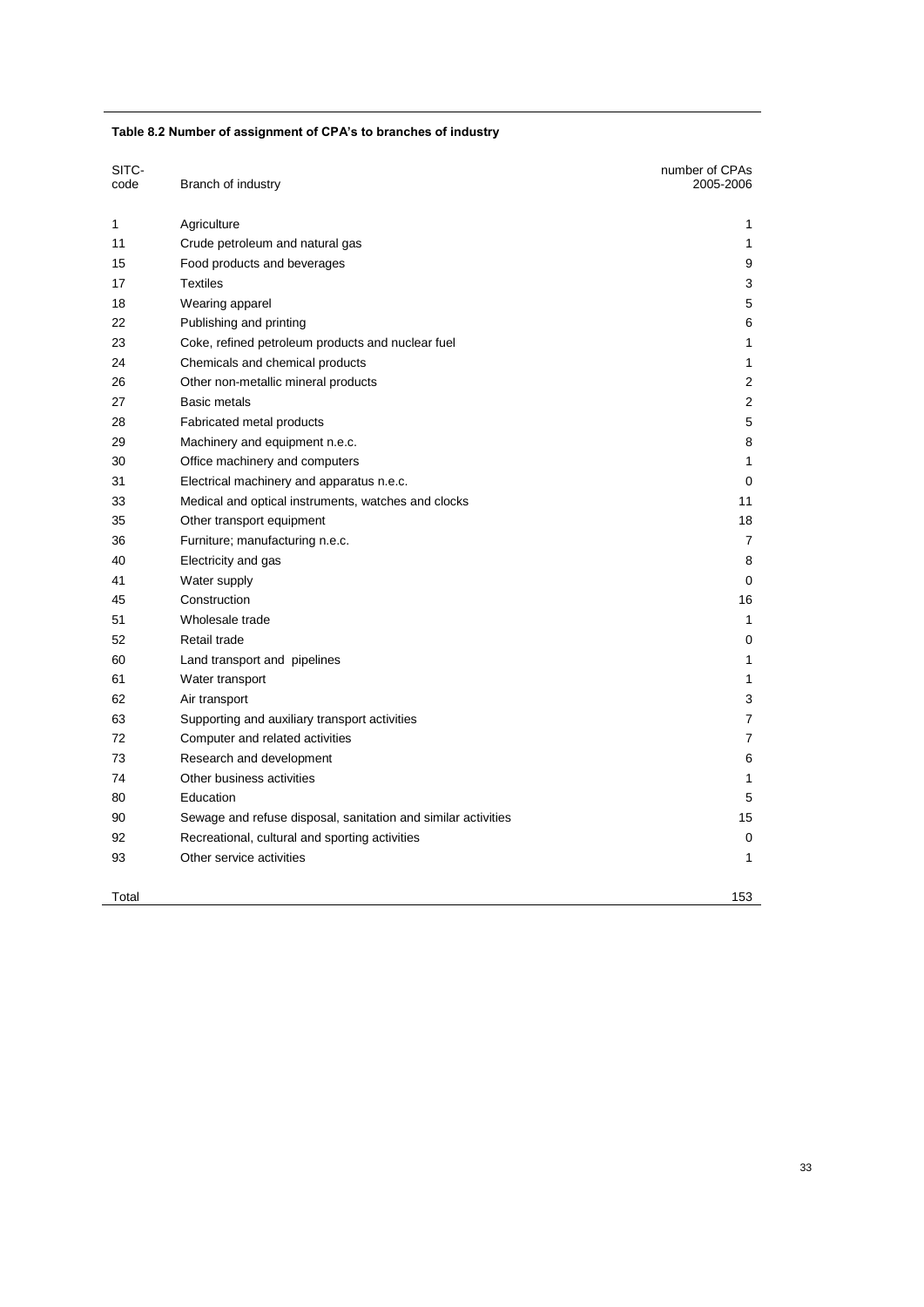# **9 Appendix B: robustness checks on selection bias**

### **9.1 Entry**

We apply various robustness checks, amongst other to check for potential bias due to missing observations of small trade values. Table 9.1 presents the results of the baseline regression (column (2) in Table 4.1), but now with sub-sets parts of the data.

First, we remove the mass of firms that continue to export in the whole period to at least ten countries in each year; in this way we only keep firms that have started to export, firms that have fully ceased to export and/or continuers with relatively few destinations. Still, the overall probability to enter new markets is slightly smaller than in the baseline. In that sense most variables have a smaller impact as well, but they all have the expected sign and remain significant.

Second, we adopt only firms with total exports exceeding 1 million euro in *each* year that they are in the dataset; in this way we remove exporters that may be surveyed in one year and being expelled from the survey in the other year, because their total exports fluctuate around the threshold for surveying. As a consequence the observed and also predicted probability to enter new markets is much larger, but also the underlying determinants. The direct effect of being a new starter increases as well but becomes non-significant.

Third, we only include exports to non-EU countries.<sup>35</sup> In this way we only use detailed product-destination data that are fully registered by the customs. However, less firms serve non-EU destinations. On average the non-EU markets are more difficult to enter than the EU markets due to the internal market in Europe, the smaller distances and higher incomes. The probability to enter these markets is lower. Being a recent starter has no significant effect on market entry, but the stepping stone strategy remains particularly relevant for starters. It could be the case that firms have to build up more export experience before they are able to expand their export to less accessible, non-EU countries. Moreover, the impact of the country characteristics in particular is reduced, but remains significant.

Fourth, we also estimate equation (4.1) with only firms in the PS-database and omit the largest firms from the SFGO-database. The results, however, point to slightly differences with the baseline regression including the larger firms. This outcome is not surprising, because in the regressions the impact of larger firms is relatively small due to their small share in number of firms.

Finally, in the last regression of table 9.1 we removed the trading and shipping companies, thus focussing on the "real exporters". Here the direct effect of being a starter is slightly larger than the baseline equation. The additional stepping stone effect for starters becomes non-significant. Other results are quite similar as in the baseline equation.

<sup>35</sup> To be precisely, we removed the data of the EU-15 countries and the countries that joined the EU from 2004 over the whole period 2002-2008.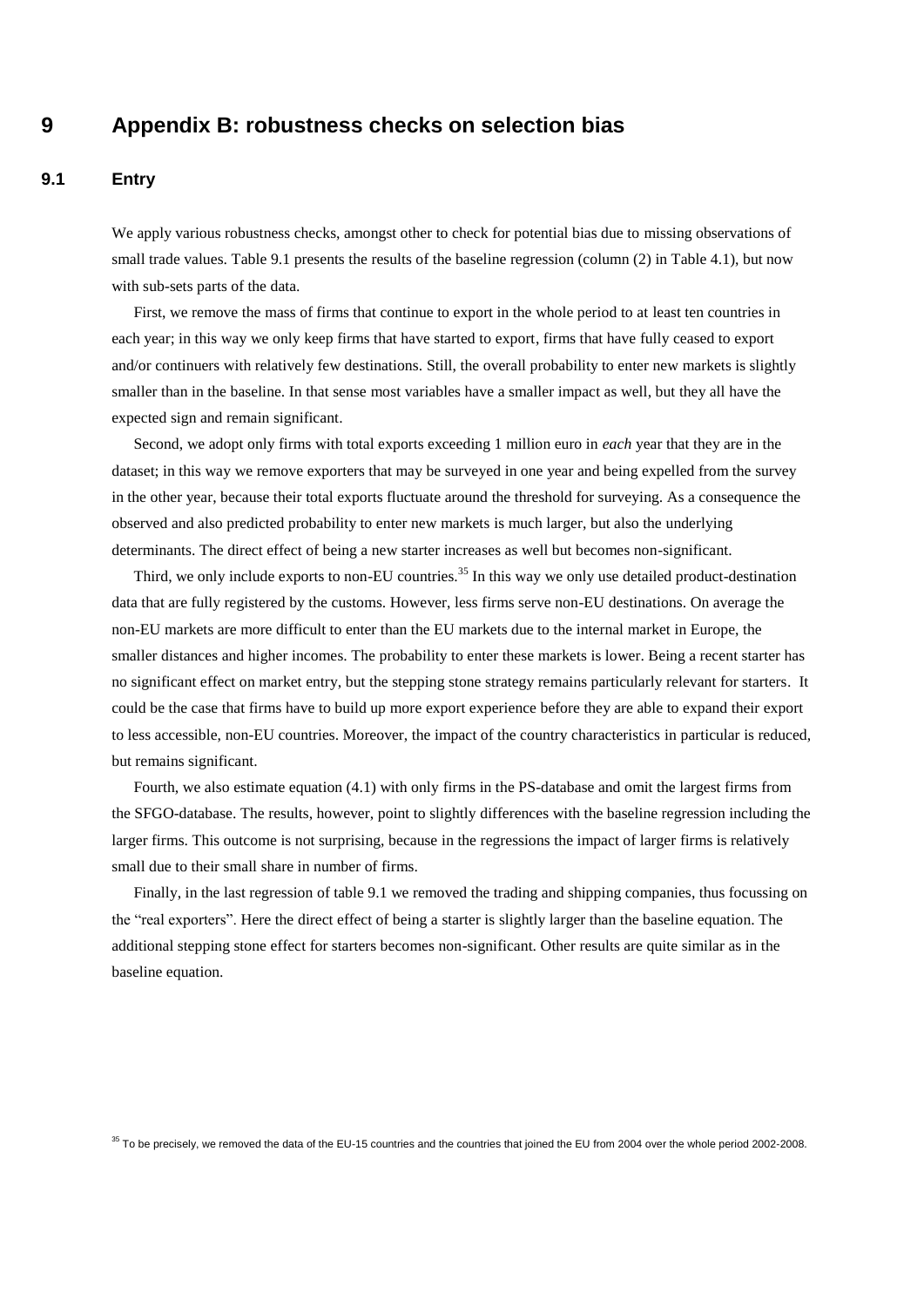|                                    | only start/stop | exports<br>$>1$ mln | only non-EU    | only PS-data   | no trade<br>companies |
|------------------------------------|-----------------|---------------------|----------------|----------------|-----------------------|
| Dependent variable                 |                 |                     |                |                |                       |
| dummy on entry on specific market  |                 |                     |                |                |                       |
| FY: start to export in t-1         | $0.158***$      | 0.496               | 0.077          | $0.188***$     | $0.271**$             |
|                                    | (0.044)         | (0.343)             | (0.076)        | (0.071)        | (0.123)               |
| LA: Log distance to nearest market | $-0.187***$     | $-1.052***$         | $-0.286***$    | $-0.374***$    | $-0.507***$           |
| $(in t-1 and t)$                   | (0.013)         | (0.060)             | (0.022)        | (0.018)        | (0.028)               |
| LA x FY                            | $-0.123***$     | $-0.578***$         | $-0.231***$    | $-0.183***$    | $-0.172$              |
|                                    | (0.035)         | (0.271)             | (0.087)        | (0.068)        | (0.114)               |
| Log GDP                            | $0.122***$      | $0.594***$          | $0.120***$     | $0.207***$     | $0.310***$            |
|                                    | (0.044)         | (0.052)             | (0.008)        | (0.008)        | (0.013)               |
| Log Distance                       | $-0.197***$     | $-1.060***$         | $-0.184***$    | $-0.340***$    | $-0.489***$           |
|                                    | (0.010)         | (0.051)             | (0.013)        | (0.013)        | (0.022)               |
| Log tariffs                        | $-0.011***$     | $-0.094***$         | $-0.006***$    | $-0.023***$    | $-0.028***$           |
|                                    | (0.001)         | (0.000)             | (0.002)        | (0.002)        | (0.003)               |
| LP: log productivity               | $0.031***$      | $0.233***$          | $0.085***$     | $0.094***$     | $0.118***$            |
|                                    | (0.011)         | (0.079)             | (0.020)        | (0.019)        | (0.031)               |
| LE: log employment                 | $0.085***$      | $0.514***$          | $0.165***$     | $0.221***$     | $0.286***$            |
|                                    | (0.008)         | (0.052)             | (0.012)        | (0.018)        | (0.022)               |
| Observed probability to enter      | 1.229           | 3.176               | 1.100          | 1.666          | 1.971                 |
| Method                             | probit with RE  | probit with RE      | probit with RE | probit with RE | probit with FE        |
| No observations                    | 489161          | 153864              | 272565         | 546576         | 331571                |
| Log likelihood                     | $-26281$        | $-19298$            | $-14683$       | $-38662$       | $-27300$              |

#### **Table 9.1 Robustness checks on entry equation (marginal effects in percentage points)**

Notes: Numbers in brackets are standard error. \*\*\* and \*\* denote respectively 99% and 95% statistical significance. The indicated probabilities as well as all marginal effects (and standard errors) are multiplied by 100 so that they reflect probabilities in % and marginal effects in % points.

### **9.2 Export growth**

We apply various robustness checks on the third regression in table 5.1. The first regression includes only to starters, stoppers and exporters to a few countries. The results do not change substantially, except that the impact of labour productivity becomes more negative and significant, while the impact of changes in GDP becomes non-significant. If we would only include firms with at least 1mln in total exports per each year, the effects are the same. In the regression with only non-EU countries, exporting to the first export market would have a positive effect on export growth as is the interaction between both. However, this effect and the interaction with entry are not significant. The impact of higher tariffs on export growth is positive and significant. It is hard to judge whether the positive effects of recent market entry of starters on export growth are caused by the higher share of small exporters in this data set or the different destinations. The regression with only PS-data gives no substantial differences with the regression of the full dataset. Finally, the regression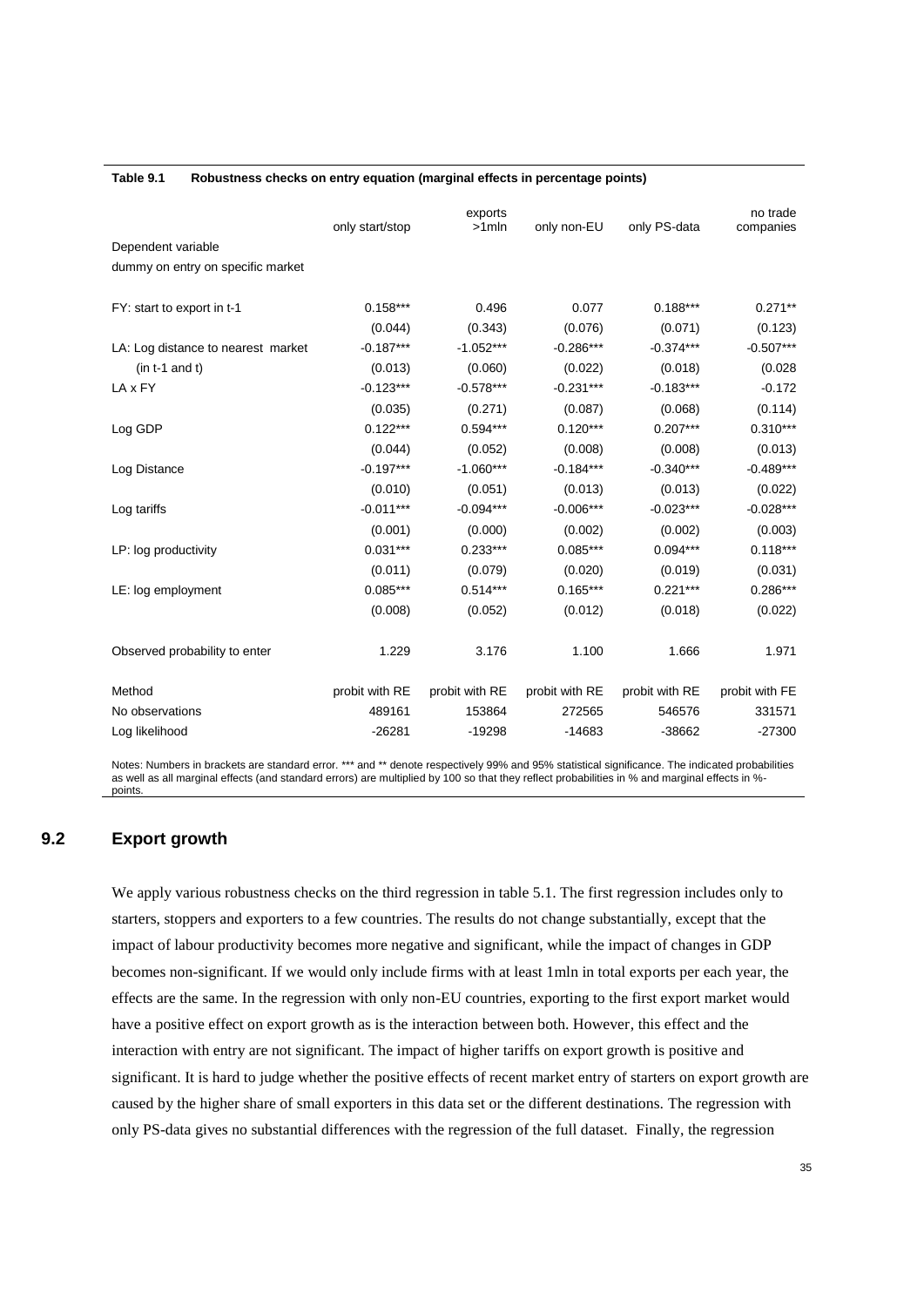without trading- and shipping companies are similar as well (apart from the positive but non-significant impact of firm characteristics).

| Table 9.2<br>Robustness checks on the export growth equation |                      |                      |                      |                      |                         |  |  |
|--------------------------------------------------------------|----------------------|----------------------|----------------------|----------------------|-------------------------|--|--|
|                                                              | only start/stop      | exports>1mln         | only non-EU          | only PS-data         | no trading<br>companies |  |  |
| Dependent variable<br>export growth on specific<br>market    |                      |                      |                      |                      |                         |  |  |
| FY: entry in t-2                                             | $0.0705*$            | $0.104***$           | $0.0948**$           | 0.0789***            | $0.0814***$             |  |  |
|                                                              | (0.0419)             | (0.0304)             | (0.0433)             | (0.0272)             | (0.0288)                |  |  |
| FM: entry on first market                                    | $-0.292$             | $-0.350$             | 0.321                | $-0.121$             | $-0.378$                |  |  |
|                                                              | (0.202)              | (0.253)              | (0.268)              | (0.189)              | (0.239)                 |  |  |
| FY x FM                                                      | $-0.347***$          | $-0.339***$          | $-0.394$             | $-0.383***$          | $-0.375***$             |  |  |
|                                                              | (0.106)              | (0.0771)             | (0.241)              | (0.0924)             | (0.0912)                |  |  |
| Average growth other markets                                 | $0.338***$           | $0.422***$           | $0.285***$           | $0.532***$           | $0.411***$              |  |  |
|                                                              | (0.0505)             | (0.0592)             | (0.0543)             | (0.0443)             | (0.0389)                |  |  |
| D log GDP                                                    | 0.460                | $1.061***$           | $0.404**$            | $1.157***$           | $1.035***$              |  |  |
|                                                              | (0.286)              | (0.133)              | (0.164)              | (0.160)              | (0.137)                 |  |  |
| Log Distance                                                 | $-0.00339$           | $-0.00794$           | $-0.0164*$           | $-0.000608$          | $-0.00718$              |  |  |
|                                                              | (0.0119)             | (0.00617)            | (0.00992)            | (0.00613)            | (0.00622)               |  |  |
| Log tariffs                                                  | 0.00239              | $-0.00104$           | 0.00396**            | $-0.000882$          | $-0.000326$             |  |  |
|                                                              | (0.00503)            | (0.00153)            | (0.00199)            | (0.00173)            | (0.00162)               |  |  |
| LP: log productivity                                         | $-0.169**$           | $-0.00782$           | $-0.00171$           | $-0.0391$            | 0.0161                  |  |  |
|                                                              | (0.0714)             | (0.0478)             | (0.105)              | (0.0458)             | (0.0527)                |  |  |
| LE: log employment                                           | $-0.00430$           | $-0.0321$            | 0.138                | 0.0215               | 0.0286                  |  |  |
|                                                              | (0.0951)             | (0.0607)             | (0.123)              | (0.0719)             | (0.0786)                |  |  |
| Method                                                       | <b>Fixed Effects</b> | <b>Fixed Effects</b> | <b>Fixed Effects</b> | <b>Fixed Effects</b> | <b>Fixed effects</b>    |  |  |
| No. Observations                                             | 19357                | 50757                | 21676                | 55682                | 50911                   |  |  |
| No. Exporters                                                | 2080                 | 1359                 | 1861                 | 2820                 | 1915                    |  |  |
| R2 (within)                                                  | 0.0347               | 0.0162               | 0.0105               | 0.0509               | 0.0224                  |  |  |

Notes: Numbers in brackets are standard error. \*\*\*, \*\* and \* denote respectively 99%, 95% and 90% statistical significance. The indicated probabilities as well as all marginal effects and standard errors are multiplied by 100 so that they reflect probabilities in % and marginal effects in %-points.

### **9.3 Exit**

Finally, we have also conducted some robustness checks with varying samples as in section 4 and 5, based on a similar model as (2) in table 6.1. Table 9.3 presents the outcomes. The regression with only starters, stoppers and smaller continuing exporters turn over some of the results for the whole sample. First, exporters on their first market attain a significant lower chance to exit. Second, the negative impact of employment becomes irrelevant.

The regression with only firms with total exports above 1 million euro shows that a higher productivity increases the exit probability for *all* exporters. In the regression for only non-EU destinations productivity has a positive and significant effect, contrasting to the theory. Interestingly, the exit probability for entrants at the non-EU markets is high. These markets are not only more difficult to enter, but are also more difficult to survive.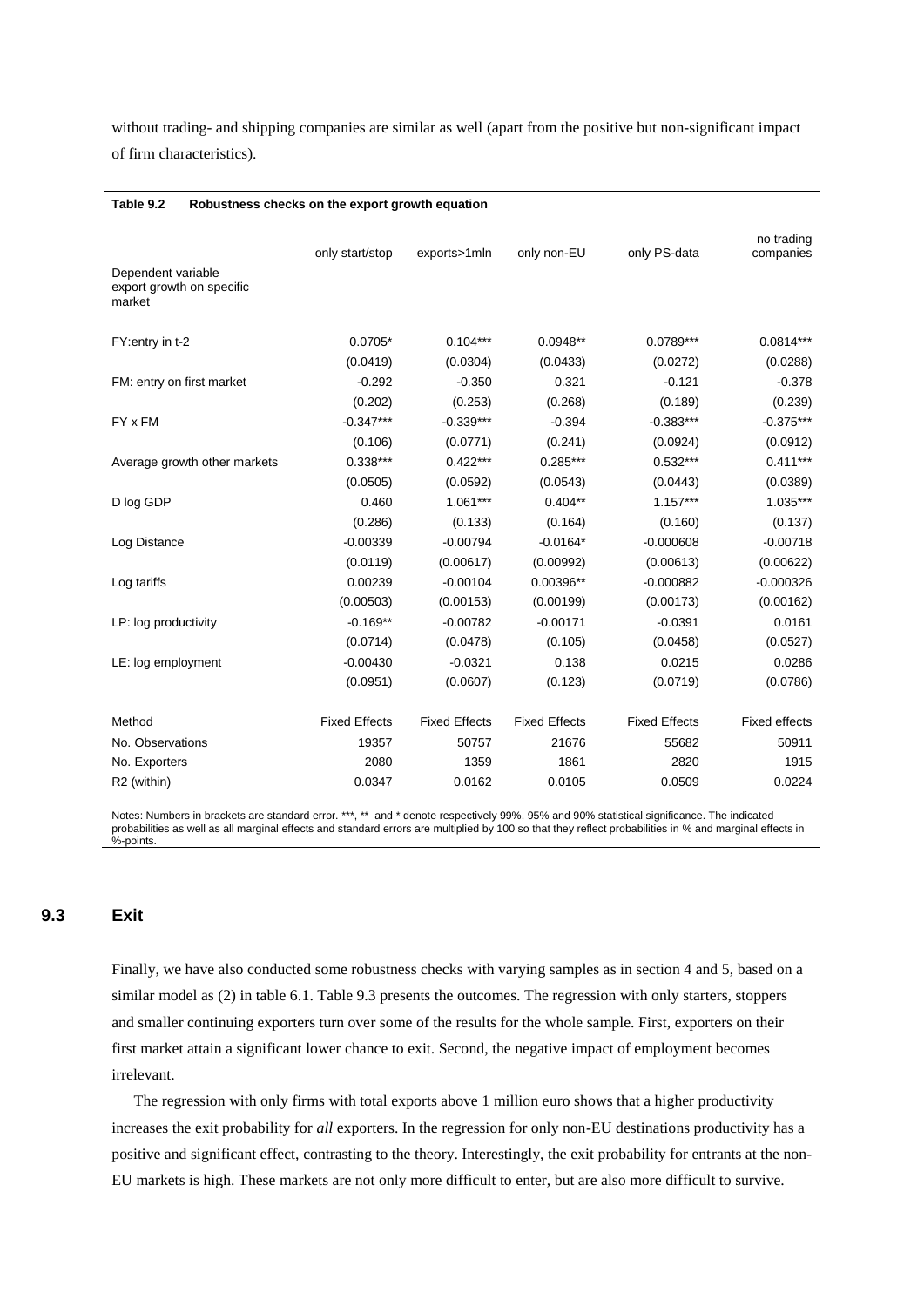Given that the uncertainty in many of these markets is much higher than in the EU, this result is consistent with the theories of Rauch and Watson and Albornoz et al. (2010). The regression with only PS-data points to a negative impact of labour productivity, which fits the theory in section 2.1. The results of the regression without trading- and shipping companies are in line with the baseline regressions.

| Table 9.3<br>Robustness checks on the exit equation (marginal effects in percentage-points) |                 |                |                |                |                         |
|---------------------------------------------------------------------------------------------|-----------------|----------------|----------------|----------------|-------------------------|
|                                                                                             | only start/stop | exports>1mln   | only non-EU    | only PS-data   | no trading<br>companies |
| Dependent variable                                                                          |                 |                |                |                |                         |
| export growth on specific market                                                            |                 |                |                |                |                         |
| FY: entry in t-1                                                                            | $6.523***$      | 10.137***      | 18.171***      | 10.810***      | 10.234***               |
|                                                                                             | (0.680)         | (0.600)        | (0.857)        | (0.523)        | (0.586)                 |
| FM: entry on first market                                                                   | $-6.188***$     | $3.904***$     | $7.367**$      | 1.552          | 3.030                   |
|                                                                                             | (1.737)         | (1.459)        | (3.389)        | (1.807)        | (2.103)                 |
| FY x FM                                                                                     | $-11.536***$    | $-5.095***$    | $-14.363***$   | $-9.638***$    | $-8.915***$             |
|                                                                                             | (1.261)         | (0.312)        | (1.045)        | (0.592)        | (0.636)                 |
| Average growth other markets                                                                | $-2.658***$     | $-1.458***$    | $-2.047***$    | $-2.088***$    | $-2.584***$             |
|                                                                                             | (0.272)         | (0.230)        | (0.334)        | (0.190)        | (0.231)                 |
| Log GDP                                                                                     | $-2.983***$     | $-1.565***$    | $-3.405***$    | $-2.406***$    | $-2.653***$             |
|                                                                                             | (0.174)         | (0.089)        | (0.171)        | (0.109)        | (0.127)                 |
| Log Distance                                                                                | 4.415***        | 2.383***       | 3.966***       | $3.327***$     | 3.294***                |
|                                                                                             | (0.285)         | (0.145)        | (0.318)        | (0.175)        | (0.189)                 |
| Log tariffs                                                                                 | $0.155**$       | $0.247***$     | $0.284***$     | $0.396***$     | $0.345***$              |
|                                                                                             | (0.064)         | (0.021)        | (0.0491)       | (0.0326)       | (0.032)                 |
| LP: log productivity                                                                        | 0.952           | $0.978***$     | 0.397          | $-0.835**$     | 0.328                   |
|                                                                                             | (0.667)         | (0.268)        | (0.644)        | (0.392)        | (0.413)                 |
| LE: log employment                                                                          | 0.124           | $-0.284$       | $-0.939**$     | $-1.340***$    | $-2.332***$             |
|                                                                                             | (0.475)         | (0.195)        | (0.384)        | (0.322)        | (0.303)                 |
| Observed probability to exit                                                                | 22.331          | 7.869          | 15.157         | 12.278         | 11.213                  |
| Method                                                                                      | probit with RE  | probit with RE | probit with RE | probit with RE | probit with RE          |
| No. observations                                                                            | 42775           | 79765          | 38821          | 95030          | 85157                   |
| Log likelihood                                                                              | $-17477$        | $-16563$       | $-13434$       | $-26808$       | $-22209$                |

Notes: Numbers in brackets are standard error. \*\*\* and \*\* denote respectively 99% and 95% statistical significance. The indicated probabilities as well as all marginal effects and standard errors are multiplied by 100 so that they reflect probabilities in % and marginal effects in %-points.